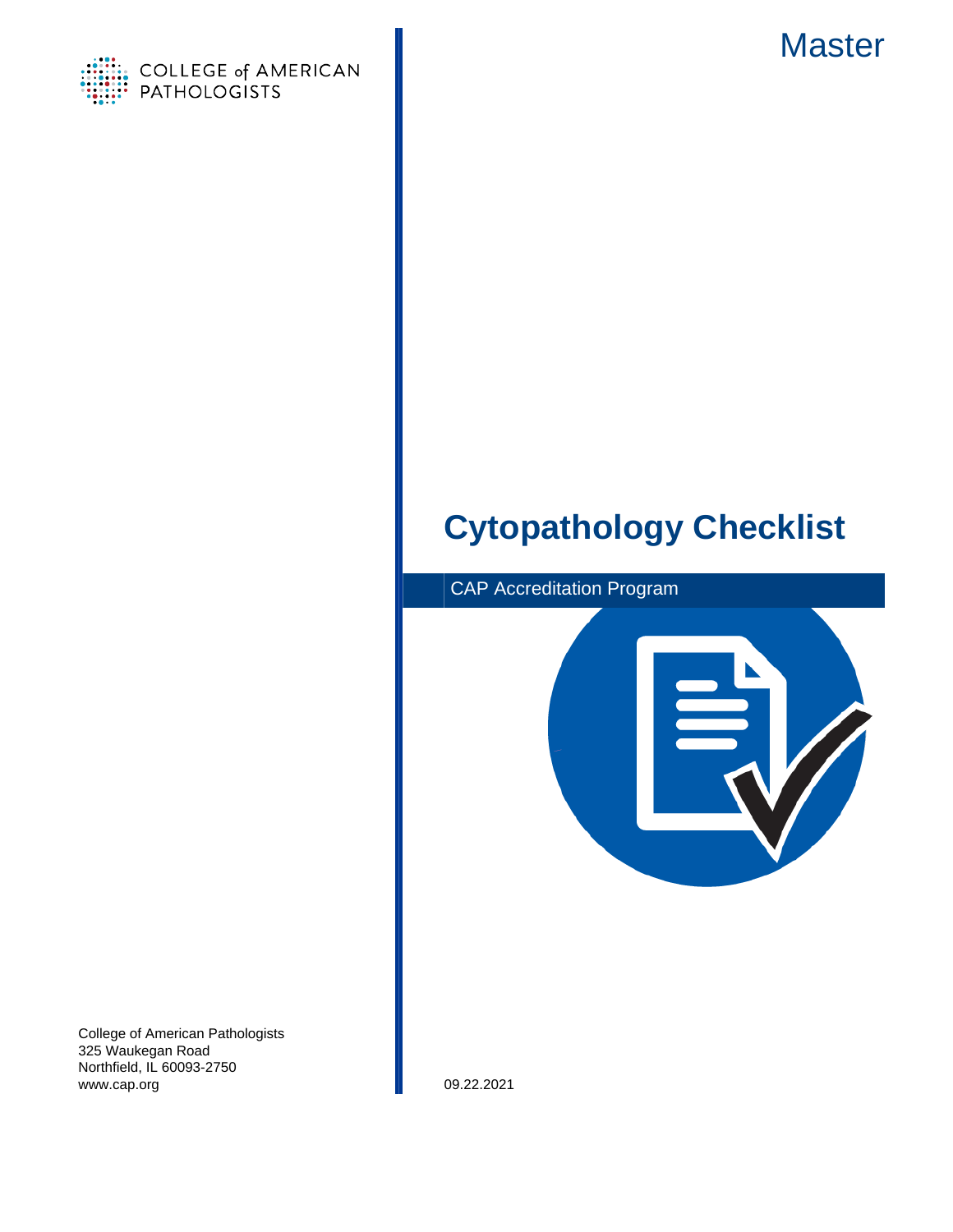### **Disclaimer and Copyright Notice**

On-site inspections are performed with the edition of the Checklists mailed to a facility at the completion of the application or reapplication process, not necessarily those currently posted on the website. The checklists undergo regular revision and a new edition may be published after the inspection materials are sent.

For questions about the use of the Checklists or Checklist interpretation, email [accred@cap.org](mailto:accred@cap.org) or call 800-323-4040 or 847-832-7000 (international customers, use country code 001).

The Checklists used for inspection by the College of American Pathologists' Accreditation Programs have been created by the CAP and are copyrighted works of the CAP. The CAP has authorized copying and use of the checklists by CAP inspectors in conducting laboratory inspections for the Council on Accreditation and by laboratories that are preparing for such inspections. Except as permitted by section 107 of the Copyright Act, 17 U.S.C. sec. 107, any other use of the Checklists constitutes infringement of the CAP's copyrights in the Checklists. The CAP will take appropriate legal action to protect these copyrights.

All Checklists are ©2021. College of American Pathologists. All rights reserved.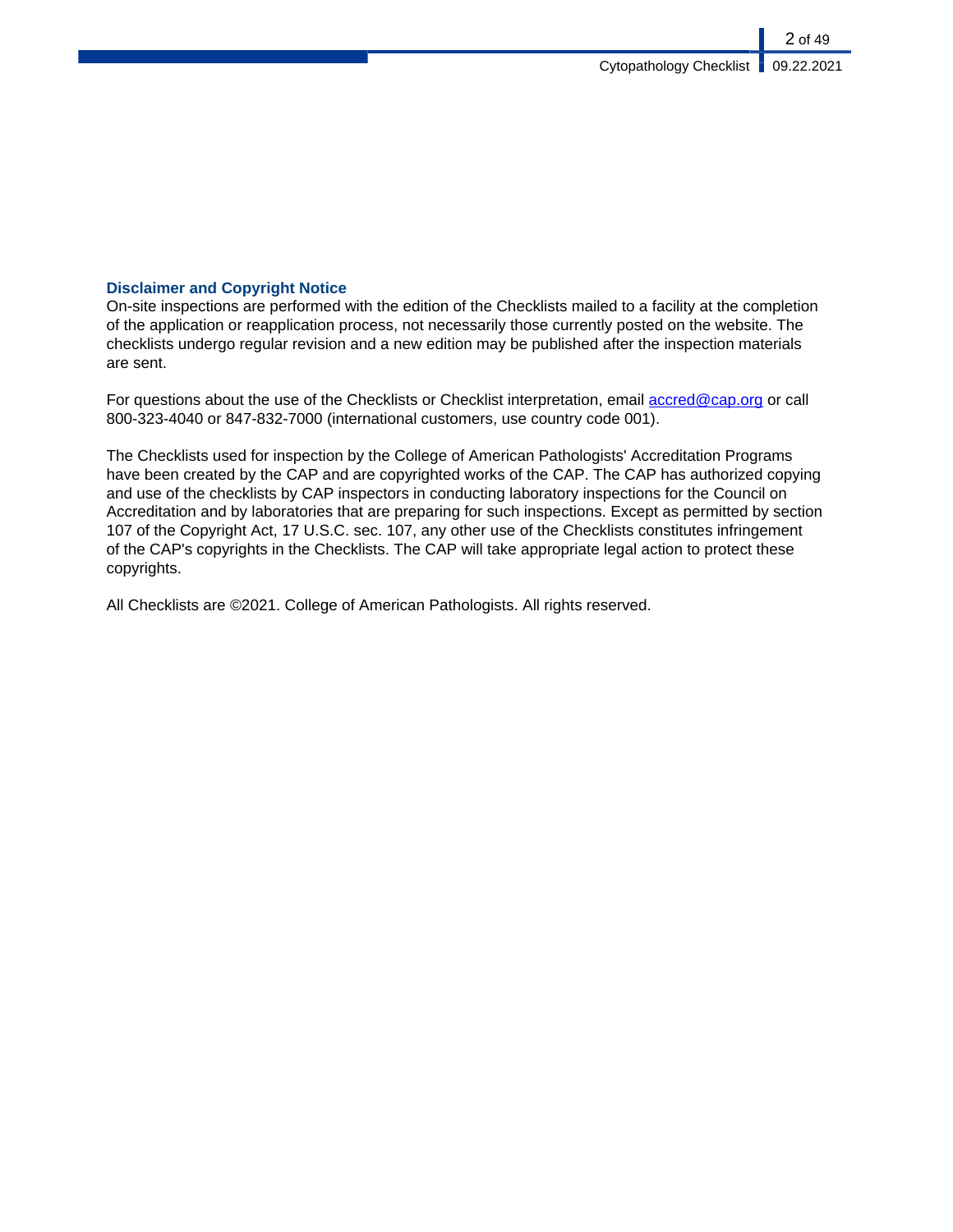3 of 49 Cytopathology Checklist | 09.22.2021

# **Cytopathology Checklist**



## TABLE OF CONTENTS

| <b>INTRODUCTION.</b> |     |
|----------------------|-----|
|                      |     |
|                      |     |
|                      |     |
|                      |     |
|                      |     |
|                      |     |
|                      |     |
|                      |     |
|                      |     |
|                      |     |
|                      |     |
|                      |     |
|                      |     |
|                      |     |
|                      |     |
|                      |     |
|                      |     |
|                      | .48 |
|                      |     |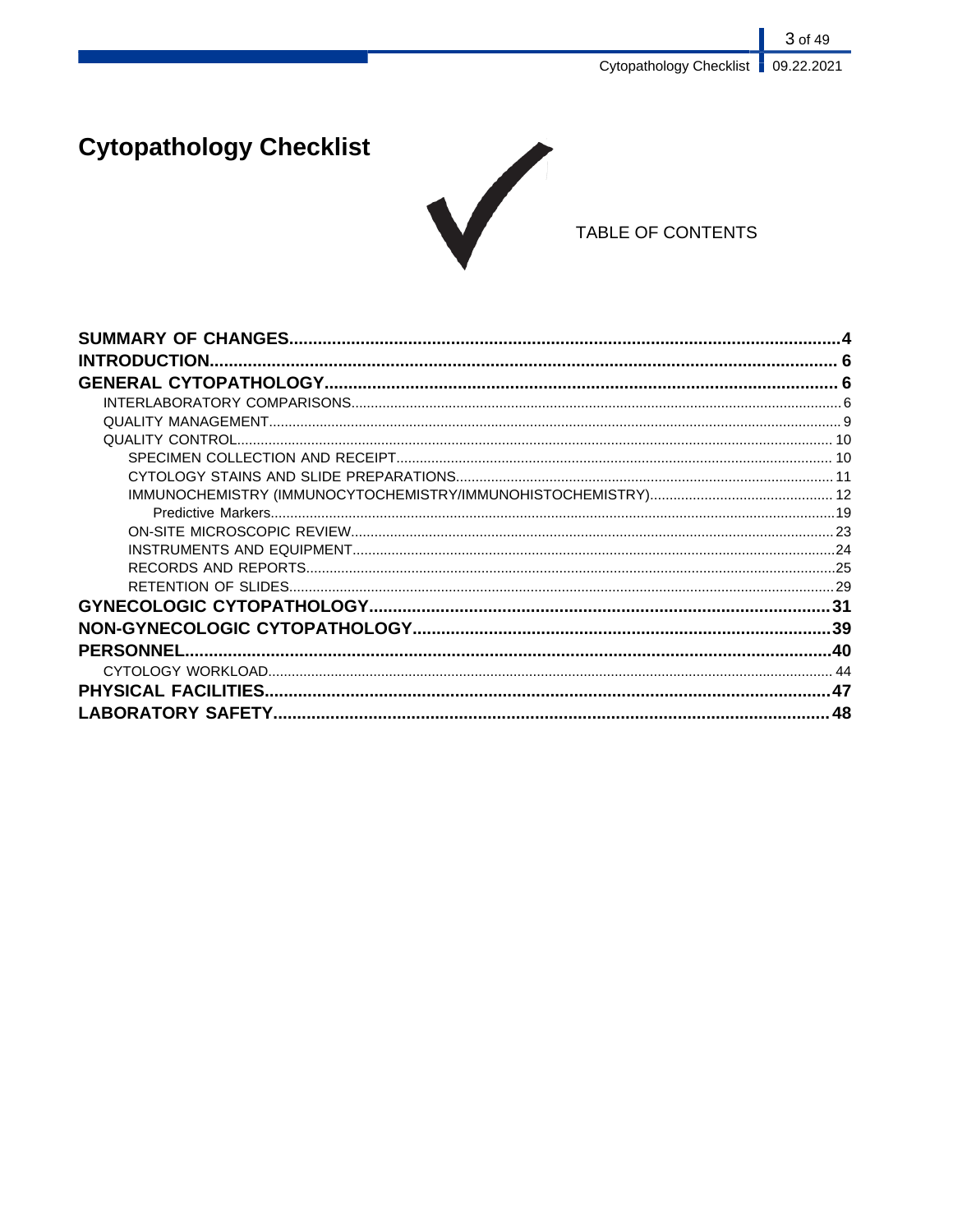## **ON-LINE CHECKLIST AVAILABILITY AND RESOURCES**

Participants of the CAP accreditation programs may download the checklists from the CAP website (cap.org) by logging into e-LAB Solutions Suite. They are available in different checklist types and formatting options, including:

- Master contains ALL of the requirements and instructions available in PDF, Word/XML or Excel formats
- Custom customized based on the laboratory's activity (test) menu; available in PDF, Word/XML or Excel formats
- Changes Only contains only those requirements with significant changes since the previous checklist edition in a track changes format to show the differences; in PDF version only. Requirements that have been moved or merged appear in a table at the end of the file.

A repository of questions and answers and other resources is also available in e-LAB Solutions Suite under Accreditation Resources, Checklist Requirement Q & A.

## **SUMMARY OF CHECKLIST EDITION CHANGES Cytopathology Checklist 09/22/2021 Edition**

The information below includes a listing of checklist requirements with significant changes in the current edition and previous edition of this checklist. The list is separated into three categories:

- 1. New
- 2. Revised:
	- Modifications that may require a change in policy, procedure, or process for continued compliance; or
	- A change to the Phase
- 3. Deleted/Moved/Merged:
	- **Deleted**
	- Moved Relocation of a requirement into a different checklist (requirements that have been resequenced within the same checklist are not listed)
	- $Mered$  The combining of similar requirements

NOTE: The requirements listed below are from the Master version of the checklist. The customized checklist version created for on-site inspections and self-evaluations may not list all of these requirements.

### NEW Checklist Requirements

| Requirement | <b>Effective Date</b> |
|-------------|-----------------------|
| CYP.04510   | 09/22/2021            |
| CYP.04520   | 09/22/2021            |
| CYP.04530   | 09/22/2021            |
| CYP.04540   | 09/22/2021            |
| CYP.04550   | 09/22/2021            |
| CYP.07666   | 09/22/2021            |

### REVISED Checklist Requirements

| Requirement | <b>Effective Date</b> |
|-------------|-----------------------|
| CYP.04150   | 09/22/2021            |
| CYP.04310   | 09/22/2021            |
| CYP.04330   | 09/22/2021            |
| CYP.04340   | 09/22/2021            |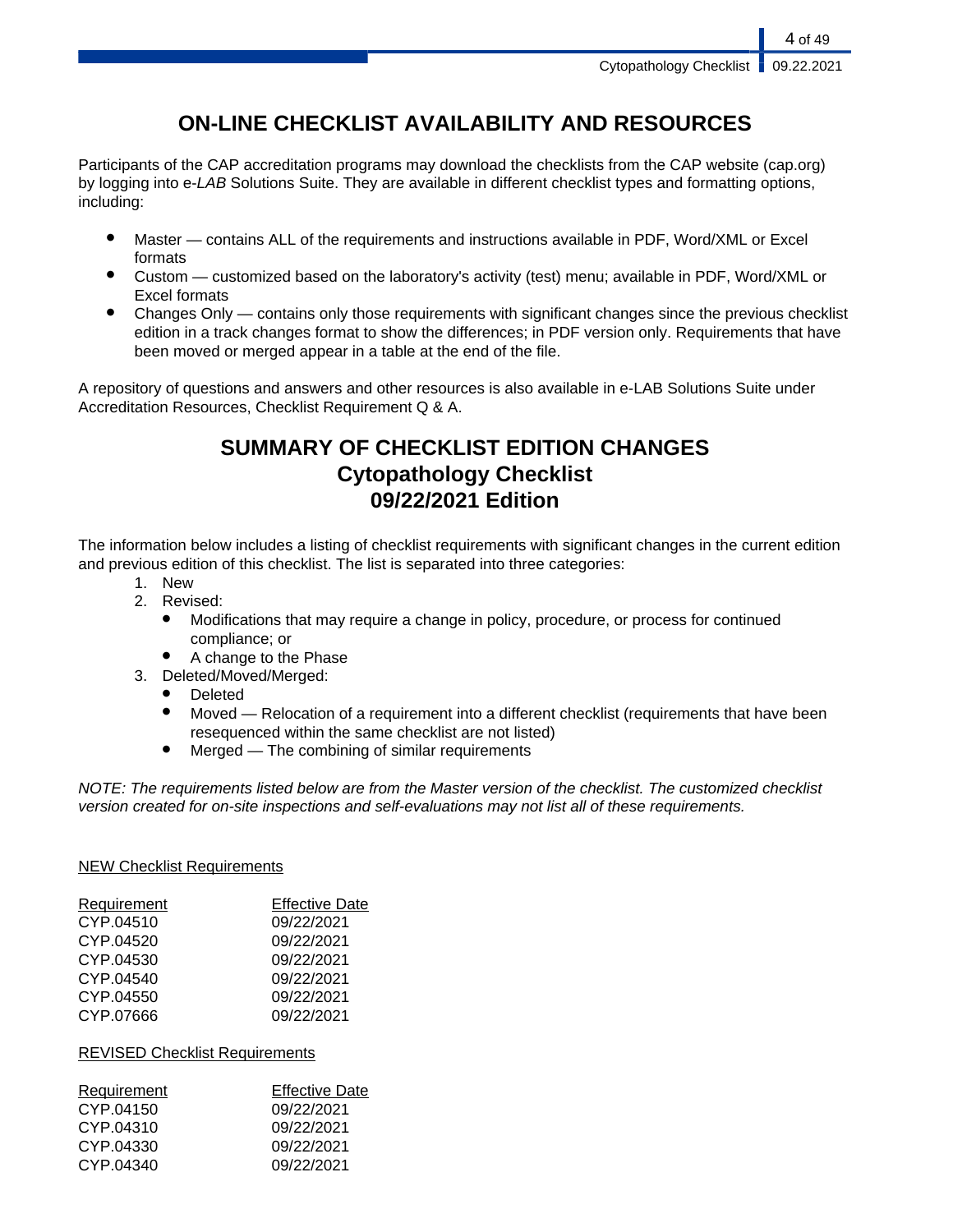| CYP.04370 | 09/22/2021 |
|-----------|------------|
| CYP.06450 | 06/04/2020 |
| CYP.06475 | 06/04/2020 |
| CYP.07100 | 09/22/2021 |
| CYP.07452 | 09/22/2021 |
| CYP.07600 | 09/22/2021 |
| CYP.07670 | 09/22/2021 |
| CYP.07692 | 09/22/2021 |
| CYP.08500 | 09/22/2021 |
| CYP.08575 | 09/22/2021 |

## DELETED/MOVED/MERGED Checklist Requirements

| Requirement | <b>Effective Date</b> |
|-------------|-----------------------|
| CYP.03925   | 06/03/2020            |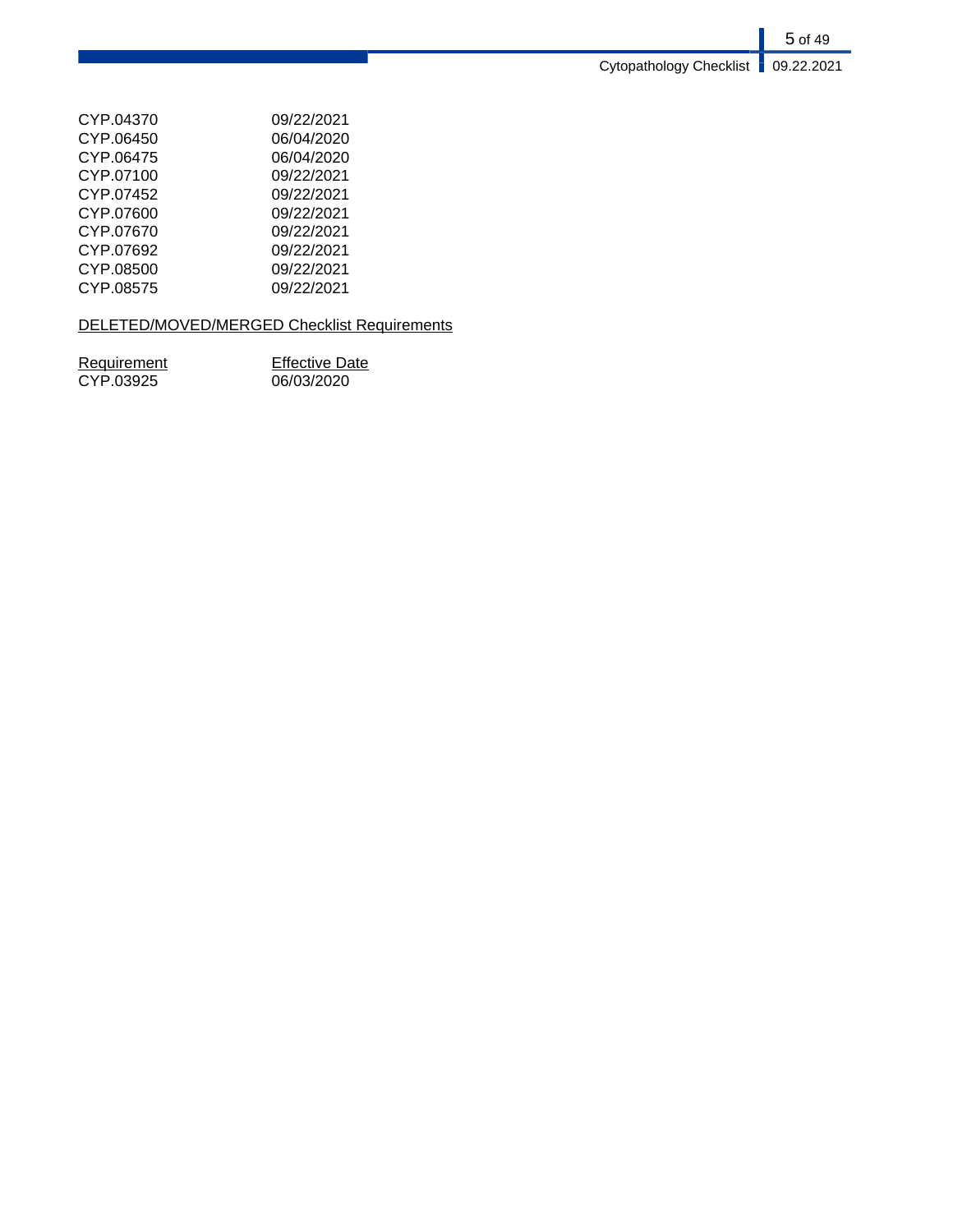## **INTRODUCTION**

This checklist is used in conjunction with the All Common and Laboratory General Checklists to inspect a cytopathology laboratory section or department.

Laboratories that do not file slides on-site (eg, "read-only" laboratories) must retain a sample of slides on-site for review by the inspector on all days when the laboratory is subject to its regular on-site inspection. The sample must, at minimum, include all slides accessioned over a continuous two-week period within the previous two years.

If telepathology is used by the pathologist or cytotechnologist to review slides or images for primary diagnosis of cytology or real time evaluation of FNA specimens for adequacy or triaging, refer to the Telepathology section of the Laboratory General Checklist for additional requirements. Telepathology occurs when a pathologist views digitized or analog video or still image(s), and renders an interpretation that is included in a formal diagnostic report or recorded in the patient record. This also includes the review of images by a cytotechnologist when a judgment of adequacy is recorded in the patient record.

**Laboratories not subject to US regulations:** Checklist requirements apply to all laboratories unless a specific disclaimer of exclusion is stated in the checklist. When the phrase "FDA-cleared/approved test (or assay)" is used within the checklist, it also applies to tests approved by an internationally recognized regulatory authority (eg, CE-marking).

# **GENERAL CYTOPATHOLOGY**

This Checklist is intended for laboratories that perform on-site preparation and/or interpretation of cytologic specimens. These include GYNECOLOGIC (cervicovaginal), and/or NON-GYNECOLOGIC (exfoliated specimens from other sites, fluids, and aspirates) cytopathology. If the laboratory does NOT perform any on-site examination of cytopathology specimens, but refers all submitted material to an outside laboratory, do NOT use this Checklist. Do NOT use this Checklist if the laboratory's involvement in cytopathology is limited to filing of reports and/or slides.

Cytopathology inspectors must be pathologists or cytotechnologists who are actively involved with or have extensive experience in the practice of cytology, are knowledgeable about current CAP Checklist and CLIA requirements, and have completed appropriate inspector training prior to inspecting.

Regardless of the size of the laboratory, the Inspector should spend at least several hours inspecting the cytopathology laboratory. The on-site inspection will require review of case (slide) material, direct observation of technical procedures, and careful review of quality management monitors.

Laboratories that are doing histology processing of cell blocks and tissues must be inspected with the Anatomic Pathology Checklist.

## **INTERLABORATORY COMPARISONS**

NOTE: Peer interlaboratory comparison programs provide valuable educational opportunities based on peer performance comparisons in both technical and interpretive arenas. While not completely emulating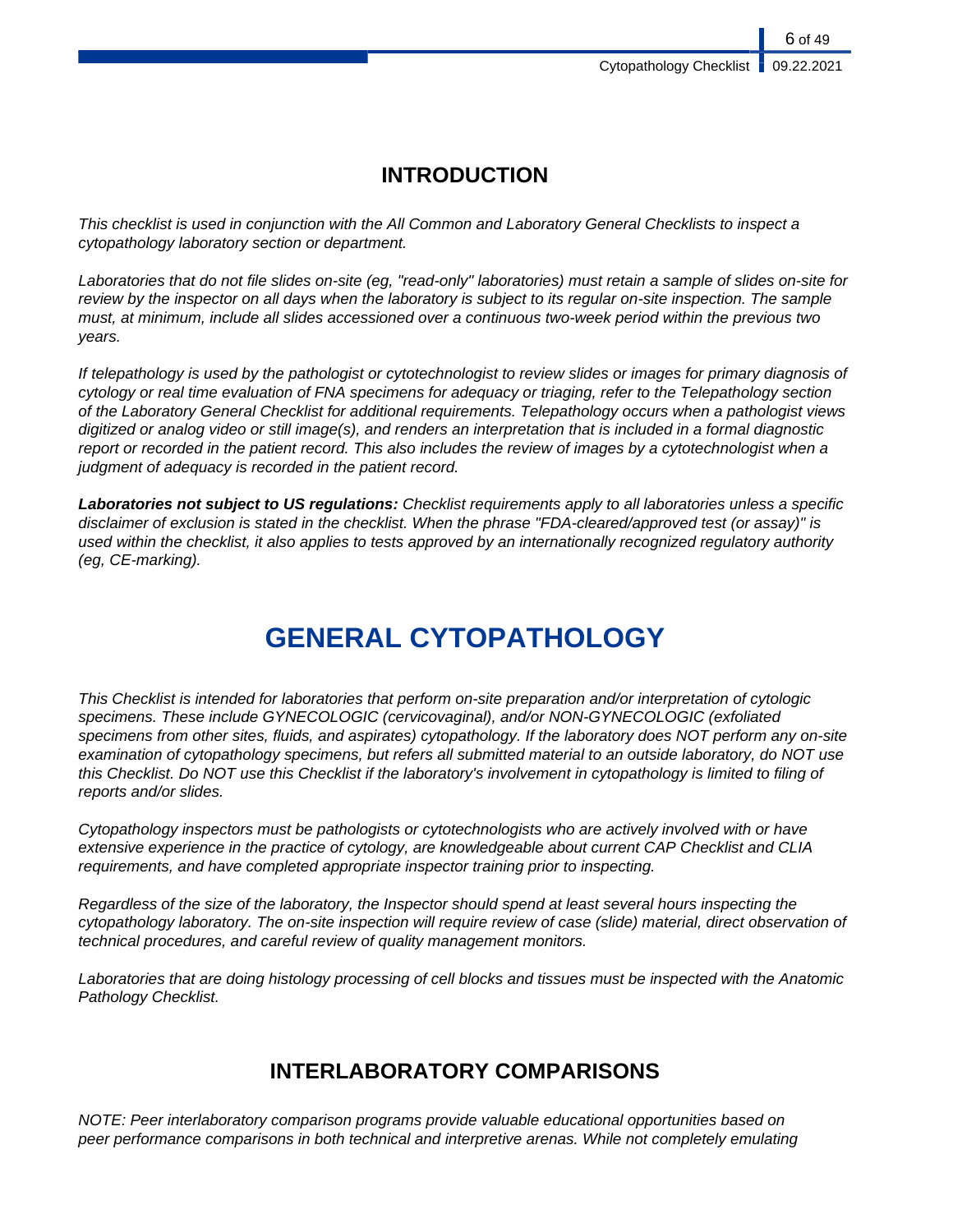cytopathology preparation and interpretation, participation in such programs enables a laboratory to compare its performance to peer laboratories.

## **Inspector Instructions:**

| <b>READ</b>     | Sampling of interlaboratory comparison program policies and procedures<br>Sampling of interlaboratory comparison program records including participation,<br>retesting and remedial training, if applicable                                  |
|-----------------|----------------------------------------------------------------------------------------------------------------------------------------------------------------------------------------------------------------------------------------------|
|                 | What type of remedial training do you provide when an individual has an<br>unacceptable score on PT?                                                                                                                                         |
| <b>DISCOVER</b> | Select an example of unacceptable interlaboratory comparison results (if applicable)<br>and follow records from original testing to retesting and remedial training, if<br>necessary. Determine if practice matches policies and procedures. |

### **CYP.00125 PT Participation - Gynecologic Cytopathology Phase II**

**For laboratories subject to US regulations that perform gynecologic cytopathology, the laboratory and all individuals who examine gynecologic preparations participate in the CAP Gynecologic Cytology PT Program (PAP PT) or another proficiency testing program in gynecologic cytopathology approved by the Centers for Medicare and Medicaid Services (CMS).**

NOTE: This checklist requirement applies only to US laboratories and other laboratories subject to CLIA regulations. Laboratories must retain records of PT performance for at least 2 years. Records must be kept for each individual participating in annual PT, including identification of those who are retested; records of remedial training; records of imposition of limitations on slide examination; and records of re-examination of slides, as required by CLIA.

#### **Evidence of Compliance:**

- Written procedure describing handling of PT failures (may include retesting, remedial training, and imposition of limitations on slide examination) **AND**
- Records that the laboratory is enrolled and all currently employed personnel have successfully completed PT **AND**
- ✓ Records of retesting, remedial training and imposition of limitations, if applicable **AND**
- Records of notification to the PT provider and CMS for any PAP testing personnel who left employment prior to completion of annual PT

#### **REFERENCES**

1) Department of Health and Human Services, Centers for Medicare and Medicaid Services. Extension of certain effective dates for clinical laboratory requirements and personnel requirements for cytologists. Fed Register. 1994(Dec 6):62609 [42CFR493.855]

### **CYP.00150 Educational Participation - Gynecologic Cytopathology Phase I**

**For laboratories subject to US regulations that perform gynecologic cytopathology, the laboratory participates in the educational component of the CAP Gynecologic Cytology PT Program (PAP PT) or another educational peer-comparison program in gynecologic cytopathology.**

NOTE: Interlaboratory comparison programs in cytopathology provide valuable educational opportunities for peer performance comparisons in both technical and diagnostic arenas.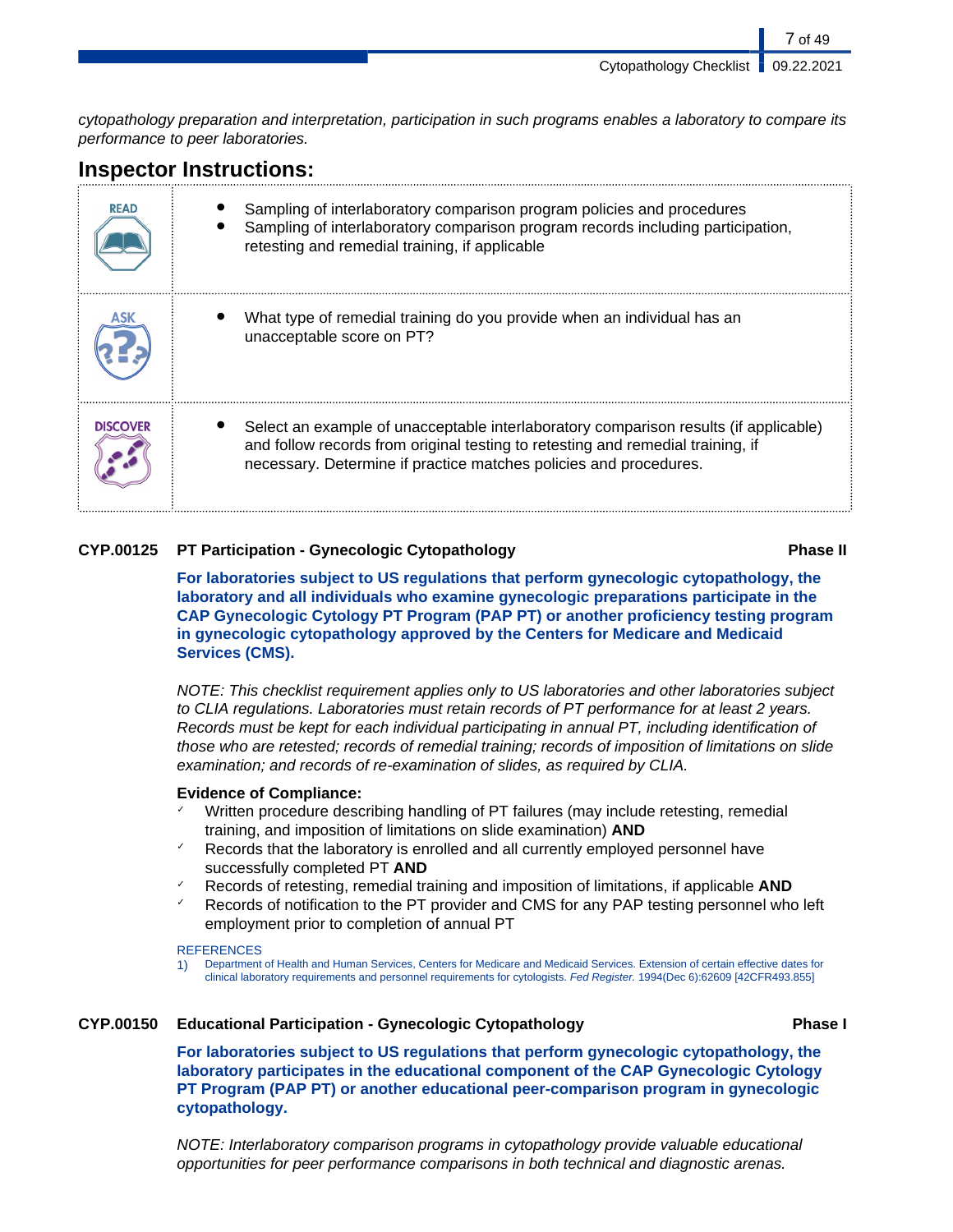8 of 49

While not completely emulating cervicovaginal cytopathologic preparation and interpretation, participation in the PAP program enables a laboratory to compare its performance to benchmarks derived from a database of peer laboratories.

#### **Evidence of Compliance:**

- Records such as CAP order form, purchase order **AND** records of completed/submitted results indicating that the laboratory is participating in the educational component of the CAP PAP PT program **OR**
- Records of enrollment/participation in another educational gynecologic cytopathology peercomparison program **OR**
- Records for participation in a laboratory-developed program by circulating gynecologic case material with other laboratories

#### **REFERENCES**

- 1) Davey DD, et al. Improving accuracy in gynecologic cytology: results of the College of American Pathologists interlaboratory program in cervicovaginal cytology (PAP). Arch Pathol Lab Med. 1993;117:1193-1198
- 2) Plott E. Cytology proficiency testing research and development at the Centers for Disease Control, 1967-1992. Lab Med. 1994;25:224-229
- 3) Wood D, Thompson DW. Proficiency testing in gynecologic cytology: the Ontario experience of a voluntary organization. Lab Med. 1994;25:240-244
- 4) Bonfiglio TA, Somark TM. ASCP educational and proficiency testing programs in cytopathology. Lab Med. 1994;25:245-247
- 5) Davey DD, Fidler WJ. The College of American Pathologists interlaboratory comparison program in cervicovaginal cytology. Lab Med. 1994;25:248-252
- 6) Nielsen ML. Cytopathology laboratory improvement programs of the College of American Pathologists. Laboratory accreditation program (CAP LAP) and performance improvement program in cervicovaginal cytology (CAP PAP). Arch Pathol Lab Med. 1997;121:256-259
- 7) Woodhouse SL, et al. Interobserver variability in subclassification of squamous intraepithelial lesions. Results of the College of American Pathologists interlaboratory comparison program in cervicovaginal cytology. Arch Pathol Lab Med. 1999;123:1079-1084
- 8) Keenlyside RA, et al. Do proficiency test results correlate with the work performance of screeners who screen Papanicolaou smears? Am J Clin Pathol. 1999;112:769-776
- 9) Jones BA, Davey DD. Quality management in gynecologic cytology using interlaboratory comparison. Arch Pathol Lab Med. 2000;124:672-681
- 10) Colgan TJ, et al. Reparative changes and the false-positive/false-negative Papanicolaou test: A study from the College of American Pathologists interlaboratory comparison program in cervicovaginal cytology. Arch Pathol Lab Med. 2001;125:123-140
- 11) Nakhleh RE, Fitzgibbons PL, eds. Quality management in anatomic pathology. Promoting patient safety through systems improvement and error reduction. Northfield, IL: College of American Pathologists, 2005

#### **CYP.00170 Educational Participation - Gynecologic Cytopathology Phase II**

**For laboratories not subject to US regulations that perform gynecologic cytopathology, the laboratory participates in the educational component of the CAP PAP Education Program or another interlaboratory peer-comparison educational program in gynecologic cytopathology.**

NOTE: Participation in the PAP Education program enables a laboratory to compare its performance to benchmarks derived from a national database of peer laboratories.

#### **Evidence of Compliance:**

- ✓ Records such as CAP order form, purchase order **AND** records of completed/submitted results indicating that the laboratory is participating in the educational component of the CAP PAP PT program **OR**
- Records of enrollment/participation in another educational gynecologic cytopathology peercomparison program **OR**
- Records for participation in a laboratory-developed program by circulating gynecologic case material with other laboratories

#### **REFERENCES**

- 1) Davey DD, et al. Improving accuracy in gynecologic cytology: results of the College of American Pathologists interlaboratory program in cervicovaginal cytology (PAP). Arch Pathol Lab Med. 1993;117:1193-1198
- 2) Plott E. Cytology proficiency testing research and development at the Centers for Disease Control, 1967-1992. Lab Med. 1994;25:224-229
- 3) Wood D, Thompson DW. Proficiency testing in gynecologic cytology: the Ontario experience of a voluntary organization. Lab Med. 1994;25:240-244
- 4) Bonfiglio TA, Somark TM. ASCP educational and proficiency testing programs in cytopathology. Lab Med. 1994;25:245-247
- 5) Davey DD, Fidler WJ. The College of American Pathologists interlaboratory comparison program in cervicovaginal cytology. Lab Med. 1994;25:248-252
- 6) Nielsen ML. Cytopathology laboratory improvement programs of the College of American Pathologists. Laboratory accreditation program (CAP LAP) and performance improvement program in cervicovaginal cytology (CAP PAP). Arch Pathol Lab Med. 1997;121:256-259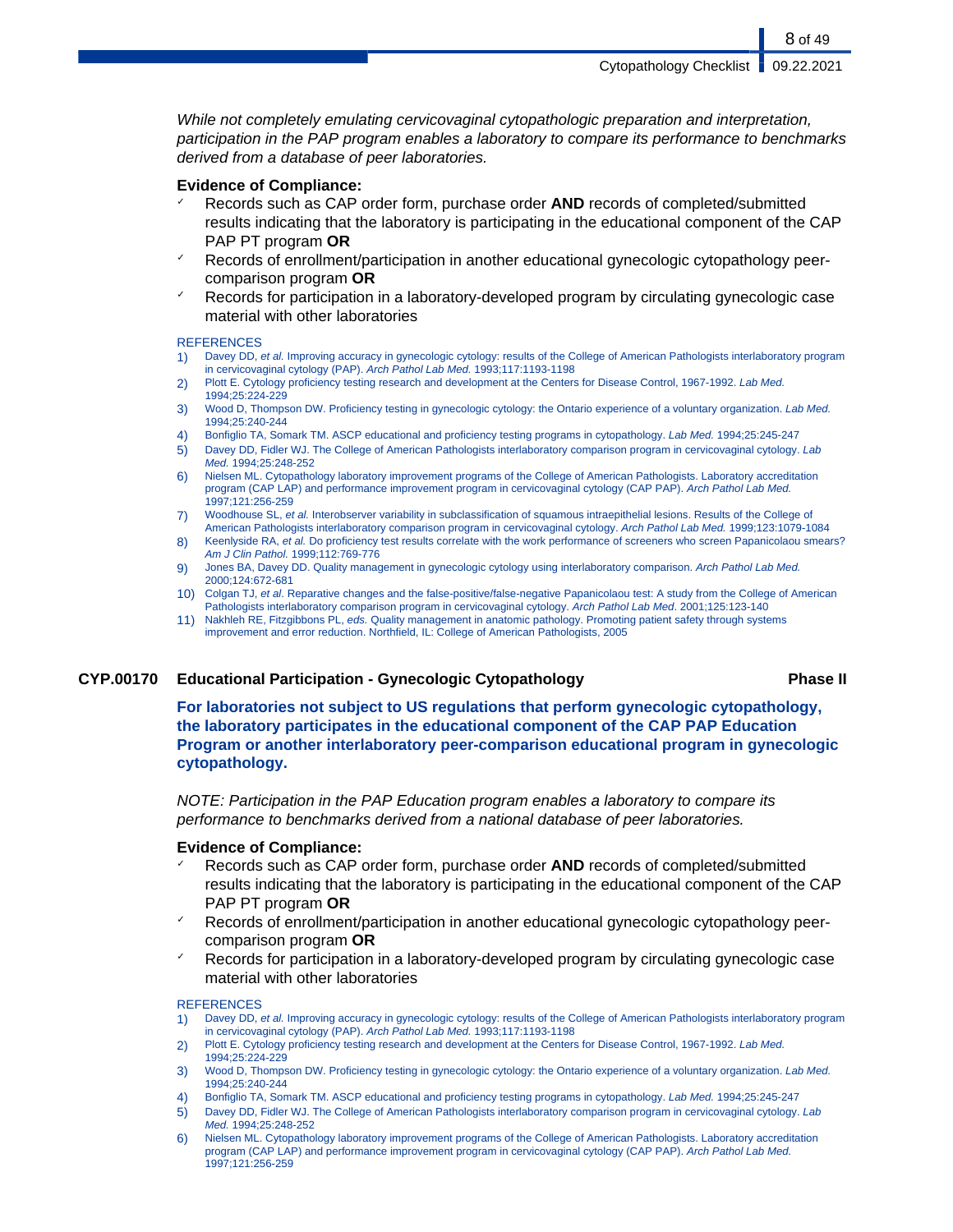- 7) Woodhouse SL, et al. Interobserver variability in subclassification of squamous intraepithelial lesions. Results of the College of American Pathologists interlaboratory comparison program in cervicovaginal cytology. Arch Pathol Lab Med. 1999;123:1079-1084
- 8) Keenlyside RA, et al. Do proficiency test results correlate with the work performance of screeners who screen Papanicolaou smears? Am J Clin Pathol. 1999;112:769-776
- 9) Jones BA, Davey DD. Quality management in gynecologic cytology using interlaboratory comparison. Arch Pathol Lab Med. 2000;124:672-681
- 10) Colgan TJ, et al. Reparative changes and the false-positive/false-negative Papanicolaou test: A study from the College of American Pathologists interlaboratory comparison program in cervicovaginal cytology. Arch Pathol Lab Med. 2001;125:123-140
- 11) Nakhleh RE, Fitzgibbons PL, eds. Quality management in anatomic pathology. Promoting patient safety through systems improvement and error reduction. Northfield, IL: College of American Pathologists, 2005

#### **CYP.00190 Educational Participation - Non-gynecologic Cytopathology Phase I**

9 of 49

**For laboratories that perform non-gynecologic cytopathology, the laboratory participates in an interlaboratory peer-comparison educational program in NON-GYNECOLOGIC cytopathology (eg, CAP Interlaboratory Comparison Program in Non-Gynecologic Cytopathology NGC).**

#### **Evidence of Compliance:**

- ✓ Records such as CAP order form, purchase order **AND** records of completed/submitted results indicating that the laboratory is participating in the educational component of the CAP NGC program **OR**
- Records of enrollment/participation in another educational non-gynecologic cytopathology peer-comparison program **OR**
- Records for participation in a laboratory-developed program by circulating non-gynecologic case material with other laboratories

## **QUALITY MANAGEMENT**

Quality management in cytopathology should address both negative and abnormal/positive cases. The program must include both rescreening and hierarchic case review, as well as correlation of cytological and available histological material. In addition, the laboratory should participate in interlaboratory comparison, selfassessment and performance improvement programs. There must be records of intra- and extra-departmental consultation, as appropriate. Results of QM surveillance should be shared with the responsible pathologist(s) and cytotechnologist(s).

## **Inspector Instructions:**

- How are disparities between histological and cytological findings addressed?
- Under what circumstances do you issue a corrected, addendum, or amended report?

#### **CYP.01650 Cytopathology Exclusion Phase I**

**There is a policy that lists specimens that an institution may choose to exclude from routine submission to the cytology department for examination.**

NOTE: This policy should be made in conjunction with the hospital administration and appropriate medical staff departments. The laboratory director should have participated in or been consulted by the medical staff in deciding which cytology specimens are to be sent to the laboratory for examination.

This checklist item is not applicable if 1) All specimens are submitted to pathology, or 2) The laboratory is not part of an institution that provides cytologic services.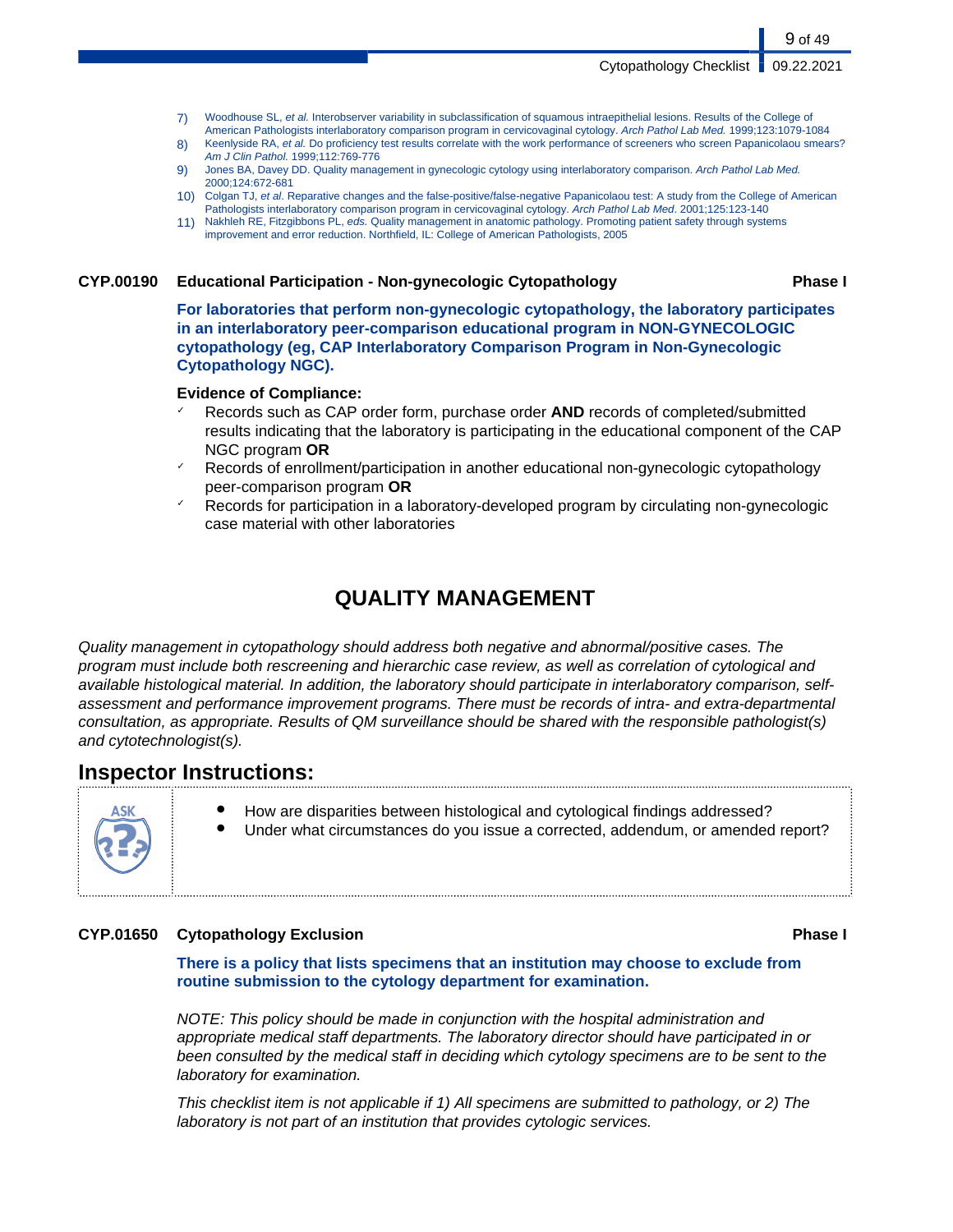(No policy is needed for fluids such as urines and CSF that do not routinely undergo cytologic examination.)

### **CYP.01900 Disparity Resolution Phase II**

**If significant disparities exist between histological and cytological findings, these are resolved in a confidential peer-reviewed quality management report, or in an addendum or in the patient report.**

#### **Evidence of Compliance:**

Written procedure defining significant disparities and the process for resolving disparities in histological/cytological findings

#### **CYP.02100 Consultation Report Retention Phase I**

#### **Records of intra- and extra-departmental consultations are retained.**

NOTE: The retention requirement for reports (10 years) applies to records of consultations.

#### **Evidence of Compliance:**

Written retention policy

#### **REFERENCES**

1) Abt AB, et al. The effect of interinstitution anatomic pathology consultation on patient care. Arch Pathol Lab Med. 1995;119:514-517

## **QUALITY CONTROL**

## **SPECIMEN COLLECTION AND RECEIPT**

## **Inspector Instructions:**

| <b>READ</b> | Sampling of specimen collection and handling policies and procedures                                                                                                                                                                                                                              |
|-------------|---------------------------------------------------------------------------------------------------------------------------------------------------------------------------------------------------------------------------------------------------------------------------------------------------|
| ASK         | What is your course of action when you receive unacceptable cytopathology<br>specimens?<br>$\bullet$<br>When are FNA slides labeled? What identifiers are placed on the slides and<br>containers?<br>$\bullet$<br>What procedures do you have in place to prevent errors in ID, site and testing? |

#### **CYP.03366 FNA Error Prevention Phase II**

**If the pathologist performs FNA procedures, there is a written procedure to verify patient identification using at least two patient identifiers, the procedure site, and the procedure to be performed.**

#### **REFERENCES**

1) Clinical and Laboratory Standards Institute. Fine Needle Aspiration Biopsy (FNAB) Techniques; Approved Guideline. 2nd ed. CLSI Document GP20-A2. Clinical and Laboratory Standards Institute, Wayne, PA; 2003.

10 of 49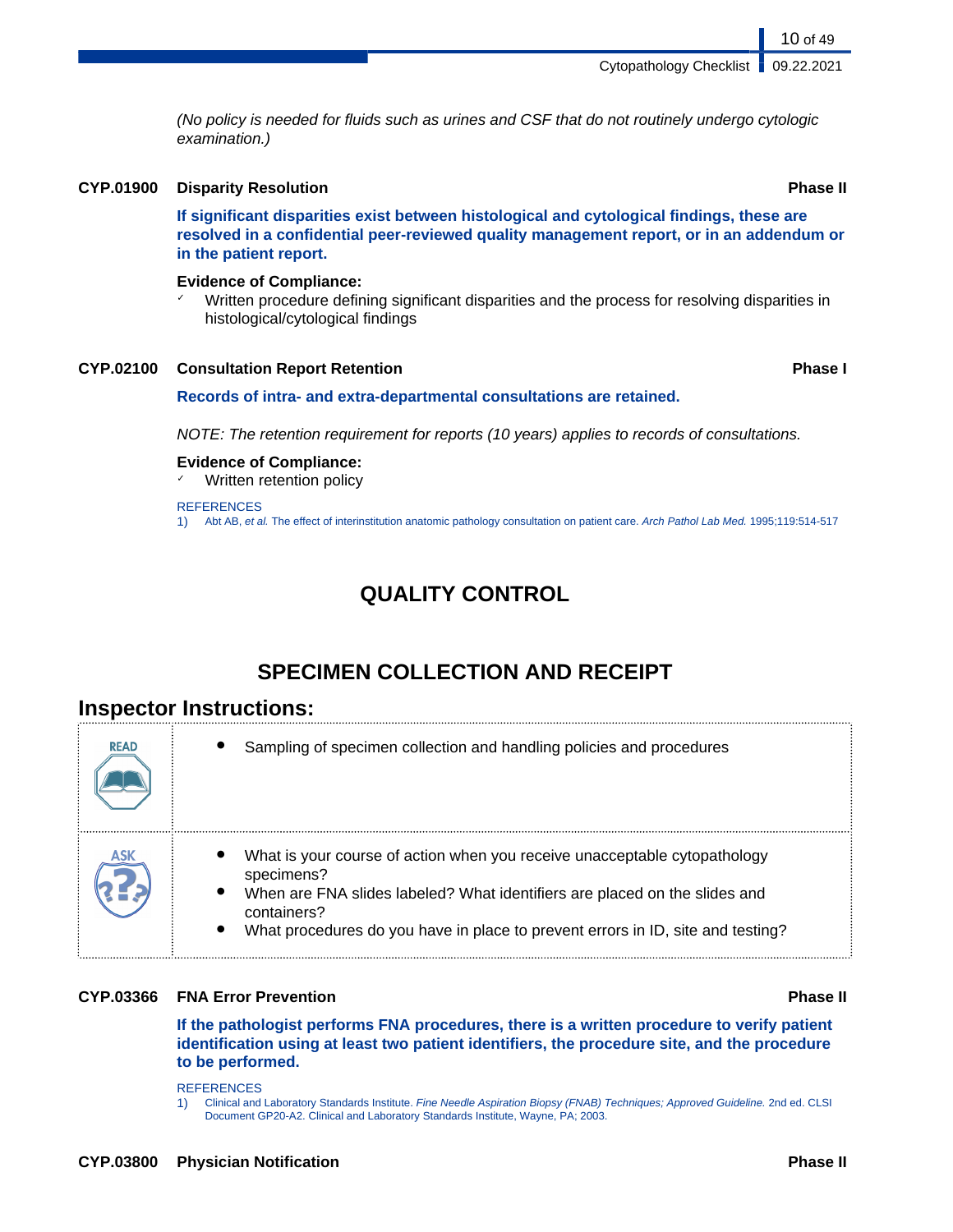#### **There is evidence that submitting physicians are notified when unacceptable specimens are received.**

#### **Evidence of Compliance:**

Records of physician notification (eg, follow-up correspondence, records of telephone calls or written reports)

#### **REFERENCES**

- 1) Nakhleh RE, Fitzgibbons PL, eds. Quality management in anatomic pathology. Promoting patient safety through systems improvement and error reduction. Northfield, IL: College of American Pathologists, 2005
- 2) Solomon D, et al. The 2001 Bethesda system. Terminology for reporting results of cervical cytology. JAMA. 2002:287:2114-2119
- 3) Solomon D, Nayar, R, eds. The Bethesda system for reporting cervical/vaginal cytologic diagnoses: Definitions, criteria, and
- explanatory notes for terminology and specimen adequacy. New York, NY: Springer-Verlag; 2nd edition, 2004

#### **CYP.03850 Cytology Assessment Record Phase I**

11 of 49

**If a statement of adequacy, preliminary diagnosis, or recommendations for additional studies is provided at the time of cytology sample collection, records of that statement are retained.**

NOTE: Records might include a note in the medical record or in the final report.

## **CYTOLOGY STAINS AND SLIDE PREPARATIONS**

## **Inspector Instructions:**

| READ            | Records of annual assessment of stain quality<br>Sampling of stain policies and procedures<br>Sampling of records of daily review of technical quality of cytologic preparations with<br>corrective action of unacceptable stain quality                                                                                                                                                                                                 |
|-----------------|------------------------------------------------------------------------------------------------------------------------------------------------------------------------------------------------------------------------------------------------------------------------------------------------------------------------------------------------------------------------------------------------------------------------------------------|
| <b>OBSERVE</b>  | Sampling of stains (labeling)<br>Sampling of slides (labeling)                                                                                                                                                                                                                                                                                                                                                                           |
|                 | How do you assess the quality of cytopathology stains?<br>Who performs the daily review of the quality of cytological preparations?<br>What is your course of action when stain quality is unacceptable?<br>How frequently do you change stains? Under what circumstances do you filter stains?<br>How do you assign expiration dates for laboratory-prepared stains and solutions? If<br>you extend expiration dates, how do you do so? |
| <b>DISCOVER</b> | Scan several slides; check stain quality and labeling. Ensure that stain quality is<br>acceptable.                                                                                                                                                                                                                                                                                                                                       |

#### **CYP.04100 Staining Solutions Phase II**

**Staining solutions are filtered, covered when not in use and changed in accordance with a written procedure.**

**REFERENCES**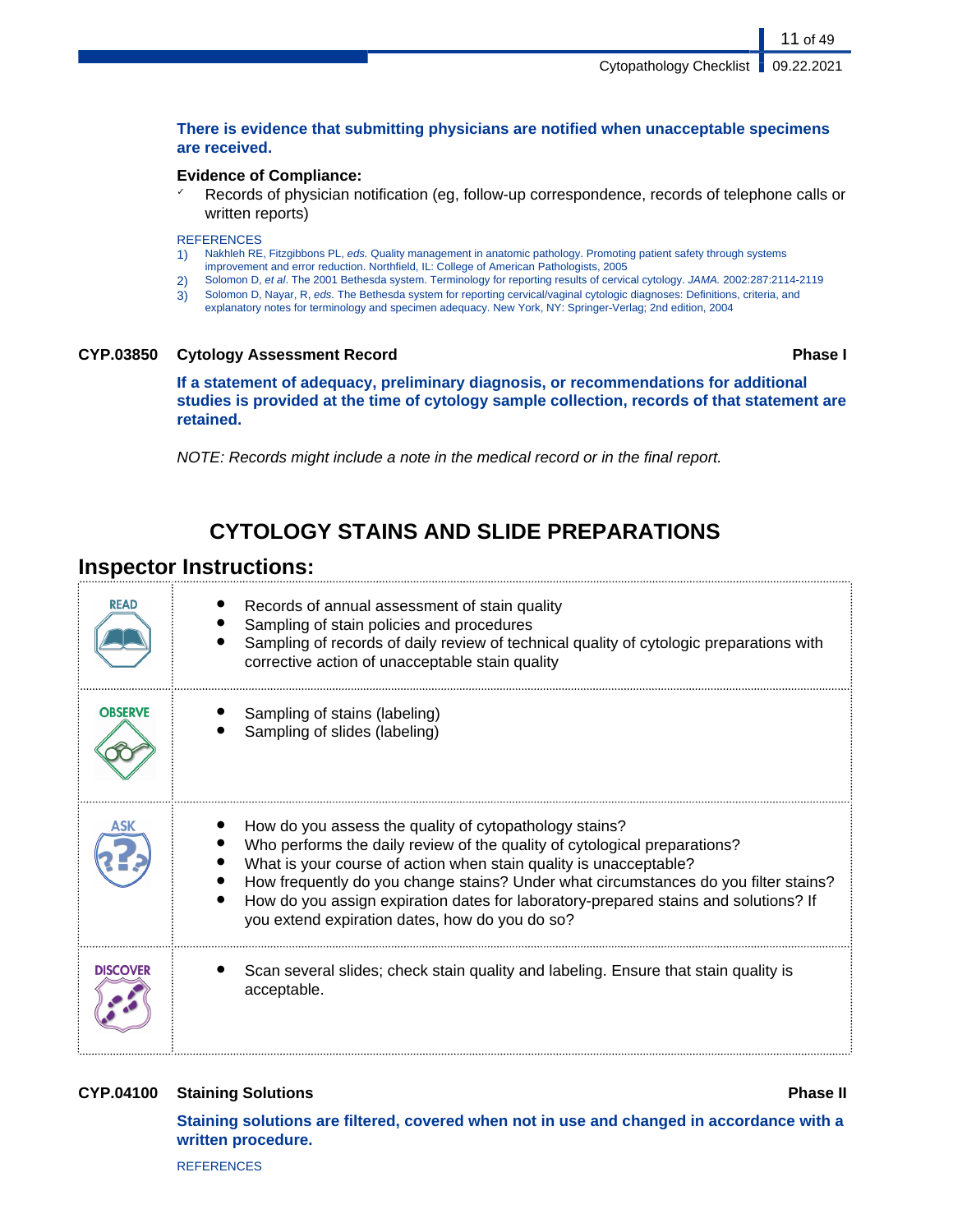1) Clinical and Laboratory Standards Institute. Cervicovaginal Cytology Based on the Papanicolaou Technique; Approved Guideline; 3rd ed. CLSI document GP15-A3. Clinical and Laboratory Standards Institute, Wayne, PA, 2008.

## **\*\*REVISED\*\* 09/22/2021**

### **CYP.04150 Cross-Contamination Phase I**

12 of 49

#### **There is a written procedure to prevent cross-contamination of specimens during processing and staining.**

NOTE: Procedures must prevent cross-contamination between the following:

- Gynecologic and non-gynecologic specimens.
- Non-gynecologic cases that have high potential for cross-contamination from other nongynecologic specimens.

Methods to minimize cross-contamination between specimens may include cytocentrifuge, filter, and monolayer preparations. Direct smears made from the sediment of highly cellular cases should be stained after the other cases, and the staining fluids must be changed or filtered between each of the highly cellular cases. One procedure to detect highly cellular specimens is to use a toluidine blue, or other rapid stain, on a wet preparation. One procedure to detect possible contamination is to insert a clean blank slide in each staining run and examine it for contamination.

#### **REFERENCES**

1) Department of Health and Human Services, Centers for Medicare and Medicaid Services. Clinical laboratory improvement amendments of 1988; final rule. Fed Register. 2003(Jan 24):7169 [42CFR493.1274(b)(2-3)]

### **CYP.04300 Daily QC Phase II**

**There are records of daily review of the technical quality of cytologic preparations by the pathologist or supervisory-level cytotechnologist.**

NOTE: The technical quality of cytologic preparations must be checked daily (on days processing occurs). This includes checking all stains for predicted staining characteristics each day of use. This check must include all of the types of preparations seen that day such as cytospins, cell blocks, and liquid based preparations.

If preparation and staining is performed by a different laboratory, there must be a procedure for the laboratory performing the preparation and staining to verify the acceptability of the quality of preparations and the acceptability of controls (if needed) before transfer. Records of this verification must be readily available to the laboratory performing interpretations. There should also be a mechanism for feedback from the interpreting laboratory to the laboratory that prepared the slides of any issues with the preparations.

#### **REFERENCES**

1) Department of Health and Human Services, Centers for Medicare and Medicaid Services. Clinical laboratory improvement amendments of 1988; final rule. Fed Register. 2003(Jan 24): [42CFR493.1256(e)(2)]

## **IMMUNOCHEMISTRY (IMMUNOCYTOCHEMISTRY/ IMMUNOHISTOCHEMISTRY)**

This section is intended for cytology only laboratories performing immunochemistry within the cytology laboratory. This section does not apply to cytology laboratories for which all immunochemistry is performed in a general anatomic pathology immunohistochemistry laboratory that is inspected using the Anatomic Pathology Checklist. **Cytology laboratories that are doing histology processing of cell blocks and tissues must be inspected with the Anatomic Pathology Checklist.**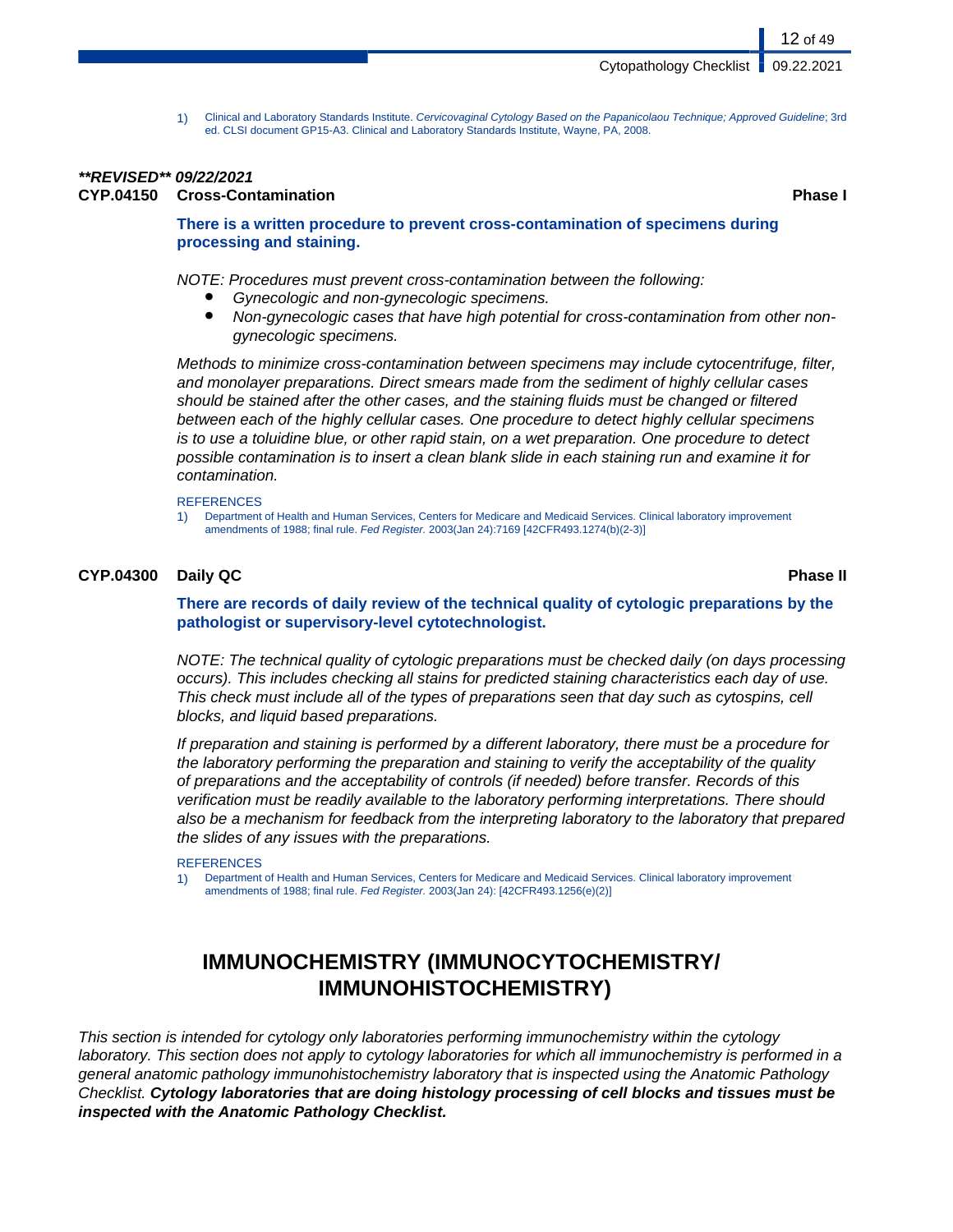Please refer to the Definition of Terms section in the All Common (COM) Checklist for definitions of analytical validation and analytical verification.

## **Inspector Instructions:**

| <b>READ</b>    | Sampling of immunochemistry policies and procedures<br>Sampling of new antibody validation/verification records<br>Sampling of new reagents/shipment confirmation of acceptability records<br>Sampling of antibody QC records<br>Sampling of buffer pH records<br>Sampling of batch control records |
|----------------|-----------------------------------------------------------------------------------------------------------------------------------------------------------------------------------------------------------------------------------------------------------------------------------------------------|
| <b>OBSERVE</b> | Sampling of slides (quality)                                                                                                                                                                                                                                                                        |
|                | How does your laboratory validate/verify new antibodies?<br>How does your laboratory confirm the acceptability of new reagent lots?<br>How does your laboratory distinguish non-specific false-positive staining from<br>endogenous biotin?                                                         |

#### **\*\*REVISED\*\* 09/22/2021**

**CYP.04310 Specimen Modification Phase II**

**If the laboratory performs immunochemical staining on specimens other than formalinfixed, paraffin-embedded cellular material, the written procedure describes appropriate modifications, if any, for other specimen types.**

NOTE: Such specimens include air-dried touch imprints, air-dried and/or alcohol fixed smears, cytocentrifuge or other liquid-based preparations, and cellular materials fixed in alcohol blends or other fixatives.

#### **REFERENCES**

- 1) Perkins SL, Kjeldsberg CR. Immunophenotyping of lymphomas and leukemias in paraffin-embedded tissues. Am J Clin Pathol 1993:99(4):362-373
- 2) Clinical and Laboratory Standards Institute (CLSI). Quality Assurance for Design Control and Implementation of Immunohistochemistry Assays; Approved Guideline—Second Edition. CLSI document I/LA28-A2 (ISBN 1-56238-745-6). Clinical and Laboratory Standards Institute, 940 West Valley Road, Suite 1400, Wayne, Pennsylvania 19087 USA, 2011.

#### **CYP.04320 Buffer pH Phase II**

#### **The pH of the buffers used in immunochemistry is routinely monitored.**

NOTE: pH must be tested when a new batch is prepared or received.

#### **Evidence of Compliance:**

- Written procedure defining pH range for each buffer in use **AND**
- ✓ Records of initial and subsequent QC on each buffer

#### **\*\*REVISED\*\* 09/22/2021 CYP.04330 QC - Antibodies Phase II**

**Positive controls are used for each antibody.**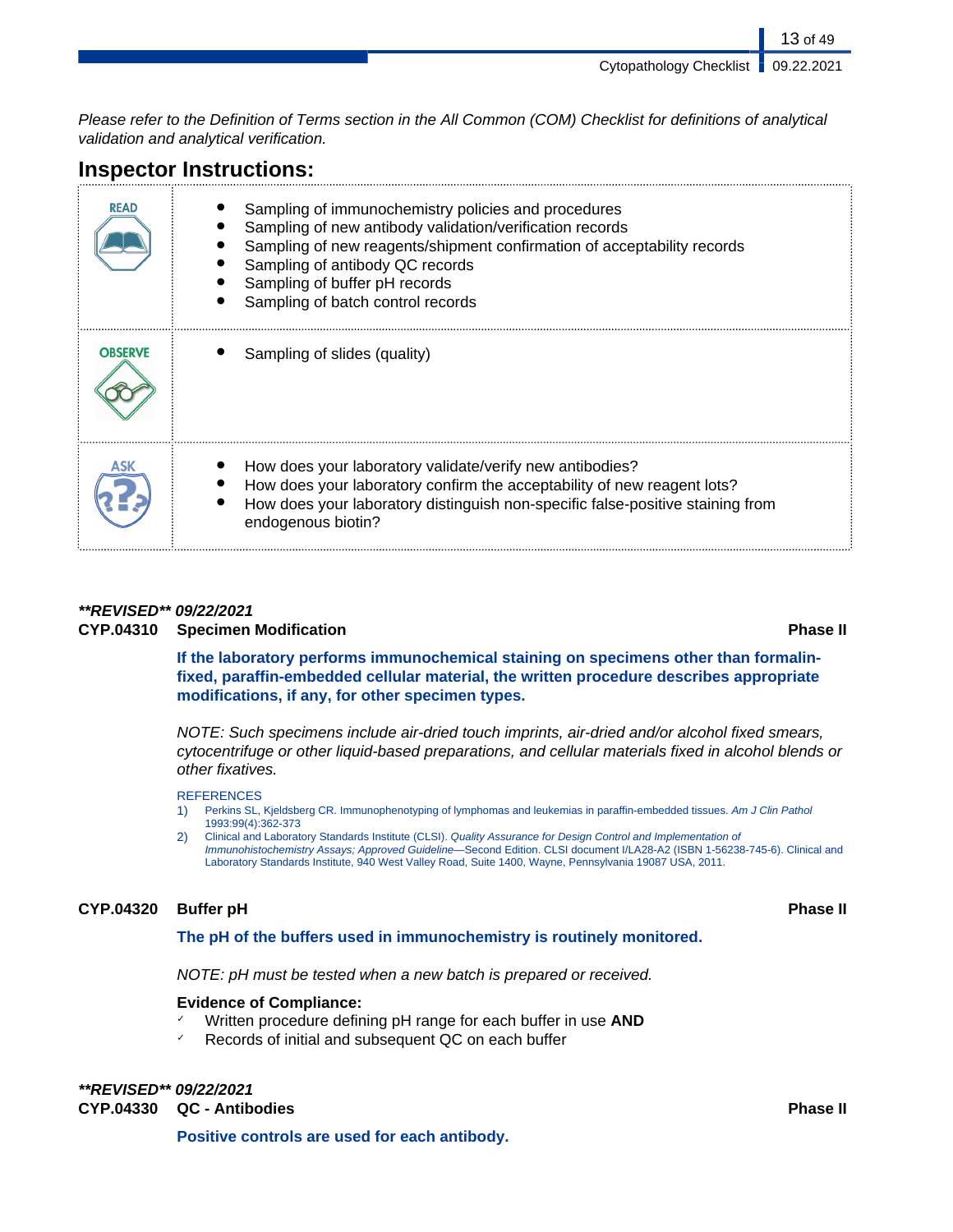NOTE: Positive controls assess the performance of the primary antibody. They are performed on sections of tissue or cells known to contain the target antigen, using the same epitope retrieval and immunostaining protocols as the patient specimen. Results of controls must be recorded, either in internal laboratory records, or in the patient report. A statement in the report such as, "All controls show appropriate reactivity" is sufficient.

Ideally (but not essential to satisfy this requirement), the positive control would be the same specimen type/fixative as the patient test specimen (eg, air-dried touch imprints, air-dried and/or alcohol fixed smears, cytocentrifuge or other liquid-based preparations, and cellular materials fixed in alcohol blends or other fixatives). However, for most laboratories, it is not practical to maintain separate positive control samples to cover every possible combination of fixation, processing and specimen type. Thus, it is reasonable for a laboratory to maintain a bank of formalin-fixed tissue samples as its positive controls; these controls can be used for patient specimens that are of different type, or fixed/processed differently, providing that the laboratory can show that these patient specimens exhibit equivalent immunoreactivity. This can be accomplished by parallel testing a small panel of common markers to show that specimens of different type, or processed in a different way (eg, alcohol-fixed cytology specimens) have equivalent immunoreactivity to routinely processed, formalin-fixed tissue.

A separate tissue section may be used as a positive control, but cytology specimens may contain normal elements that express the antigen of interest (internal controls). Internal positive controls are acceptable for these antigens, but the laboratory manual must clearly state the manner in which internal positive controls are used.

A positive control section included on the same slide as the patient specimen is optimal practice because it helps identify failure to apply primary antibody or other critical reagent to the patient test slide; however, one separate positive control per staining run for each antibody in the run (batch control) may be sufficient provided that the control slide is closely scrutinized by a qualified reviewer.

Ideally, positive controls possess low levels of antigen expression, as is often seen in neoplasms. Exclusive use of normal tissues that have high levels of antigen expression may result in antibody titers of insufficient sensitivity, leading to false-negative results.

#### **Evidence of Compliance:**

- ✓ Written procedure for the selection and use of positive controls for each antibody **AND**
- Patient reports or worksheet with control results **AND**
- Immunochemical-stained slides with positive controls

#### **REFERENCES**

- 1) O'Leary TJ. Standardization in immunohistochemistry. Appl Immunohistochem Molecul Morphol 2001;9:3-8
- 2) Department of Health and Human Services, Centers for Medicare and Medicaid Services. Clinical laboratory improvement amendments of 1988; final rule. Fed Register. 2003(Jan 24): [42CFR493.1273(a)]
- 3) Cheung CC, D'Arrigo C, Dietel M, et al; From the International Society for Immunohistochemistry and Molecular Morphology (ISIMM) and International Quality Network for Pathology (IQN Path). Evolution of Quality Assurance for Clinical Immunohistochemistry in the Era of Precision Medicine: Part 4: Tissue Tools for Quality Assurance in Immunohistochemistry. Appl Immunohistochem Mol Morphol. 2017;25(4):227-230.
- 4) Cheung CC, Taylor CR, Torlakovic EE. An Audit of Failed Immunohistochemical Slides in a Clinical Laboratory: The Role of On-Slide Controls. Appl Immunohistochem Nol Morphol. 2017;25(5):308-312.
- 5) Torlakovic EE, Nielsen S, Francis G, et al. Standardization of positive controls in diagnostic immunohistochemistry: recommendations from the International Ad Hoc Expert Committee. Appl Immunohistochem Mol Morphol. 2015;23(1):1-18.

#### **\*\*REVISED\*\* 09/22/2021 CYP.04340 QC - Antibodies Phase II**

#### **Appropriate negative controls are used.**

NOTE: Negative controls must assess the presence of nonspecific staining in patient specimens as well as the specificity of each antibody with the exception listed below. Results of controls must be recorded, either in internal laboratory records, or in the patient report. A statement in the report such as, "All controls show appropriate reactivity" is sufficient.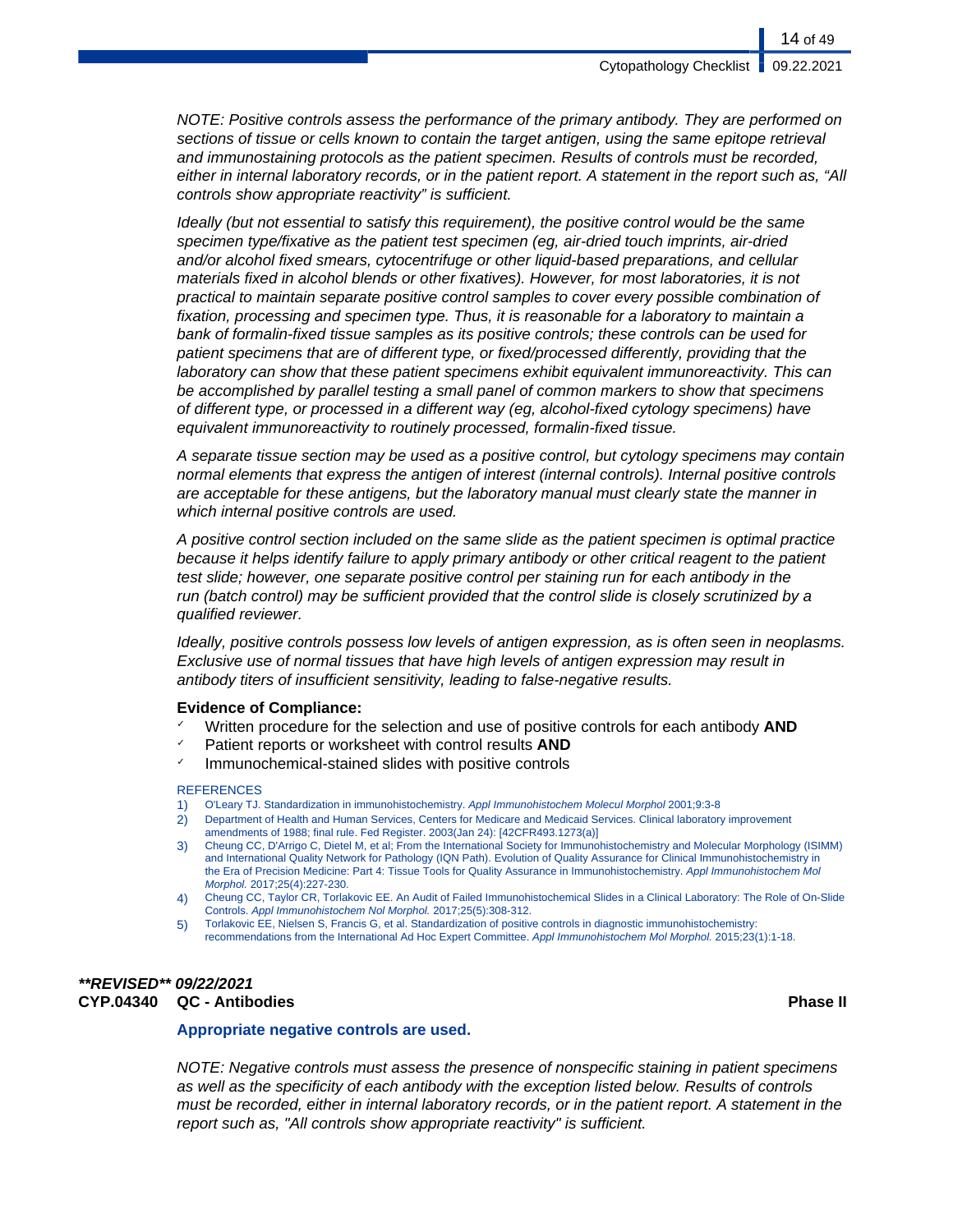For laboratories using older biotin-based detection systems, it is important to use a negative reagent control to assess nonspecific or aberrant staining in patient specimens related to the antigen retrieval conditions and/or detection system used. A separate section of patient specimen is processed using the same reagent and epitope retrieval protocol as the patient test slide, except that the primary antibody is omitted, and replaced by any one of the following:

- An unrelated antibody of the same isotype as the primary antibody (for monoclonal primary antibodies)
- An unrelated antibody from the same animal species as the primary antibody (for polyclonal primary antibodies)
- The negative control reagent included in the staining kit
- The diluent/buffer solution in which the primary antibody is diluted

In general, a separate negative reagent control should be run for each specimen being immunostained; however, for cases in which there is simultaneous staining of multiple specimens from the same specimen with the same antibody, performing a single negative control on one of the specimens may be sufficient provided that all such specimens are fixed and processed identically. This exception does not apply to stains on different types of tissues or those using different antigen retrieval protocols or antibody detection systems. The laboratory director must determine which cases will have only one negative reagent control, and this must be specified in the department's procedure manual.

The negative reagent control would ideally control for each reagent protocol and antibody retrieval condition; however, large antibody panels often employ multiple antigen retrieval procedures. In such cases, a reasonable minimum control would be to perform the negative reagent control using the most aggressive retrieval procedure in the particular antibody panel. Aggressiveness of antigen retrieval (in decreasing order) is as follows: pressure cooker; enzyme digestion; boiling; microwave; steamer; water bath. High pH retrieval should be considered more aggressive than comparable retrieval in citrate buffer at pH 6.0.

Immunochemical tests using polymer-based detection systems (biotin-free) are sufficiently free of background reactivity to obviate the need for a negative reagent control and such controls may be omitted at the discretion of the laboratory director following appropriate validation. The Centers for Medicare and Medicaid Services (CMS) recognizes the use of polymer-based detection systems (biotin free) may preclude the use of a negative reagent control. However, there have been no changes to the histopathology regulations. The CMS will be looking into an alternate QC method for these types of stains.

It is also important to assess the specificity of each antibody by a negative cellular/tissue control, which must show no staining of cells/tissues known to lack the antigen. The negative control is processed using the same fixation, epitope retrieval and immunostaining protocols as the patient tissue. Unexpected positive staining of such tissues indicates that the test has lost specificity, perhaps because of improper antibody concentration or excessive antigen retrieval. Intrinsic properties of the test tissue may also be the cause of "non-specific" staining. For example, cells/ tissues with high endogenous biotin activity such as liver or renal tubules may simulate positive staining when using a detection method based on biotin labeling.

A negative cellular sample or tissue control must be processed for each antibody in a given run. Any of the following can serve as a negative cellular/tissue control:

- 1. Multitissue blocks. These can provide simultaneous positive and negative tissue controls, and are considered "good practice" (see below).
- 2. The positive control slide or patient test slides, if these slides contain cellular or tissue elements that should not react with the antibody.
- 3. A separate negative cytologic preparation or tissue control slide.

The type of negative cellular/tissue control used (ie, separate sections, internal controls or multitissue blocks) must be specified in the laboratory manual.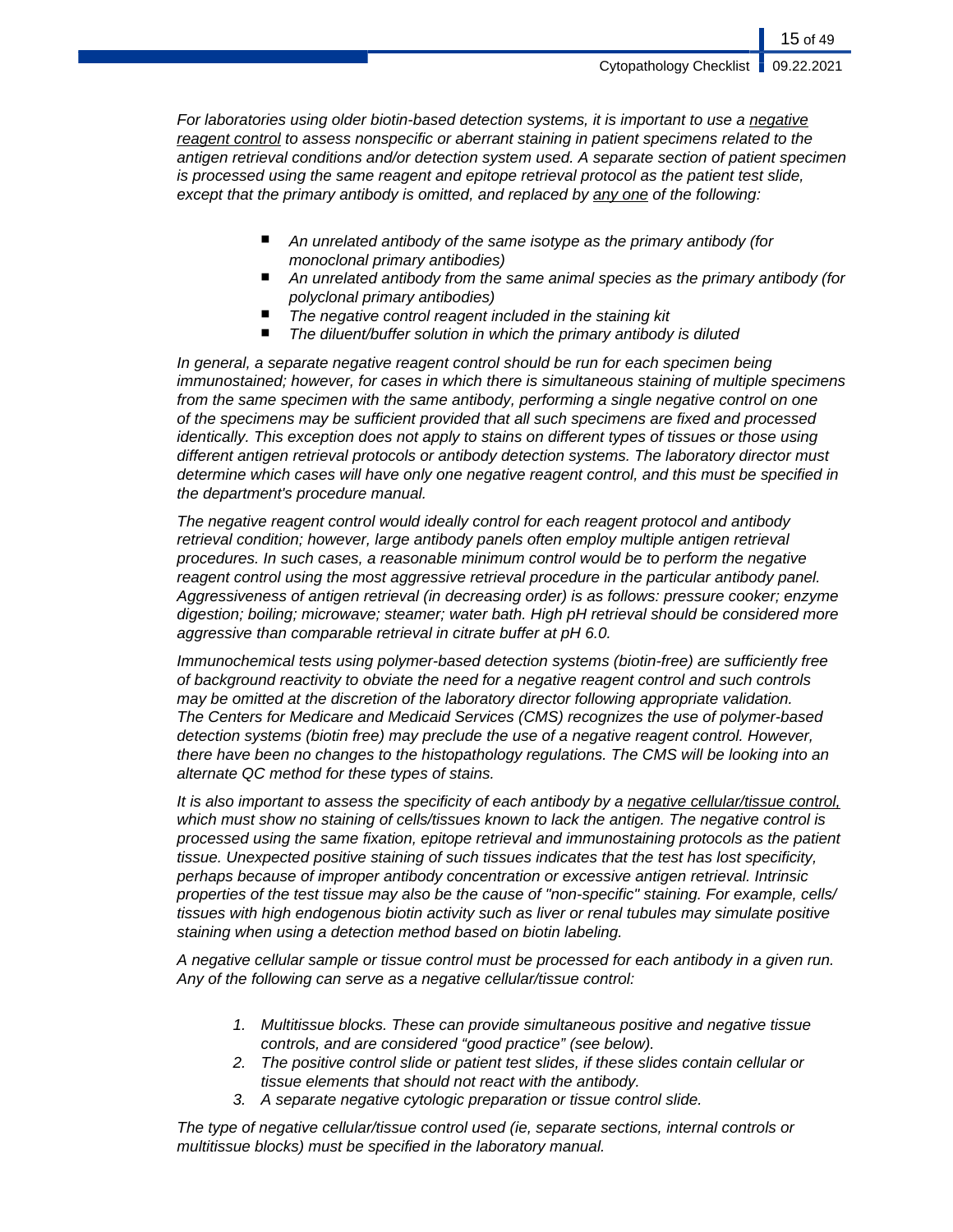Multitissue blocks or tissue microarrays (TMAs) can have a major role in maintaining quality. When used as a combined positive and negative tissue control as mentioned above, they can serve as a permanent record of the sensitivity and specificity of every stain, particularly when mounted on the same slide as the patient tissue. When the components are chosen appropriately, multitissue blocks may be used for many different primary antibodies, decreasing the number of different control blocks needed by the laboratory. Multitissue blocks are also ideal for determining optimal titers of primary antibodies since they allow simultaneous evaluation of many different pieces of tissue. Finally, they are a useful and efficient means to screen new antibodies for sensitivity and specificity or new lots of antibody for consistency, which should be done before putting any antibody into diagnostic use.

#### **Evidence of Compliance:**

- Written procedure for the selection and use of negative reagent (as appropriate) and cellular/ tissue controls for immunochemistry **AND**
- Patient reports or worksheet with control results **AND**
- $\checkmark$  Immunochemical-stained slides with appropriate negative controls

#### **REFERENCES**

- 1) Leong AS-Y, Cooper K, Leong FJW-M. Manual of Diagnostic Antibodies for Immunohistology. 2nd ed. London: Greenwich Medical Media; 2003
- 2) Dabbs DJ, ed. Diagnostic Immunohistochemistry: Theranostic and Genomic Applications. Philadelphia: Saunders/Elsevier; 2010
- 3) Burry RW. Specificity controls for immunocytochemical methods. J Histochem Cytochem 2000;48:163-166
- 4) Weirauch M. Multitissue control block for immunohistochemistry. Lab Med. 1999;30:448-449
- 5) Miller RT. Multitumor "sandwich" blocks in immunohistochemistry. Simplified method and preparation and practical uses. Appl Immunohistochem 1993;1: 156-159
- 6) Chan JKC, Wong CSC, Ku WT, Kwan MY. Reflections on the use of controls in immunohistochemistry and proposal for application of a multitissue spring-roll control block. Ann Diagn Pathol 2000;4: 329-336
- 7) Department of Health and Human Services, Centers for Medicare and Medicaid Services. Clinical laboratory improvement amendments of 1988; final rule. Fed Register. 2003(Jan 24): [42CFR493.1273(a)]
- 8) Torlakovic EE, Francis G, Garratt J, et al. International Ad Hoc Expert Panel. Standardization of negative controls in diagnostic immunohistochemistry recommendations from the international ad hoc expert panel. Appl Immunohistochem Mol Morphol. 2014;22(4):241-52.
- 9) Allen M, Gown, MD. Diagnostic Immunohistochemistry: What Can Go Wrong and How to Prevent it. Arch Pathol Lab Med. 2016;140(9):893-898.

#### **CYP.04350 Endogenous Biotin Phase I**

**If the laboratory uses an avidin-biotin complex (ABC) detection system (or a related system such as streptavidin-biotin or neutravidin-biotin), there is a procedure that addresses nonspecific false-positive staining from endogenous biotin.**

NOTE: Biotin is a coenzyme present in mitochondria, and cells that have abundant mitochondria such as hepatocytes, kidney tubules and many tumors (particularly carcinomas) are rich in endogenous biotin. Biotin-rich intranuclear inclusions are also seen in gestational endometrium and in some tumors that form morules. If steps are not included in the immunostaining method to block endogenous biotin before applying the ABC detection complex, nonspecific false-positive staining may occur, particularly when using heat-induced epitope retrieval (which markedly increases the detectability of endogenous biotin). This artifact is often localized to tumor cells and may be easily misinterpreted as true immunoreactivity.

Blocking endogenous biotin involves incubating the slides with a solution of free avidin (which binds to endogenous biotin), followed by incubation with a biotin solution (which saturates any empty biotin-binding sites remaining on the avidin). Biotin-blocking steps should be performed immediately after epitope retrieval and before incubation with primary antibody.

#### **REFERENCES**

- 1) Miller RT, Kubier P. Blocking of endogenous avidin-binding activity in immunohistochemistry: the use of egg whites. Appl Immunohistochem 1997; 5: 63-66
- 2) Miller RT, Kubier P, Reynolds B, Henry T. Blocking of endogenous avidin-binding activity in immunohistochemistry: the use of skim milk as an economical and effective substitute for commercial biotin solutions. Appl Immunohistochem & Molec Morphol 1999;7:63-65
- 3) Allen M, Gown, MD. Diagnostic Immunohistochemistry: What Can Go Wrong and How to Prevent it. Arch Pathol Lab Med. 2016;140(9):893-898.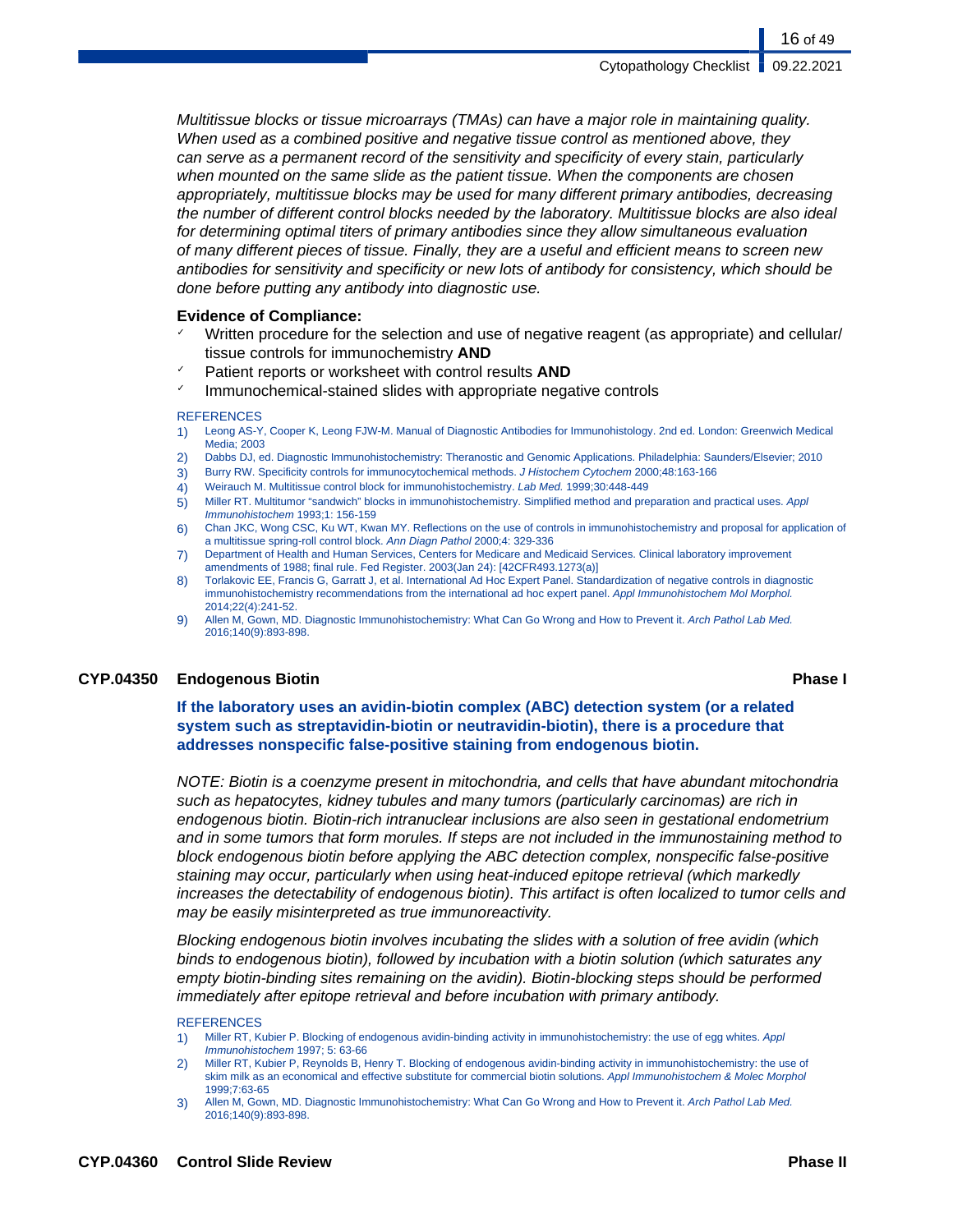#### **When batch controls are run, the laboratory director or designee reviews all control slides each day of patient testing.**

NOTE: Records of this daily review must be retained and should clearly show that positive and negative controls for all antibodies stain appropriately. Batch control records must be retained for two years.

Immunochemical tests using polymer-based detection systems (biotin-free) are sufficiently free of background reactivity to obviate the need for a negative reagent control and such controls may be omitted at the discretion of the laboratory director following appropriate validation. The Centers for Medicare and Medicaid Services (CMS) recognizes the use of polymer-based detection systems (biotin free) may preclude the use of a negative reagent control. However, there have been no changes to the histopathology regulations. The CMS will be looking into an alternate QC method for these types of stains.

The batch control slides must be readily available to pathologists who are signing out cases. The location of the slides should be stated in the procedure manual.

REFERENCES

- 1) Shellhorn N. IHC troubleshooting tips. Advance/Lab. 2000;9(1):33-37
- 2) Department of Health and Human Services, Centers for Medicare and Medicaid Services. Clinical laboratory improvement amendments of 1988; final rule. Fed Register. 2003(Jan 24): [42CFR493.1273(f)]

#### **\*\*REVISED\*\* 09/22/2021**

#### **CYP.04370 Antibody Validation/Verification - Non-Predictive Marker Phase II**

#### **The laboratory has records of validation/verification of new antibodies, including introduction of a new clone, prior to use for patient diagnosis or treatment.**

NOTE: The performance characteristics of each assay must be appropriately validated/verified before being placed into clinical use. The initial goal is to establish the optimal antibody titration, detection system, and antigen retrieval protocol. Once optimized, a panel of cellular samples or tissues must be tested to determine the assay's sensitivity and specificity. The scope of the validation/verification is at the discretion of the laboratory director and will vary with the antibody.

Means of validation/verification may include, but are not limited to: 1) correlating the results using the new antibody with the morphology and expected results; 2) comparing the results using the new antibody with the results of prior testing of the same tissues with a validated/verified assay in the same laboratory; 3) comparing the results using the new antibody with the results of testing the same cellular samples or tissue in another laboratory with a validated/verified assay; or 4) comparing the results using the new antibody with previously validated/verified nonimmunochemistry tests or testing previously graded tissue challenges from a formal proficiency testing program.

For an initial validation/verification, laboratories should achieve at least 90% overall concordance between the new test and the comparator test or expected results.

For validation/verification of a nonpredictive assay, the validation/verification should test a minimum of 10 positive and 10 negative cellular samples or tissues. If the laboratory director determines that fewer validation/verification cases are sufficient for a specific marker (eg, a rare antigen or cell/tissue), the rationale for that decision needs to be recorded. Positive cases in the validation/verification set should span the expected range of clinical results (expression level), especially for those markers that are reported quantitatively.

When possible, laboratories should use cellular samples or tissues that have been processed using the same fixative and processing methods as cases that will be tested clinically. If immunochemistry is regularly done on specimens that are not fixed or processed in the same manner as the tissues used for validation/verification (eg, air-dried touch imprints, air-dried and/ or alcohol fixed smears, cytocentrifuge or other liquid-based preparations, and cellular materials fixed in alcohol blends or other fixatives), the laboratory should test a sufficient number of such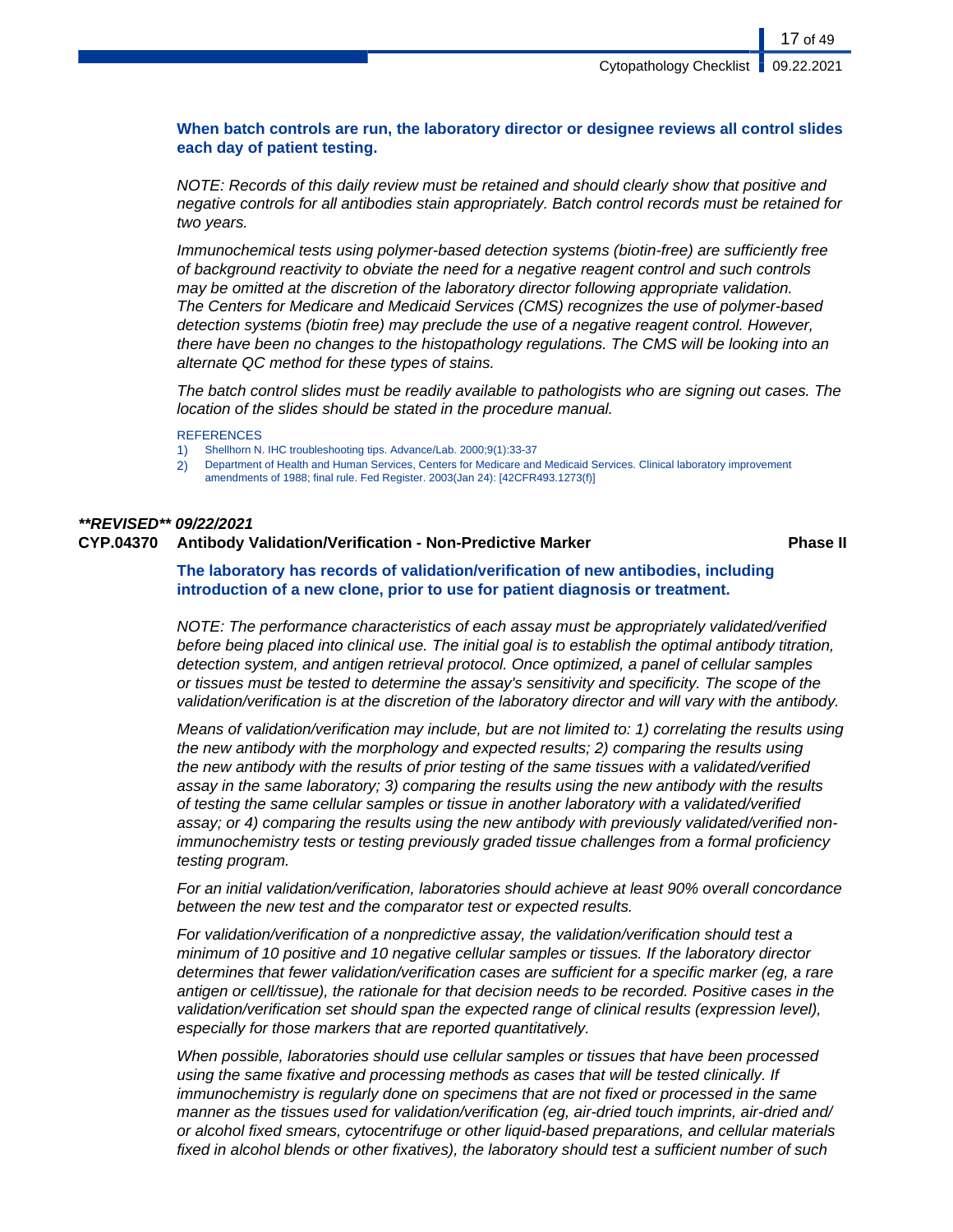cellular samples or tissues to ensure that assays consistently achieve expected results with the alternative fixative/processing conditions. The laboratory director is responsible for determining the number of positive and negative cases and the number of predictive and nonpredictive markers to test.

Refer to the subsection "Predictive Markers" in the Anatomic Pathology Checklist for specific validation/verification requirements for tests that provide independent predictive information (eg, HER2 and ER testing in breast carcinoma).

#### **Evidence of Compliance:**

- Written procedure for the validation/verification of new antibodies
- ✓ Records of validation/verification, if applicable

#### **REFERENCES**

- 1) Hsi ED. A practical approach for evaluating new antibodies in the clinical immunohistochemistry laboratory. Arch Pathol Lab Med. 2001;125:289-294
- 2) Clinical and Laboratory Standards Institute (CLSI). Quality Assurance for Design Control and Implementation of Immunohistochemistry Assays; Approved Guideline—Second Edition. CLSI document I/LA28-A2 (ISBN 1-56238-745-6). Clinical and Laboratory Standards Institute, 940 West Valley Road, Suite 1400, Wayne, Pennsylvania 19087 USA, 2011.
- 3) Department of Health and Human Services, Centers for Medicare and Medicaid Services. Clinical laboratory improvement amendments of 1988; final rule. Fed Register. 2003(Jan 24):7166 [42CFR493.1256(e)(2)] and [42CFR493.1273(a)].
- 4) Fitzgibbons PL, Bradley LA, Fatheree LA, et al. Principles of Analytic Validation of Immunohistochemical Assays. Arch Pathol Lab Med. doi: 10.5858/arpa.2013-0610-CP.
- 5) Uhlen M, Bandrowski A, Carr S, et al. A proposal for validation of antibodies. Nat Methods. 2016; 13(10):838-7.
- 6) Fitzgibbons PL, Bradley LA, Fatheree LA, et al. College of American Pathologists Pathology and Laboratory Quality Center. Principles of analytic validation of immunohistochemical assays. Guideline from the Pathology and Laboratory Quality Center. Arch Pathol Lab Med. 2014;138(11):1432-43.
- 7) Allen M, Gown, MD. Diagnostic Immunohistochemistry: What Can Go Wrong and How to Prevent it. Arch Pathol Lab Med. 2016;140(9):893-898.

#### **CYP.04380 New Reagent Lot Confirmation of Acceptability Phase II**

### **The performance of new lots of antibody and detection system reagents is compared with old lots before or concurrently with being placed into service.**

NOTE: Parallel staining is required to control for variables such as disparity in the lots of detection reagents or instrument function. New lots of primary antibody and detection system reagents must be compared to the previous lot using at least one known positive control and one known negative control cellular samples or tissue. This comparison should be made on slides cut from the same control block.

#### **Evidence of Compliance:**

- ✓ Written procedure for the confirmation of acceptability of new reagent lots prior to use **AND**
- Records of confirmation of new reagent lots

#### **CYP.04390 Immunochemistry Assay Performance Phase I**

#### **Laboratories confirm assay performance when conditions change that may affect performance.**

NOTE: A change in antibody clone requires full revalidation/verification of the assay (equivalent to initial analytic validation/verification - see CYP.04370).

Laboratories must confirm assay performance with at least two known positive and two known negative cases when an existing validated/verified assay has changed in any of the following ways: antibody dilution, antibody vendor (same clone), or the incubation or retrieval times (same method).

A more extensive study to confirm acceptable assay performance in accordance with published guidelines must be performed when any of the following have changed: fixative type, antigen retrieval protocol (eg, change in pH, different buffer, different heat platform), antigen detection system, cytologic preparation/tissue processing or testing equipment, environmental conditions of testing (eg, laboratory relocation), or laboratory water supply. This study must include a representative sampling of the assays affected by the change and an appropriate number of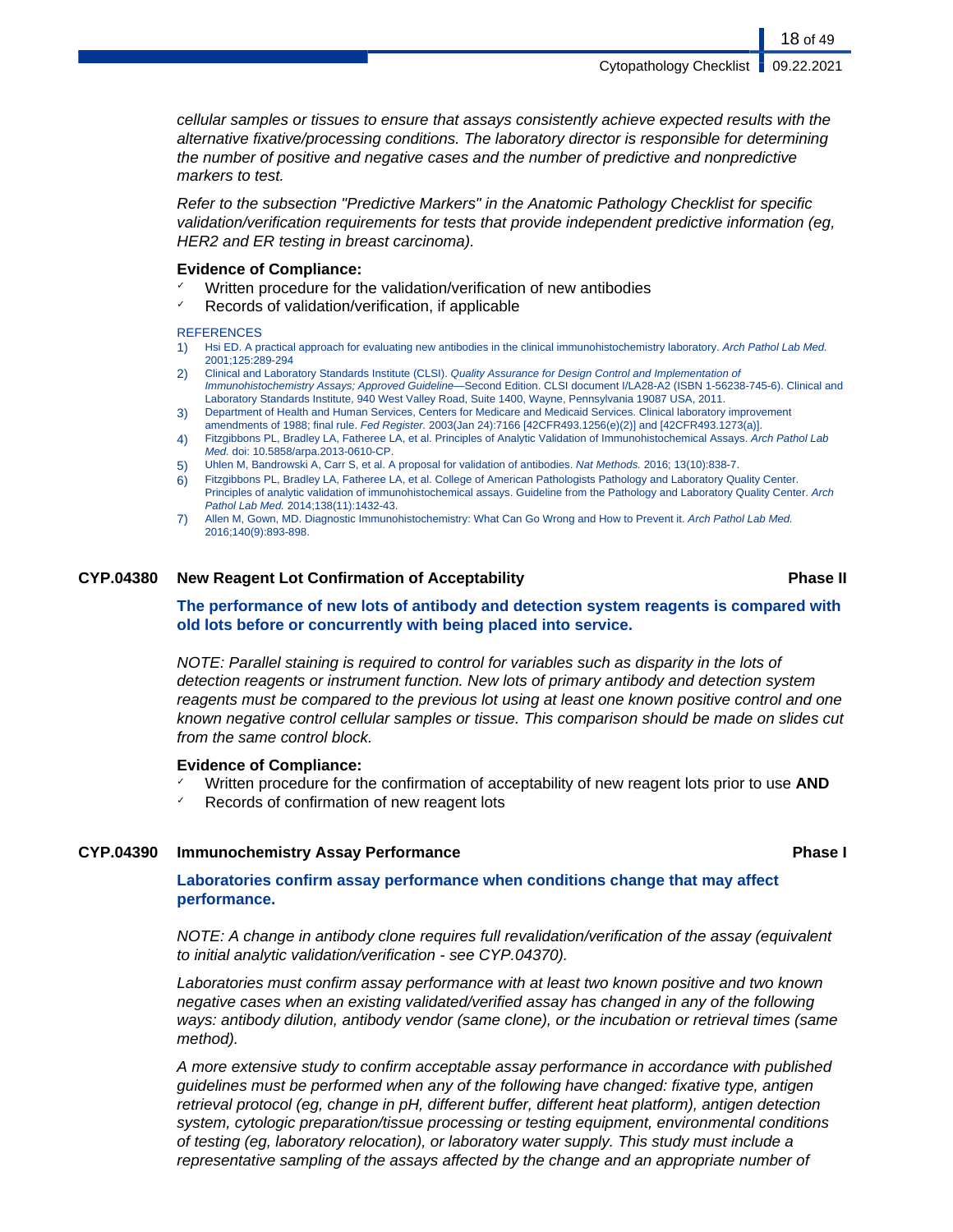positive and negative cases per assay, sufficient to confirm acceptable assay performance. The laboratory director is responsible for determining the extent of the study. The rationale for the assays selected and number of positive and negative cases checked per assay must be recorded.

For specific validation/verification requirements for tests that provide independent predictive information (eg, HER2 and ER testing in breast carcinoma), refer to the subsection "Predictive Markers" in the Anatomic Pathology Checklist.

#### **REFERENCES**

1) Fitzgibbons PL, Bradley LA, Fatheree LA, et al. College of American Pathologists Pathology and Laboratory Quality Center. Principles of analytic validation of immunohistochemical assays. Guideline from the Pathology and Laboratory Quality Center. Arch Pathol Lab Med. 2014; 138(11):1432-43.

### **CYP.04410 Slide Quality Phase II**

19 of 49

#### **The immunochemistry stains produced are of acceptable technical quality.**

NOTE: The inspector must examine examples of the immunochemical preparations offered by the laboratory. A reasonable sample might include 5-10 diagnostic antibody panels.

**REFERENCES** 1) Shellhorn N. IHC troubleshooting tips. Advance/Lab. 2000;9(1):33-37

## **PREDICTIVE MARKERS**

This checklist section applies only to immunochemical tests used to predict responsiveness to a specific treatment independent of other cytopathologic findings. Rather than confirming a specific diagnosis (such as Bcell lymphoma or gastrointestinal stromal tumor), these tests should differentiate predicted responsiveness to a targeted therapy among cases of the same diagnosis. For example, this section applies to estrogen receptor testing used to determine eligibility for hormonal treatment of breast carcinoma but does not apply to estrogen receptor testing used solely to assist in determining the primary site of origin of a metastatic neoplasm.

The current CAP guidelines (<https://www.cap.org/protocols-and-guidelines/current-cap-guidelines>) relating to predictive marker testing (eg, ASCO/CAP HER2 and ER testing in breast cancer) may be found at [cap.org](http://www.cap.org) in the Protocols and Guidelines section. The guidelines are periodically updated based on new evidence. Laboratories should review updated predictive marker guidelines and promptly implement changes for items relating to requirements in the checklists (eg, validation, fixation, scoring criteria).

## **Inspector Instructions:**

| <b>READ</b> | Predictive markers policies and procedures<br>Sampling of patient reports for completeness, including ASCO/CAP scoring when<br>applicable<br>Records of annual benchmark comparison for breast predictive markers<br>$\bullet$<br>Sampling of predictive marker assay validation, verification, and revalidation/<br>verification studies |
|-------------|-------------------------------------------------------------------------------------------------------------------------------------------------------------------------------------------------------------------------------------------------------------------------------------------------------------------------------------------|
|             | What is your laboratory's course of action when negative HER2 and/or negative ER<br>by immunochemical results are obtained and the fixation was not appropriate?<br>How did you validate/verify the most recently added predictive marker on your test<br>menu?                                                                           |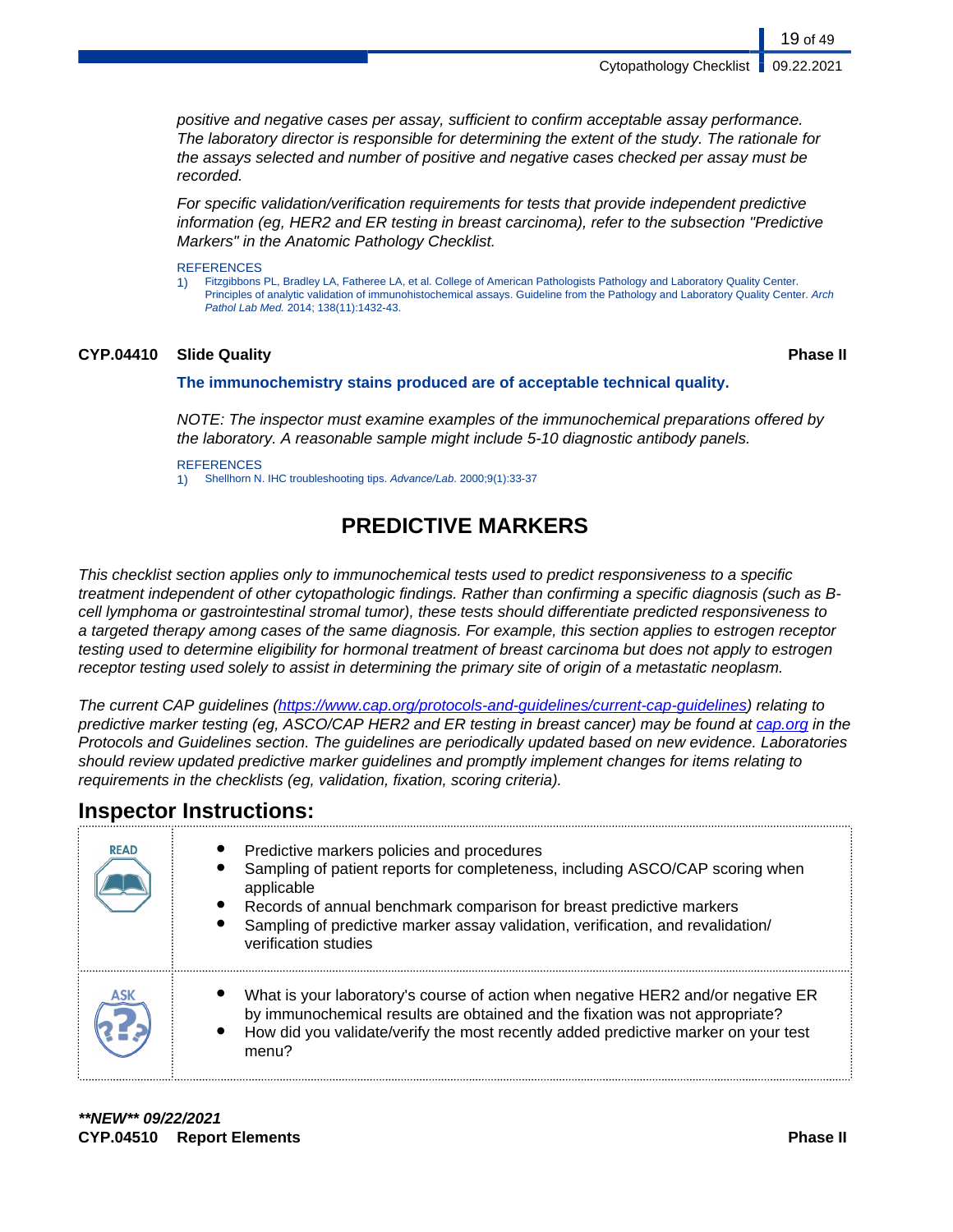#### **For immunochemical tests that provide independent predictive information, the patient report includes information on specimen processing, the antibody clone, and the scoring method used.**

NOTE: The laboratory processing the cytology specimen must record the cold ischemia time (if applicable) and the length of time in fixative. If the cytopathology laboratory refers immunochemistry or ISH studies, this information must be provided to the laboratory(ies) performing these studies.

For immunochemical studies used to provide predictive information independent of diagnosis or other cytopathologic findings (eg, hormone receptors and HER2 in breast carcinoma, PD-L1 and lung adenocarcinoma predictive immunostains), the laboratory must include the following information in the patient report:

- 1. The type of specimen fixation and processing (eg, formalin-fixed paraffin-embedded sections, air-dried imprints, etc.)
- 2. The antibody clone and general form of detection system used (eg, LSAB, polymer, proprietary kit, vendor name, etc.; information on the type of equipment used is not necessary)
- 3. Criteria used to determine a positive vs. negative result, and/or scoring system (eg, percent of stained cells, staining pattern)
- 4. Laboratory interpretation of predictive marker testing is reported according to the manufacturer's instructions, or when available, following the structure, format, and criteria set forth in the current [CAP guidelines](https://www.cap.org/protocols-and-guidelines/current-cap-guidelines) relating to predictive marker testing (eg, ASCO/CAP HER2 and ER testing in breast cancer and CAP/ASCP/ASCO HER2 in gastroesophageal carcinoma)
- 5. Limitations relating to suboptimal preanalytical factors that may impact results, such as prolonged cold ischemia time or over- or under-fixation.

#### **Evidence of Compliance:**

- Written procedure for scoring and reporting immunochemical results for tests involving predictive markers **OR** report template containing all required elements **AND**
- ✓ Copies of patient reports confirming inclusion of the required elements **AND**
- $\checkmark$  Established quidelines used by the laboratory

#### **REFERENCES**

- 1) Fischer AH, Schwartz MR, Moriarty AT, et al. Immunohistochemistry practices of cytopathology laboratories: a survey of participants in the College of American pathologists Nongynecologic Cytopathology Education Program. Arch Pathol Lab Med. 2014;138(9):1167-72.
- 2) Fisher ER, et al. Solving the dilemma of the immunohistochemical and other methods used for scoring ER and PR receptors in patients with invasive breast cancer. Cancer. 2005;103:164-73
- 3) Collins LC, et al. Bimodal frequency distribution of estrogen receptor immunohistochemical staining results in breast cancer: an analysis of 825 cases. Am J Clin Pathol. 2005;123:16-20
- 4) Allred DC, et al. ER expression is not bimodal in breast cancer. Am J Clin Pathol. 2005:124:474-5
- 5) Wolff AC, Hammond EH, Allison KH, et al. Human Epidermal Growth Factor Receptor 2 Testing in Breast Cancer: American Society of Clinical Oncology/College of American Pathologists Clinical Practice Guideline Focused Update. Arch Pathol Lab Med. 2018; 142(11):1364-82.
- 6) Allison KH, Hammond EH, Dowsett M, et al. Estrogen and Progesterone Receptor Testing in Breast Cancer: American Society of Clinical Oncology/College of American Pathologists Guideline Update Arch Pathol Lab Med. 2020; 144(5):545-63.
- 7) Bartley AN, Washington MK, Ventura CB, et al. HER2 Testing and Clinical Decision Making in Gastroesophageal Adenocarcinoma: Guideline from the College of American Pathologists, American Society for Clinical Pathology, and American Society of Clinical Oncology. Arch Pathol Lab Med. 2016:140(12):1345-1363.

### **\*\*NEW\*\* 09/22/2021**

#### **CYP.04520 Annual Result Comparison - Breast Carcinoma Phase II**

**For HER2 and ER immunochemical tests performed on breast carcinoma that provide independent predictive information, the laboratory at least annually compares its patient results with published benchmarks, and evaluates interobserver variability among the pathologists in the laboratory.**

NOTE: For estrogen receptor studies: in general, the overall proportion of ER-negative breast cancers (invasive and DCIS) should not exceed 30%. The proportion is somewhat lower in postmenopausal than premenopausal women (approximately 20% vs. 35%). The proportion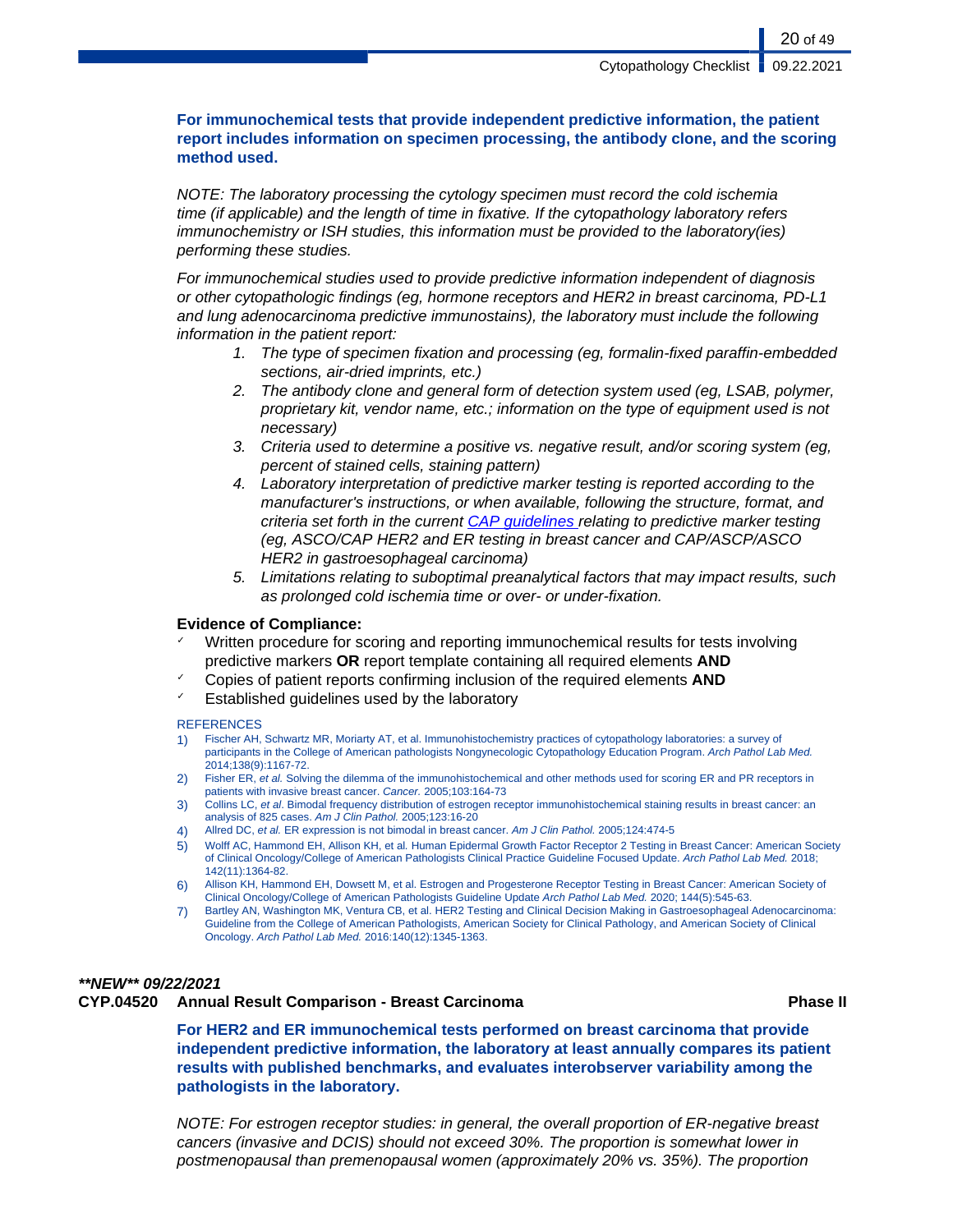of ER-negative cases is considerably lower in well-differentiated carcinomas (<10%) and certain special types of invasive carcinomas (<10% in lobular, tubular, and mucinous types). Investigation is warranted if the proportion of ER-negative cases varies significantly from the published benchmarks.

For HER2 studies, the overall proportion of HER2 positive breast cancers is 10-25%. Laboratories must monitor their results. Investigation is warranted if the proportion of HER2 positive cases varies significantly from published data.

Individuals interpreting the assay must also have their concordance compared with each other and this concordance should also be at least 95%.

#### **Evidence of Compliance:**

Records of annual result comparison and evaluation of interobserver variability

#### **REFERENCES**

- 1) Wolff AC, Hammond EH, Allison KH, et al. Human Epidermal Growth Factor Receptor 2 Testing in Breast Cancer: American Society of Clinical Oncology/College of American Pathologists Clinical Practice Guideline Focused Update. Arch Pathol Lab Med. 2018; 142(11):1364-82.
- 2) Allison KH, Hammond ME, Dowsett M, et al. Estrogen and progesterone receptors in breast cancer: American Society of Clinical Oncology/College of American Pathologists Guideline update [published online ahead of print January 2020] Arch Pathol Lab Med. doi: 10.5858/arpa.2019-0904-SA.
- 3) Fitzgibbons PL, Murphy DA, Hammond ME, et al. Recommendations for validating estrogen and progesterone receptor immunohistochemistry assays. Arch Pathol Lab Med 2010;134:930-935
- 4) Dunnwald LK, Rossing MA, Li CI. Hormone receptor status, tumor characteristics, and prognosis: a prospective cohort of breast cancer patients. Breast Cancer Research 2007;9:R6
- 5) Rüschoff J, Lebeau A, Kreipe H, et al. Assessing HER2 testing quality in breast cancer: variables that influence HER2 positivity rate from a large, multicenter, observational study in Germany. Mod Pathol. 2017;30:217-26.

#### **\*\*NEW\*\* 09/22/2021 CYP.04530 Predictive Marker Testing - Validation/Verification Phase II**

#### **Predictive marker testing by immunochemistry is validated/verified and records of validation/verification are retained.**

NOTE: Test verification must be performed on a minimum of 40 cases (20 positive and 20 negative samples) for FDA-cleared/approved assays. Laboratories should consider using higher numbers of test cases when validating laboratory-developed tests (LDTs) or modified FDAapproved/cleared tests. If the laboratory director determines that fewer validation cases are sufficient for a specific marker (eg, a rare antigen or tissue), the rationale for that decision must be recorded.

For HER2 and ER predictive marker testing performed on breast cancer specimens using laboratory-developed tests (LDTs), 40 positive and 40 negative samples must be used, at minimum. Positive cases in the validation set should span the expected range of clinical results (expression levels). Only definitely positive and negative cases should be used for validation.

The validation data should clearly show the degree of concordance between assays or methods. Minimum acceptable concordance levels are 90% for positive and negative results, except for ER IHC methods which are 90% for positive and 95% for negative results.

The characteristics of the cases used for validation/verification should be similar to those seen in the laboratory's patient population (ie, core biopsy vs. open biopsy, primary vs. metastatic tumor, etc.).

Samples used for validation/verification must be handled in conformance with the guidelines in this checklist. Laboratories should use tissues that have been processed by using the same fixative and processing methods as cases that will be tested clinically.

If significant changes are made to the testing methods (eg, antibody clone, antigen retrieval protocol or detection system, or pretreatment protocol), revalidation/verification is required.

This requirement is applicable to both new and existing assays. If review of the initial validation/ verification does not meet the current standard, it must be supplemented and brought into compliance. It is possible to do this retroactively by review and documentation of past proficiency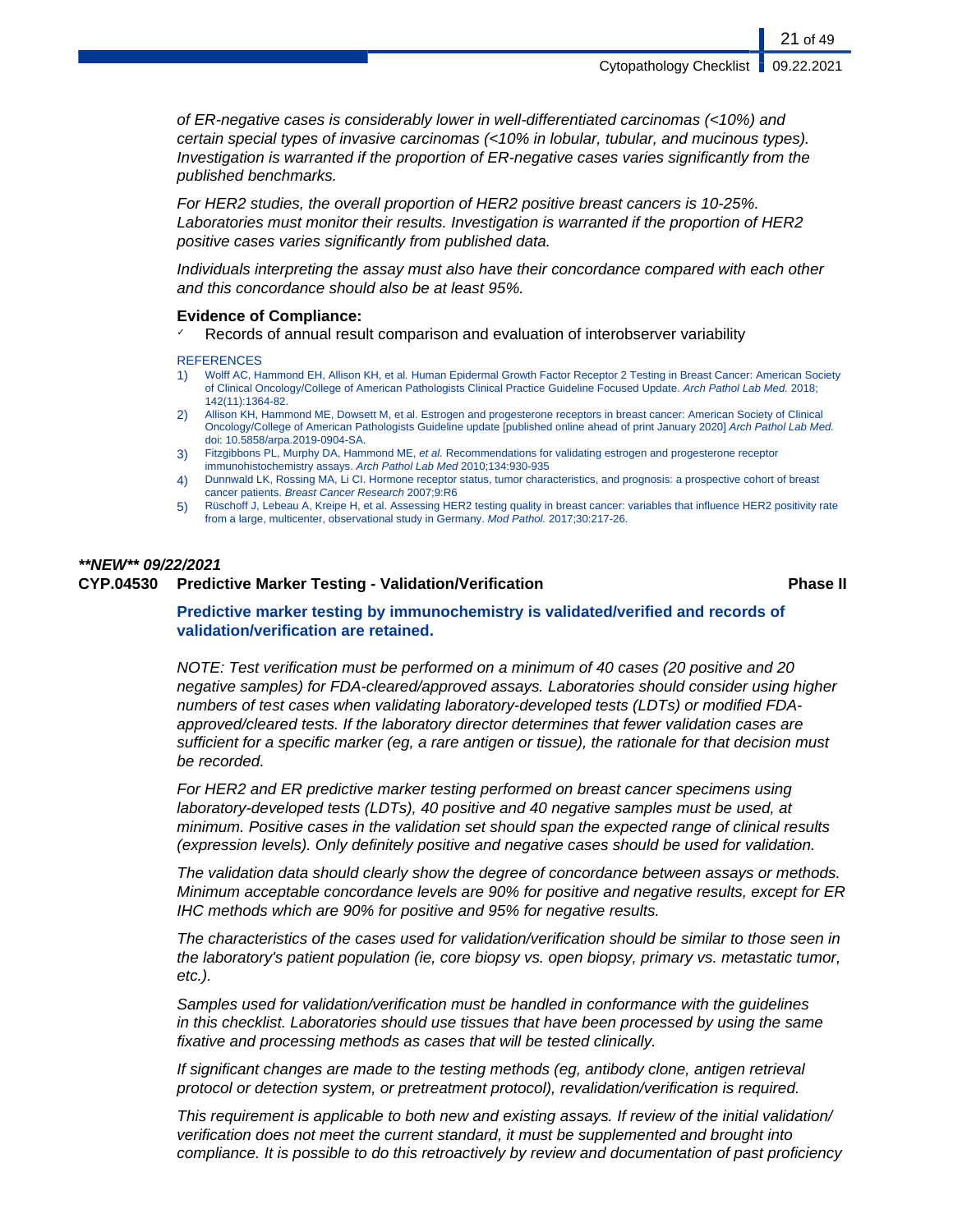testing challenges or by sending unstained slides from recent cases to a referral laboratory for correlation. If no records exist from the initial validation/verification, the assay must be fully revalidated/verified.

#### **Evidence of Compliance:**

Records of validation/verification data including criteria for concordance

#### **REFERENCES**

- 1) Wolff AC, Hammond EH, Allison KH, et al. Human Epidermal Growth Factor Receptor 2 Testing in Breast Cancer: American Society of Clinical Oncology/College of American Pathologists Clinical Practice Guideline Focused Update. Arch Pathol Lab Med. 2018; 142(11):1364-82.
- 2) Fitzgibbons PL, Murphy DA, Hammond ME, Allred DC, Valenstein P. Recommendations for validating estrogen and progesterone receptor immunohistochemistry assays. Arch Pathol Lab Med 2010; 134:930-935.
- 3) Wolff AC, Hammond ME, Hicks DG, et al. Recommendations for human epidermal growth factor receptor 2 testing in breast cancer; American Society of Clinical Oncology/College of American Pathologists. Arch Pathol Lab Med 2014;138(2):241-256
- 4) Fitzgibbons PL, Bradley LA, Fatheree LA, et al. College of American Pathologists Pathology and Laboratory Quality Center. Principles of analytic validation of immunohistochemical assays. Guideline from the Pathology and Laboratory Quality Center. Arch Pathol Lab Med. 2014;138(11):1432-43.

#### **\*\*NEW\*\* 09/22/2021**

#### **CYP.04540 Estrogen Receptor and HER2 Testing in Breast Cancer Samples Phase I**

22 of 49

**At least one tumor sample from all patients with invasive breast cancer (newly diagnosed, recurrent, or metastatic disease) is tested for estrogen receptors and HER2 (by IHC or ISH) if tissue is available.**

**REFERENCES** 

1) Wolff AC, Hammond EH, Allison KH, et al. Human Epidermal Growth Factor Receptor 2 Testing in Breast Cancer: American Society of Clinical Oncology/College of American Pathologists Clinical Practice Guideline Focused Update. Arch Pathol Lab Med. 2018; 142(11):1364-82.

#### **\*\*NEW\*\* 09/22/2021**

#### **CYP.04550 Fixation - HER2 and ER Breast Cancer Predictive Marker Testing Phase I**

**If the laboratory assesses HER2 protein over-expression by immunochemistry, or estrogen receptor expression by immunochemistry for breast cancer predictive marker testing, the laboratory monitors cold ischemia time (one hour or less), if applicable, and appropriate specimen fixation time.**

NOTE: The CAP strongly recommends that specimens subject to these tests be fixed in 10% neutral phosphate-buffered formalin for at least six hours and up to 72 hours at room temperature. Specimens must be fully submerged with the optimal formalin to approximate specimen volume of 10:1 or higher, or if not feasible (eg, large specimens) at least 4:1. For cases with negative HER2 results by immunochemistry that were fixed outside these limits, confirmatory analysis by in-situ hybridization is strongly recommended.

Both the time of removal of the tissue and the time of immersion of the tissue in fixative must be recorded and communicated from the submitting service to the processing laboratory.

Communication to clinical services of the need for appropriate information on cold ischemia time, fixative, and fixation time may be through memoranda, website, phone, face-to-face meetings, or other means. Information about fixative, fixation time, and cold ischemia time (if applicable) for each specimen must be recorded as part of the permanent specimen record in the pathology report. The laboratory must monitor for compliance and take corrective action as needed.

#### **If specimens are fixed in a solution other than 10% neutral phosphate-buffered formalin, the laboratory must perform a validation study showing that results are concordant with results from formalin-fixed tissues.**

Laboratories testing specimens obtained from another institution must have a policy that addresses cold ischemia time (if applicable) and time of fixation. Information on time of fixation may be obtained by appropriate questions on the laboratory's requisition form. If specimens have undergone any deviation from processing that may interfere with result interpretation, this must be annotated on the final report.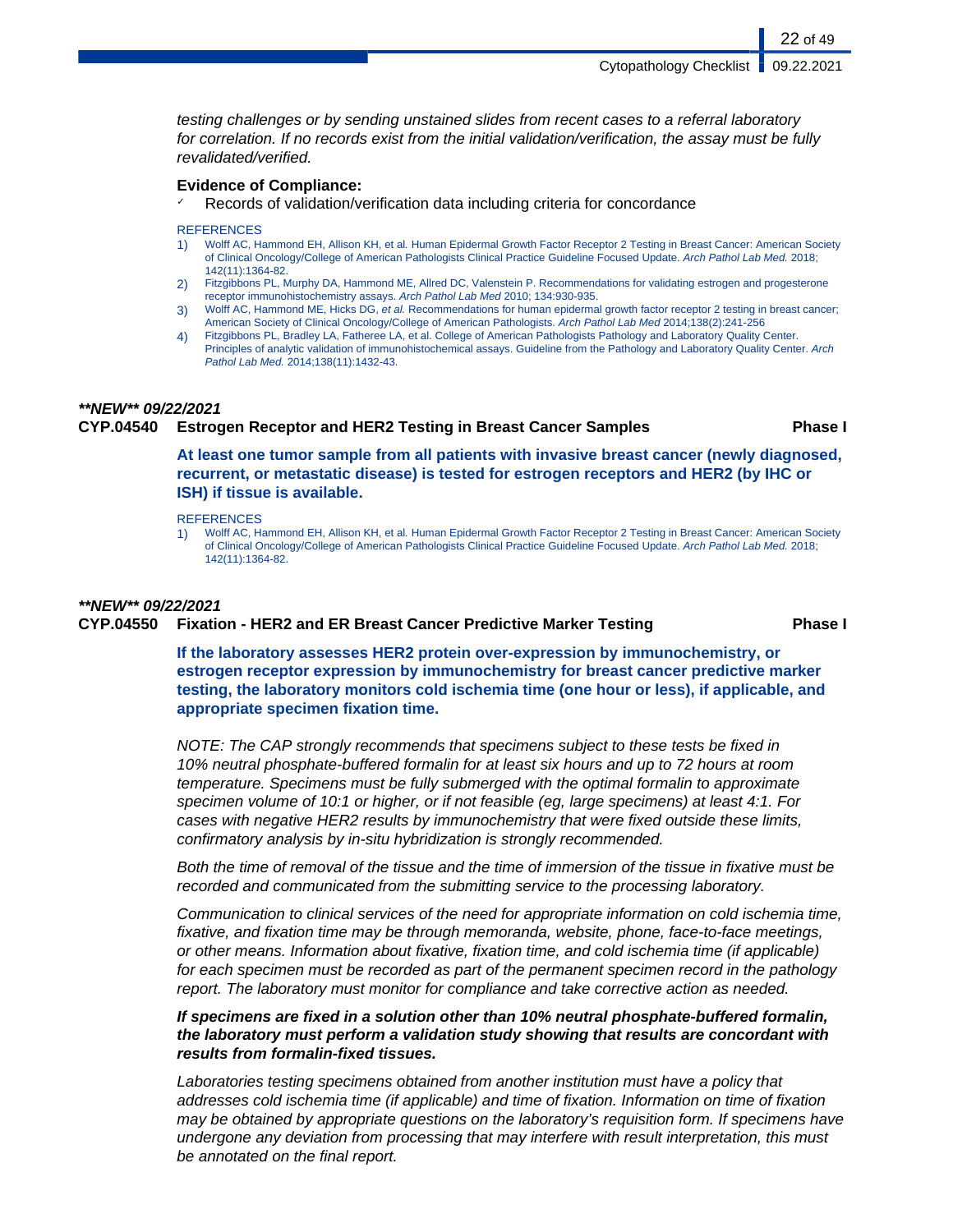#### **Evidence of Compliance:**

- ✓ Written policy for monitoring cold ischemia (if applicable) and fixation times **AND**
- Records of communication of cold ischemia (if applicable) and fixation guidelines to clinical services **AND**
- Records of action taken when cold ischemia (if applicable) and fixation times are consistently outside of required parameters or are not available to the laboratory

#### **REFERENCES**

- 1) Wolff AC, Hammond EH, Allison KH, et al. Human Epidermal Growth Factor Receptor 2 Testing in Breast Cancer: American Society of Clinical Oncology/College of American Pathologists Clinical Practice Guideline Focused Update. Arch Pathol Lab Med. 2018; 142(11):1364-82.
- 2) Compton CC, Robb JA, Anderson MW, et al. Preanalytics and Precision Pathology: Pathology Practices to Ensure Molecular Integrity of Cancer Patient Biospecimens for Precision Medicine. Arch Pathol Lab Med. 2019;143(11)1346-63.
- 3) Allison KH, Hammond EH, Dowsett M, et al. Estrogen and Progesterone Receptor Testing in Breast Cancer: American Society of Clinical Oncology/College of American Pathologists Guideline Update Arch Pathol Lab Med. 2020; 144(5):545-63.

## **ON-SITE MICROSCOPIC REVIEW**

On-site review of actual case (slide) material and corresponding reports is an important element of the inspection process. This is NOT a comprehensive rescreening of slides or evaluation of competency, but rather an action to facilitate the Inspector's evaluation of the laboratory's overall procedures.

Laboratories that do not file slides on-site (for example, some "read-only" laboratories) must retain a sample of slides on-site for review by the inspector on all days when the laboratory is subject to its regular on-site inspection. The sample must, at minimum, include all slides accessioned over a continuous two-week period within the previous two years. The laboratory must be able to produce any slide upon the request of an inspector during the required retention period for gynecologic and non-gynecologic slides (including fine needle aspiration slides).

## **Inspector Instructions:**



Review a randomly selected representative sample of 10-15 cases using the table below to guide selection:

| <b>Gynecologic Cases</b>                                             | <b>Non-Gynecologic Cases (including</b><br>FNA's)                                                  |
|----------------------------------------------------------------------|----------------------------------------------------------------------------------------------------|
|                                                                      |                                                                                                    |
| Unsatisfactory                                                       | Negative for malignancy / Reactive                                                                 |
| Negative for intraepithelial lesion or<br>malignancy (NILM) / Repair | Atypical or suspicious with qualifiers /<br>Suspicious for malignancy / Positive for<br>malignancy |
| Atypical squamous cells                                              |                                                                                                    |
| <b>LSIL</b> (encompassing HPV)                                       |                                                                                                    |
| <b>HSIL / Carcinoma</b>                                              |                                                                                                    |

Cases should be selected by the laboratory pathologist and/or cytopathology supervisor in a random manner defined by the inspecting Team Leader (eg, the first 1-3 negative and abnormal cases in each specimen category from a certain date or week). The following are core elements of the on-site review:

- Evaluate slides for quality of technical preparation and specimen adequacy
- Determine if significant cells have been identified
- Compare slides with the diagnostic report for completeness and clarity of diagnostic terminology
- Determine if the information provided with the requisition and included in the diagnostic report is complete and appropriate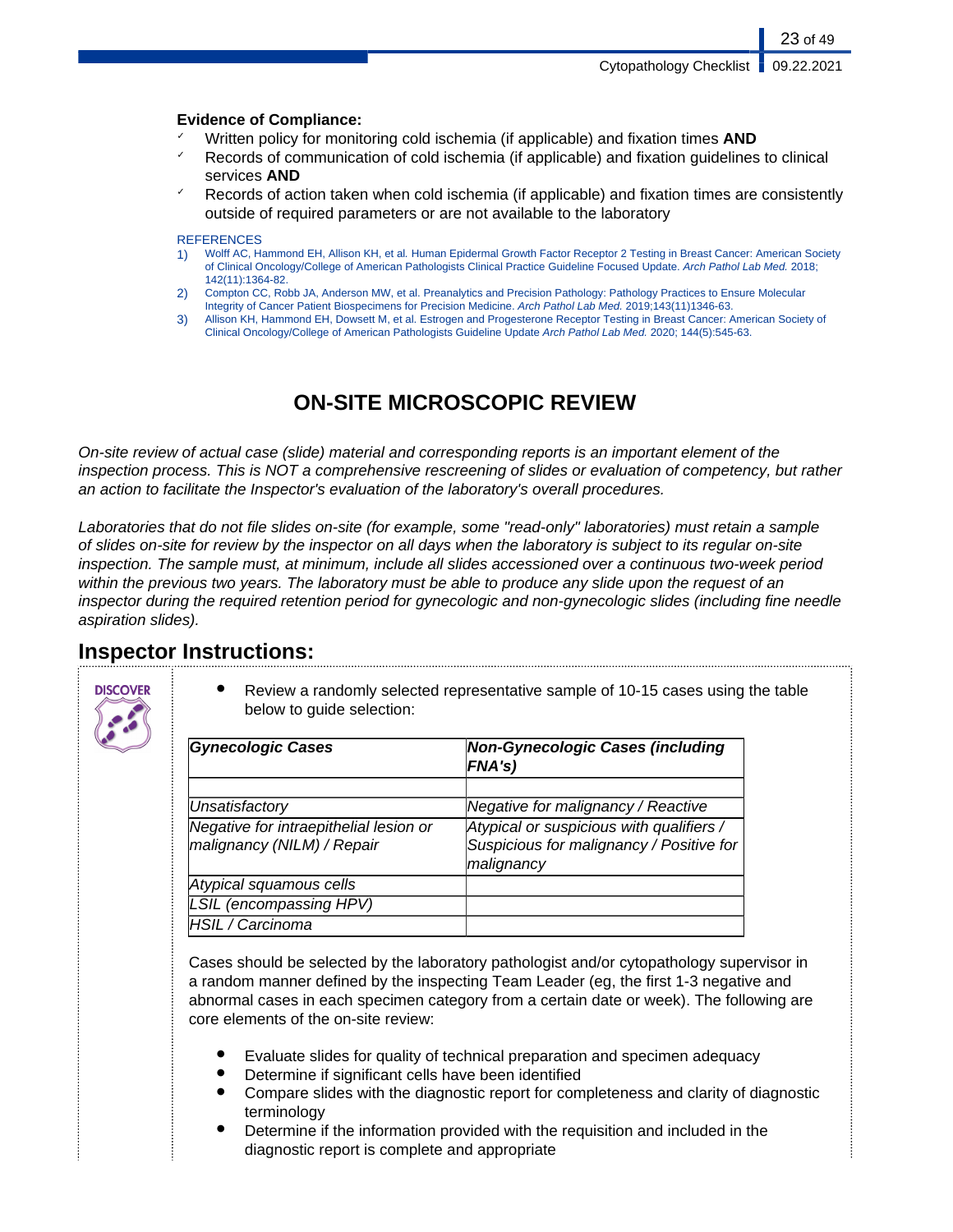If, during the on-site review, there is believed to be a significant diagnostic discrepancy, this should be discussed by the pathologist team leader with the laboratory director. Interpretations may be considered discrepant if there is a significant diagnostic difference in interpretation. An example of this would be an interpretation of Negative for Intraepithelial Lesion/Malignancy, vs. an interpretation of LSIL or greater. Cases considered to be "ASC/AGC" (either by the Inspector or inspectee) should not be included in the analysis to determine significant discrepancies, because of the current lack of interlaboratory reproducibility of these interpretations.

### **CYP.04900 Cellular/Nuclear Detail Phase II**

**Cellular and nuclear detail are sufficient for proper interpretation.**

### **CYP.05000 On-Site Slide Review Phase II**

**The findings from the on-site slide review were free of any issues or any significant diagnostic discrepancies as defined in the above note.**

## **INSTRUMENTS AND EQUIPMENT**

The checklist requirements in this section should be used in conjunction with the requirements in the All Common Checklist relating to instruments and equipment.

## **Inspector Instructions:**

| How does your laboratory perform ongoing monitoring of screening instrumentation?<br>What corrective action is taken when tolerance limits are exceeded?<br>How do you identify slides that have not successfully been processed by the<br>automated screening instrument? |
|----------------------------------------------------------------------------------------------------------------------------------------------------------------------------------------------------------------------------------------------------------------------------|
| Follow a slide through automated staining, cover-slipping and automated screening.<br>Determine if practice matches procedure.                                                                                                                                             |

#### **CYP.05292 Unsuccessful Slide Processing Phase II**

**The laboratory has a written procedure for the handling of slides that are not successfully processed by an automated screening instrument.**

NOTE: Laboratories must clearly identify slides that fail screening by an automated instrument and ensure that these slides are completely rescreened by another method. In most instances, manual rescreening will be used.

#### **Evidence of Compliance:**

Records of slide rescreening

24 of 49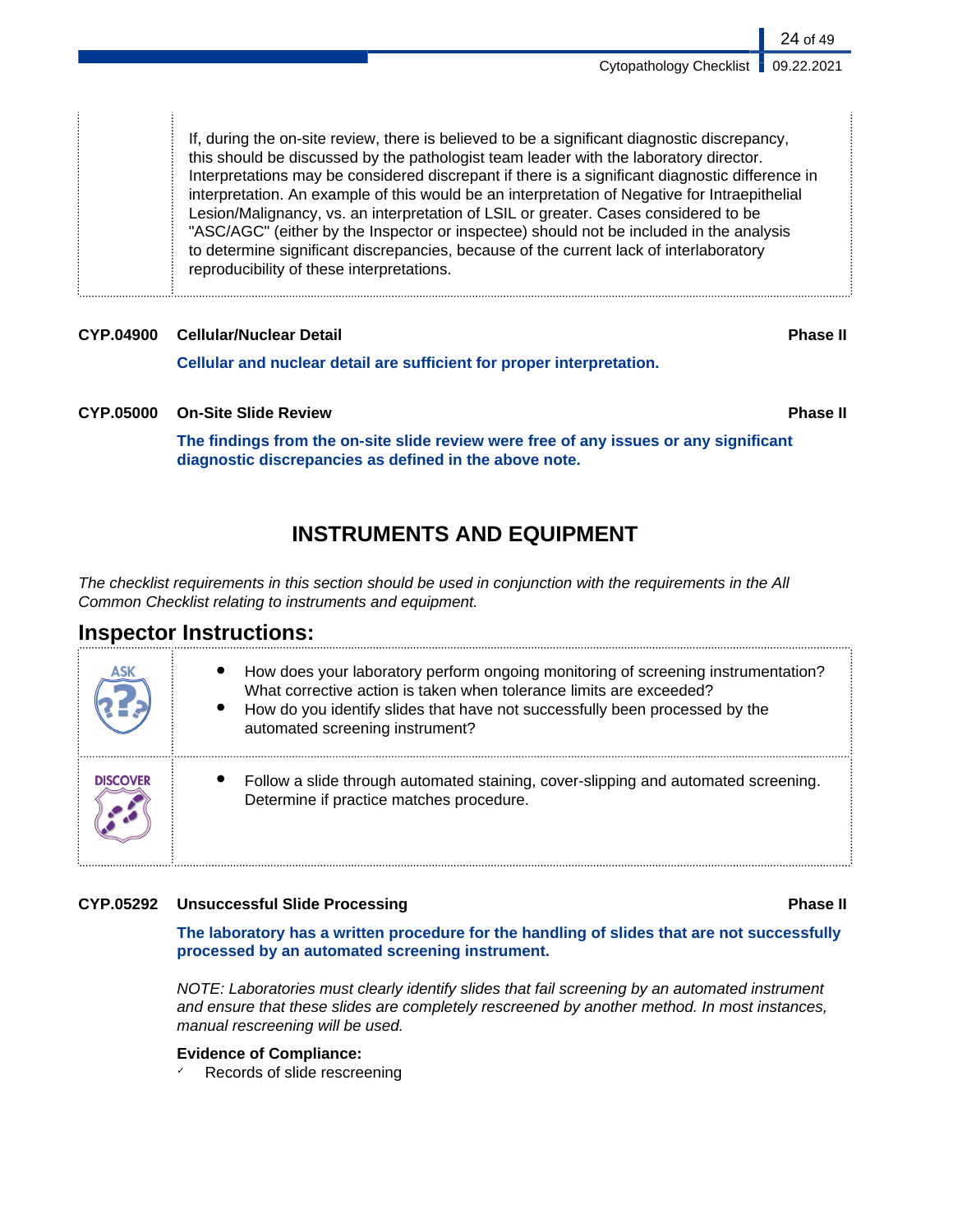## **RECORDS AND REPORTS**

## **Inspector Instructions:**

| <b>READ</b> | Sampling of reporting policies and procedures<br>Sampling of patient reports                                                                                                                                                                                                                            |
|-------------|---------------------------------------------------------------------------------------------------------------------------------------------------------------------------------------------------------------------------------------------------------------------------------------------------------|
|             | How are reports signed if the reviewing pathologist is not available?<br>How do you record intra-departmental and extra-departmental consultations?<br>If cases are resulted at different locations, how do you ensure that the testing<br>laboratory name and address are correct on the final report? |

### **CYP.05300 Cytopathology Report Elements Phase II**

#### **The cytopathology report includes all of the following elements:**

- **1. Name of patient and unique identifying number, if available**
- **2. Age and/or birth date of patient**
- **3. Date of collection**
- **4. Accession number**
- **5. Name of submitting physician and/or clinic**
- **6. Name of the responsible reviewing pathologist, when applicable**
- **7. Name and address of the laboratory location where the test was performed**
- **8. Date of report**
- **9. Test performed**
- **10. Anatomic source and/or type of specimen**
- **11. Basis for amendment (if applicable)**

NOTE: If slide screening is performed at one laboratory location and the interpreting pathologist is at a different location, the names and addresses of both laboratory locations must be on the report. If slide processing and staining are performed at one location and screening and interpretation at a second location, only the name/address of the second location need be on the report.

Refer to CYP.05316 below for additional details regarding the reviewing pathologist.

#### **REFERENCES**

1) Department of Health and Human Services, Centers for Medicare and Medicaid Services. Clinical laboratory improvement amendments of 1988; final rule. Fed Register. 2003(Jan 24):3711 [42CFR493.1274(e)(6)

2) Department of Health and Human Services, Centers for Medicare and Medicaid Services. Clinical laboratory improvement amendments of 1988; final rule. Fed Register. 2003(Jan 24):3713 [42CFR493.1291(c)(1-6) and (k)(1,2)]

### **CYP.05316 Pathologist Identification on Report Phase II**

**The cytopathology report clearly indicates the name of the pathologist who has reviewed the slides, when applicable.**

NOTE: The records must indicate those who have reviewed the cytology slides. Cytotechnologists should be identifiable by name, initials, or other identifier in laboratory records. When a pathologist has performed a diagnostic review of the slides, the report must indicate his/ her name or signature (in written or electronic form). The reviewing pathologist's name must be distinct from any other pathologist names (eg, the laboratory director) on the report. Electronic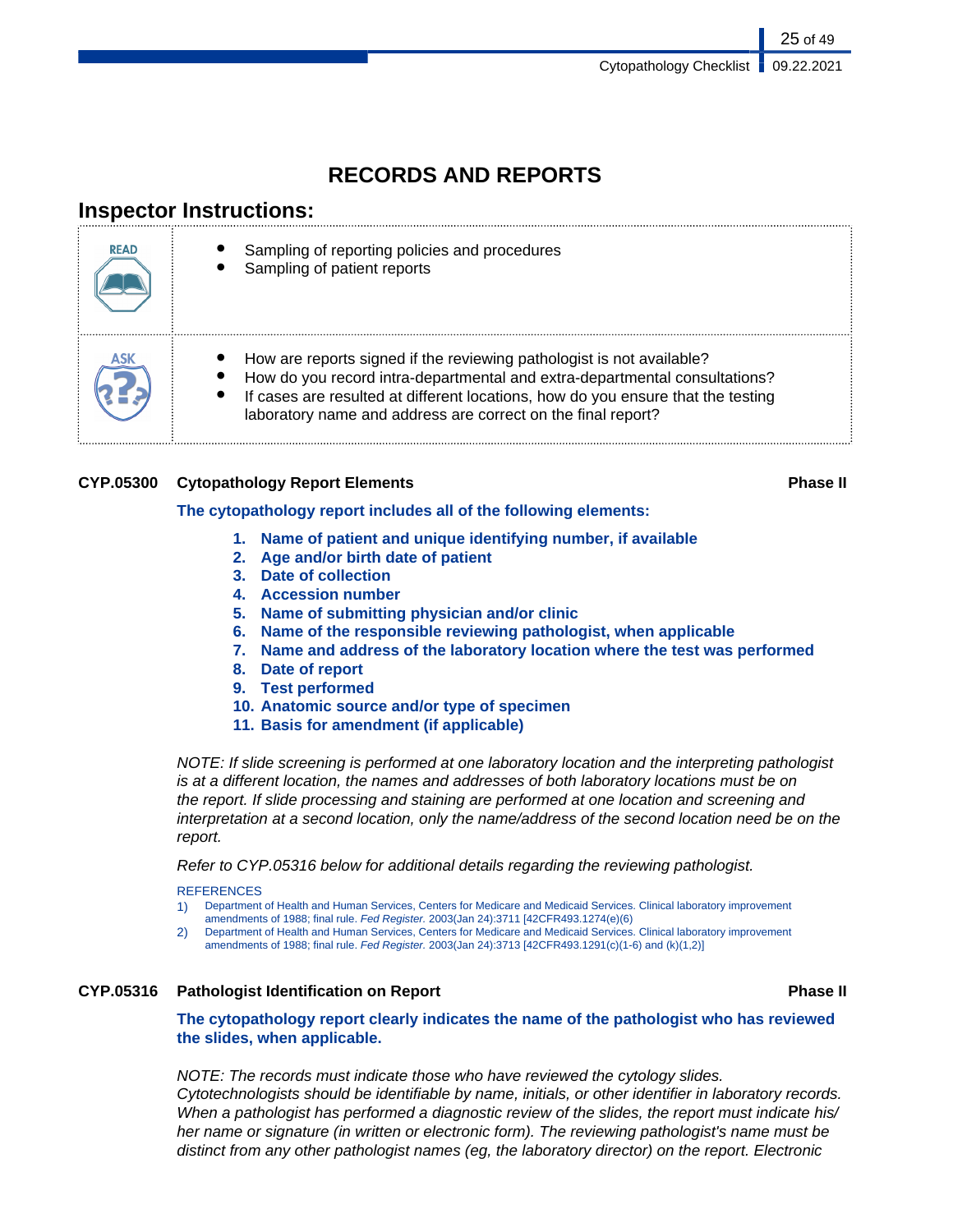signatures must be secure and traceable to the reviewing pathologist. A report may contain the signature/initials of a pathologist or cytotechnologist attesting to an activity other than review of the slides (for example, verification of results of automated screening instruments), but in such cases the report must clearly indicate that the signature/initials attest to the other activity, not review of the slides.

When slides are reviewed by a pathologist for quality control purposes only (eg, the 10% rescreen of gynecologic cytopathology cases), the name of the pathologist must be retained in laboratory records but need not be included on the report.

#### **CYP.05332 Report Review Phase II**

#### **Cytopathology reports are reviewed and signed by the pathologist, when applicable.**

NOTE: For gynecologic cases reviewed by a pathologist, and for all non-gynecologic cases, the laboratory must ensure that records indicate that the reviewing pathologist has reviewed and approved the completed report before release. In the occasional situation when the diagnosing pathologist is not available for timely review and approval of the completed report, the laboratory may have a policy and procedure for review and approval of that report by another pathologist. In that circumstance, the names and responsibilities of both the pathologist who made the diagnosis and the pathologist who performs final verification must appear on the report.

This checklist requirement does not apply to cases reviewed by a pathologist for quality control purposes only (eg, the 10% rescreen of gynecologic cytopathology cases).

#### **REFERENCES**

1) Department of Health and Human Services, Centers for Medicare and Medicaid Services. Clinical laboratory improvement amendments of 1988; final rule. Fed Register. 2003(Jan 24): [42CFR493.1274(e)(2)(3)]

#### **CYP.05350 Cytopathology Report Elements Phase I**

**The cytopathology report includes all of the following elements:**

- **1. Date specimen received/accessioned by the laboratory**
- **2. Description of specimen on receipt (eg, bloody fluid)**
- **3. Description of fixative and pre-analytic variables that may affect ancillary testing (eg, type of fixative, time in fixative)**
- **4. Designation of automated screening device, when applicable**

NOTE: For description of specimens on receipt, examples include the number of glass slides submitted and how fixed (eg, air-dried or alcohol-fixed); quantity of fluid and fixation (eg, 10 cc bloody fluid in alcohol); Thin Prep vial; SurePath vial; and brush in 10 cc clear yellow fluid.

#### **CYP.06100 Report - Morphologic Findings Phase II**

**The cytopathology report includes an interpretation of the morphologic findings, and as appropriate, standard descriptive terminology.**

NOTE: Cytopathology reports must clearly communicate whether disease is present, absent, or uncertain, as the case may be. When a definite diagnosis cannot be rendered (ie, terms such as "inconclusive," "indeterminate" or "non-diagnostic" are used), the reason should be given.

Reports must include a concise descriptive diagnosis either in a format similar to a histopathology report, or standard descriptive terminology that includes a general categorization and descriptive diagnosis (as is recommended by the Bethesda System for gynecologic cytopathology reports). The use of diagnostic "classes" is not recommended, as it does not reflect current understanding of neoplasia, has no comparable equivalent in diagnostic histopathologic terminology, and does not provide for diagnosis of non-neoplastic conditions.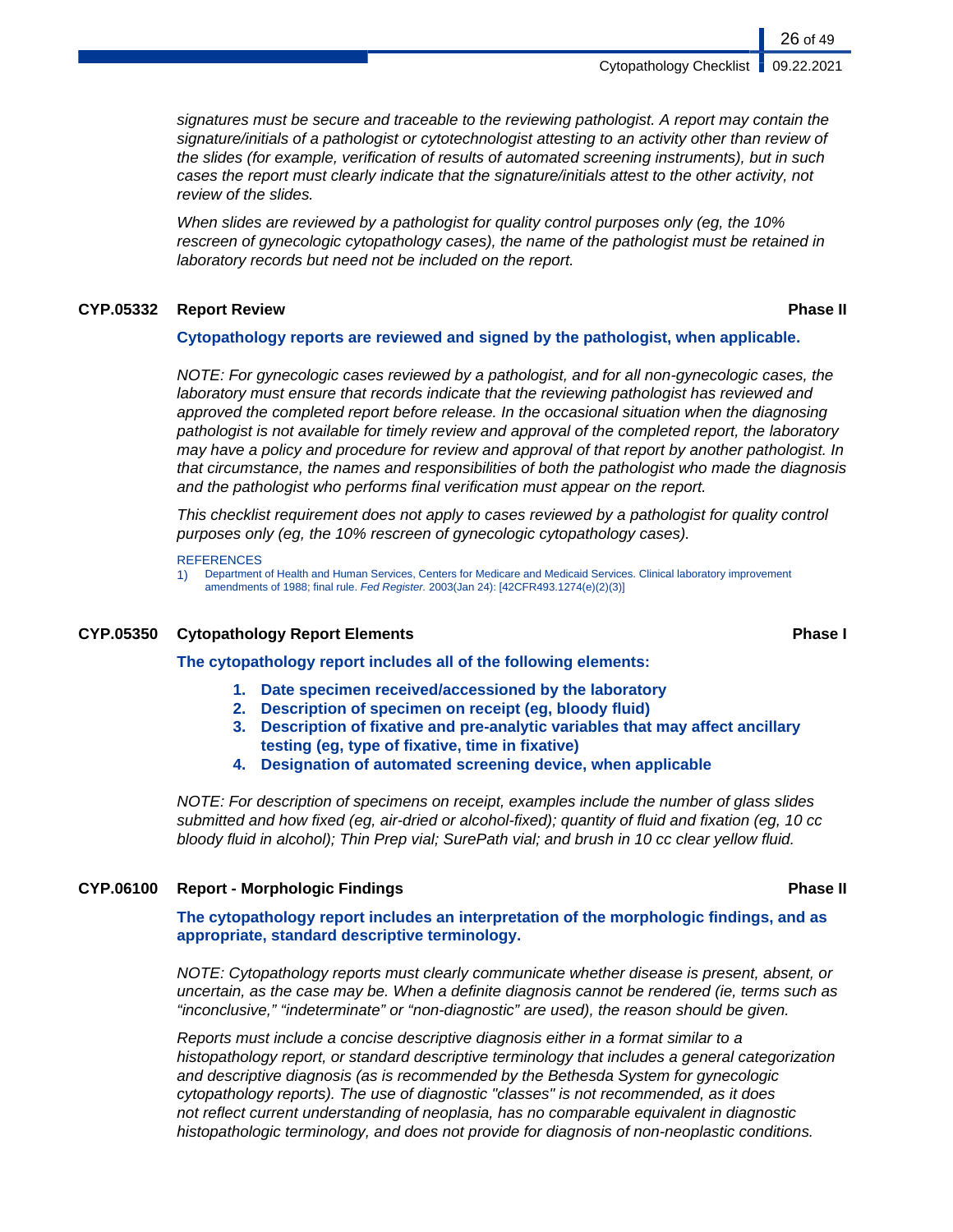A simple diagnosis of "Negative" is not an adequate descriptive diagnosis. However, a diagnosis such as, "Negative for malignancy" or "No malignant cells identified" is acceptable for nongynecologic exfoliative cytology specimens (ie, urine, fluids, washings and brushings). When appropriate (particularly for fine needle aspiration samples of mass lesions), a statement regarding the adequacy of the specimen should be included, with a description of the limitations of the specimen when a specific diagnosis cannot be made.

#### **Evidence of Compliance:**

Written procedure defining criteria for reporting morphologic findings

#### **REFERENCES**

- 1) Solomon D, et al. The 2001 Bethesda system. Terminology for reporting results of cervical cytology. JAMA. 2002:287:2114-2119
- 2) Solomon D, Nayar, R, eds. The Bethesda System for Reporting Cervical Cytology; Definitions, Criteria, and Explanatory Notes. 2nd ed., 2004
- 3) Department of Health and Human Services, Centers for Medicare and Medicaid Services. Clinical laboratory improvement amendments of 1988; final rule. Fed Register. 2003(Jan 24): [42CFR493.1274(e)(5)]

#### **\*\*REVISED\*\* 06/04/2020**

#### **CYP.06450 Significant and Unexpected Findings Phase II**

**The laboratory has a written policy regarding the communication of significant and unexpected cytopathology findings and retains records of those communications.**

NOTE: Certain cytopathology diagnoses may be considered significant and unexpected, warranting special communication to the responsible clinician(s). The cytopathology department determines diagnoses to be defined as "significant and unexpected," in cooperation with local clinical medical staff. Examples include: invasive carcinoma found in a cervicovaginal specimen, amendments to reports that may significantly affect patient care, and malignancy in an effusion with no patient history of neoplasm.

There must be a reasonable effort to ensure that clinicians receive the communications. The records must include the following:

- Date of communication;
- Time of communication (if required by laboratory policy);
- Responsible laboratory individual;
- Person notified; and
- **Findings communicated.**

An appropriate notification includes a direct dialog with the responsible individual or an electronic communication (secure email or fax) with confirmation of receipt by the responsible individual.

The record of the communication may be included directly on the patient report or in a separate location. It is not necessary to separately summarize the findings communicated if the record of the communication is on the patient report. For communications recorded in a separate location, the findings communicated may be summarized or reference the case number.

This requirement takes the place of critical result notification in the All Common Checklist (COM.30000 and COM.30100) for cytopathology findings.

#### **Evidence of Compliance:**

Records of communication of significant and unexpected findings

#### **\*\*REVISED\*\* 06/04/2020 CYP.06475 Amended Reports Phase II**

**The laboratory issues an amended report and promptly notifies the responsible clinician(s) when there are changes to reports that significantly affect patient care.**

NOTE: The amended report must state the reason for the amendment. The format of amended reports is at the discretion of the laboratory.

Records of notification must include date, responsible laboratory individual, and person notified.

27 of 49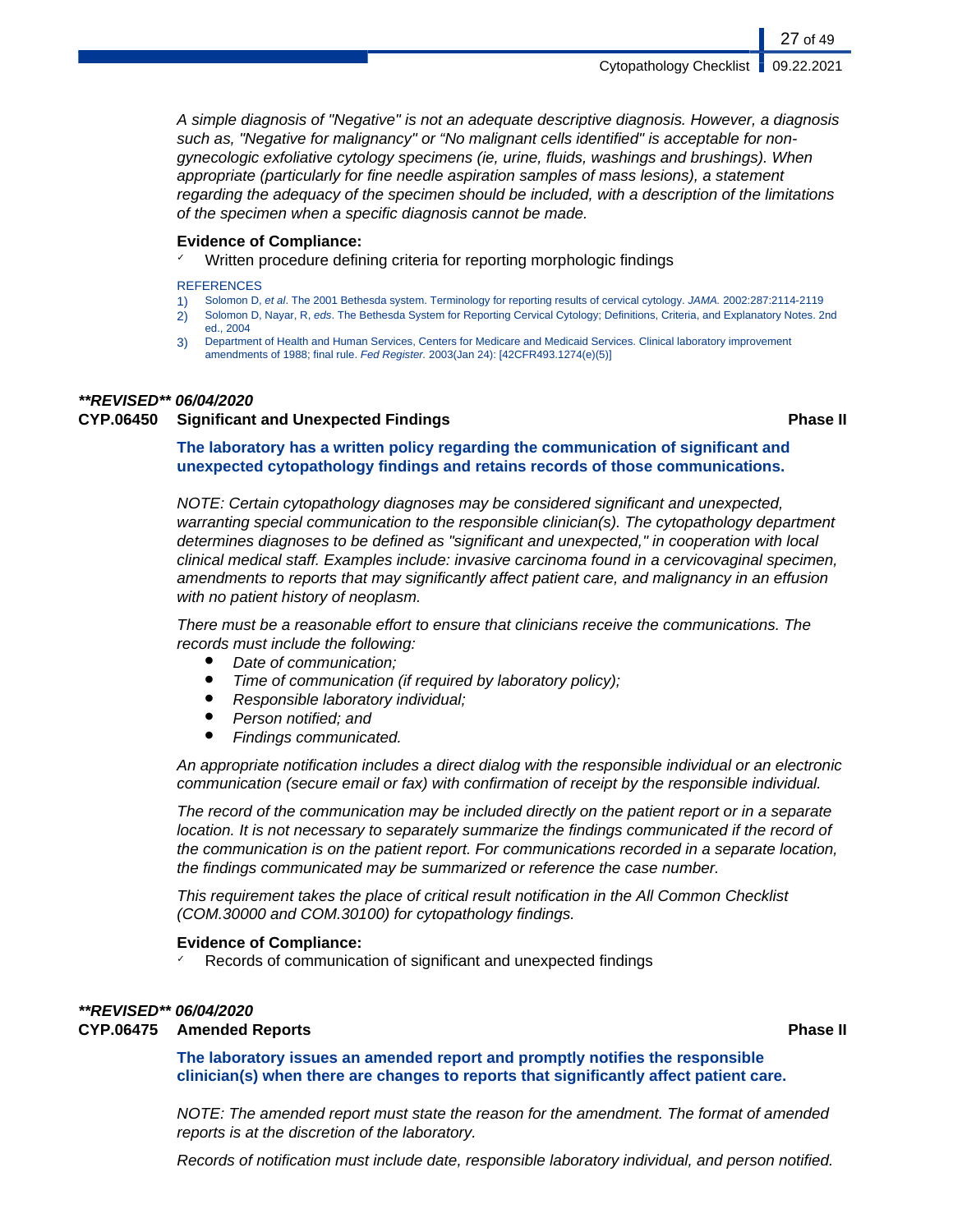#### **Evidence of Compliance:**

- ✓ Written policy for notification of significant amendments to patient reports **AND**
- Patient reports containing reason for the amendment **AND**
- ✓ Records of notification

#### **REFERENCES**

1) Department of Health and Human Services, Centers for Medicare and Medicaid Services. Clinical laboratory improvement amendments of 1988; final rule. Fed Register. 2003(Jan 24):3713 [42CFR493.1274(e)(6)].

#### **CYP.06600 Report Retention - Cytopathology Phase II**

28 of 49

#### **Cytopathology reports are retained for at least 10 years.**

NOTE: Cytopathology reports must be retained in either paper or electronic format. If retained in electronic format alone, reports must include a secure pathologist electronic signature when applicable. Images of paper reports, such as microfiche, PDF files, including signature are acceptable.

#### **Evidence of Compliance:**

Written record retention policy

#### **REFERENCES**

- 1) Department of Health and Human Services, Centers for Medicare and Medicaid Services. Clinical laboratory improvement
- amendments of 1988; final rule. Fed Register. 2003(Jan 24):7170 [42CFR493.1105(a)(7)(i)(A); 493.1274(f)(2) through (f)(4)]
- 2) College of American Pathologists. Retention of laboratory records and materials. Northfield, IL: CAP, current edition

#### **CYP.06800 Cross-Index Phase II**

**A cross-index with histological material is maintained.**

#### **CYP.06850 Correlation of Results - Non-gynecologic Cytopathology Phase II**

**For non-gynecologic cytopathology cases, there is a written procedure for the correlation of the results of specialized studies (eg, molecular studies, immunocytochemistry) with the cytologic diagnosis.**

NOTE: It is not in the best interests of the patient to have potentially conflicting diagnoses or interpretations rendered by different sections of the laboratory. The pathologist should issue a report reconciling potentially conflicting data, when appropriate.

#### **Evidence of Compliance:**

✓ Written procedure for correlation of specialized studies with cytologic diagnoses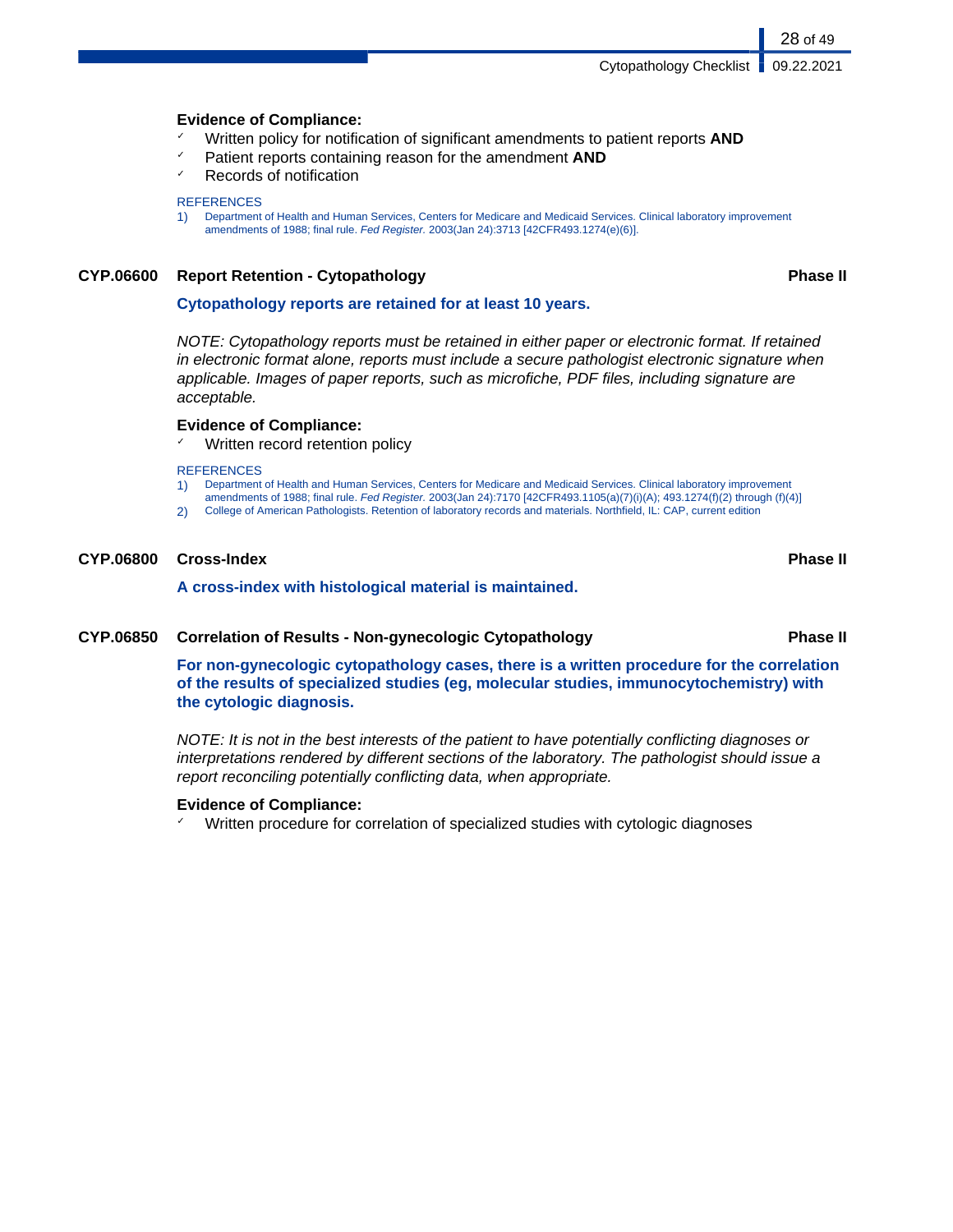## **RETENTION OF SLIDES**

## **Inspector Instructions:**

| <b>READ</b>    | Sampling of slide handling policies and procedures                                                                                                                                                                                    |
|----------------|---------------------------------------------------------------------------------------------------------------------------------------------------------------------------------------------------------------------------------------|
| <b>OBSERVE</b> | Slide storage area (organized, accessible, slides easily retrieved)                                                                                                                                                                   |
|                | For slides retained for different periods of time, how does your laboratory ensure that<br>the slides are retained for the defined time period?<br>If using off-site storage, how do you ensure that slides are stored appropriately? |

### **CYP.06900 Slide Retention - Cytopathology Phase II**

#### **All glass slides are retained for an appropriate period.**

NOTE: Minimum requirements for laboratories rendering cytopathology services, providing these are not less stringent than national, federal, state (or provincial), or local laws and regulations, are:

- 1. Gynecologic glass slides -five years
- 2. Non-gynecologic glass slides (including fine needle aspiration (FNA) slides)-10 years

The retention period for non-gynecologic (non-FNA) glass slides changed from five years to 10 years in the 2019 Checklist edition. Cases diagnosed prior to December 31, 2014 are not subject to the 10-year retention requirement.

Laboratories may utilize archived slides for the benefit of the patient, even if that use destroys the slide. In such cases, the laboratory policy on material and record retention must authorize the destruction of a retained slide for such purposes (eg, molecular testing).

#### **Evidence of Compliance:**

Written retention policy

#### **REFERENCES**

- 1) Department of Health and Human Services, Centers for Medicare and Medicaid Services. Clinical laboratory improvement
- amendments of 1988; final rule. Fed Register. 2003(Jan 24):7170 [42CFR493.1105(a)(7)(i)(A); 493.1274(f)(2) through (f)(4)]
- 2) College of American Pathologists. Retention of laboratory records and materials. Northfield, IL: CAP, current edition

#### **\*\*REVISED\*\* 09/22/2021 CYP.07100 Cytology Slide and Block Storage Phase II**

**Cytology slides and blocks are properly stored in a temperature controlled, pest-free, organized manner (ie, accessible for retrieval and properly identified).**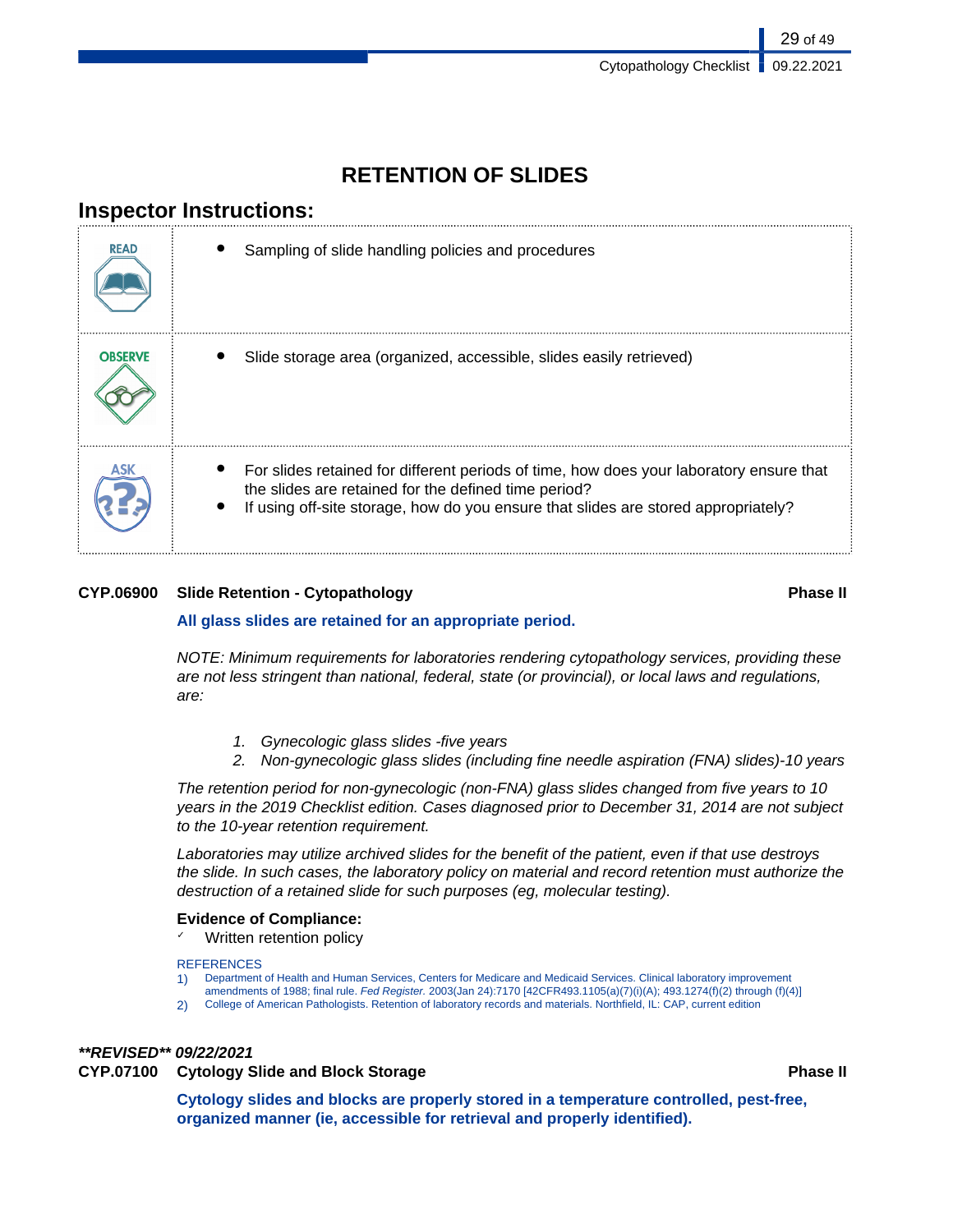NOTE: Slides and blocks must be stored in a manner to prevent contamination from blood or other fluids or tissues and be readily accessible for retrieval.

The storage area for blocks must be cool to prevent blocks from melting together. Storage temperature must be maintained between 18°C to 27°C.

For laboratories using off-site storage facilities, the laboratory director or designee must confirm that storage requirements are met.

#### **Evidence of Compliance:**

Records of storage temperature monitoring (on-site and off-site locations), including deviations

**REFERENCES** 

- 1) Department of Health and Human Services, Centers for Medicare and Medicaid Services. Clinical laboratory improvement amendments of 1988; final rule. Fed Register. 2003(Jan 24):7170 [42CFR493.1105(a)(7)(i)(A); 493.1274(f)(1) through (f)(4)]
- 2) Compton CC, Robb JA, Anderson MW, et al. Preanalytics and Precision Pathology: Pathology Practices to Ensure Molecular Integrity of Cancer Patient Biospecimens for Precision Medicine. Arch Pathol Lab Med. 2019;143(11)1346-63.

#### **CYP.07200 Specimen Tracking Phase II**

**There is a written procedure to ensure the proper handling and recording of the use, circulation referral, transfer and receipt of original slides to ensure availability of materials for consultation and legal proceedings.**

#### **Evidence of Compliance:**

Tracking sheet/log that includes identity of slides/blocks, identity of recipient and record of return of slides/blocks

#### **REFERENCES**

1) Department of Health and Human Services, Centers for Medicare and Medicaid Services. Clinical laboratory improvement amendments of 1988; final rule. Fed Register. 2003(Jan 24):7170 [42CFR493.1105(a)(7)(i)(A); 493.1274(f)(2) through (f)(4)]

#### **CYP.07300 Acknowledgment of Receipt Phase II**

#### **There are records, including acknowledgment of receipt, when original diagnostic material is loaned to special programs for the purpose of education and/or proficiency testing.**

#### **REFERENCES**

- 1) Department of Health and Human Services, Centers for Medicare and Medicaid Services. Clinical laboratory improvement amendments of 1988; final rule. Fed Register. 2003(Jan 24):7170 [42CFR493.1105(a)(7)(i)(A); 493.1274(f)(3)
- 2) Department of Health and Human Services, Centers for Medicare and Medicaid Services. Clinical laboratory improvement amendments of 1988; final rule. Fed Register. 2003(Jan 24):7170 [42CFR493.1105(a)(7)(i)(A); 493.1274(f)(2) through (f)(4)]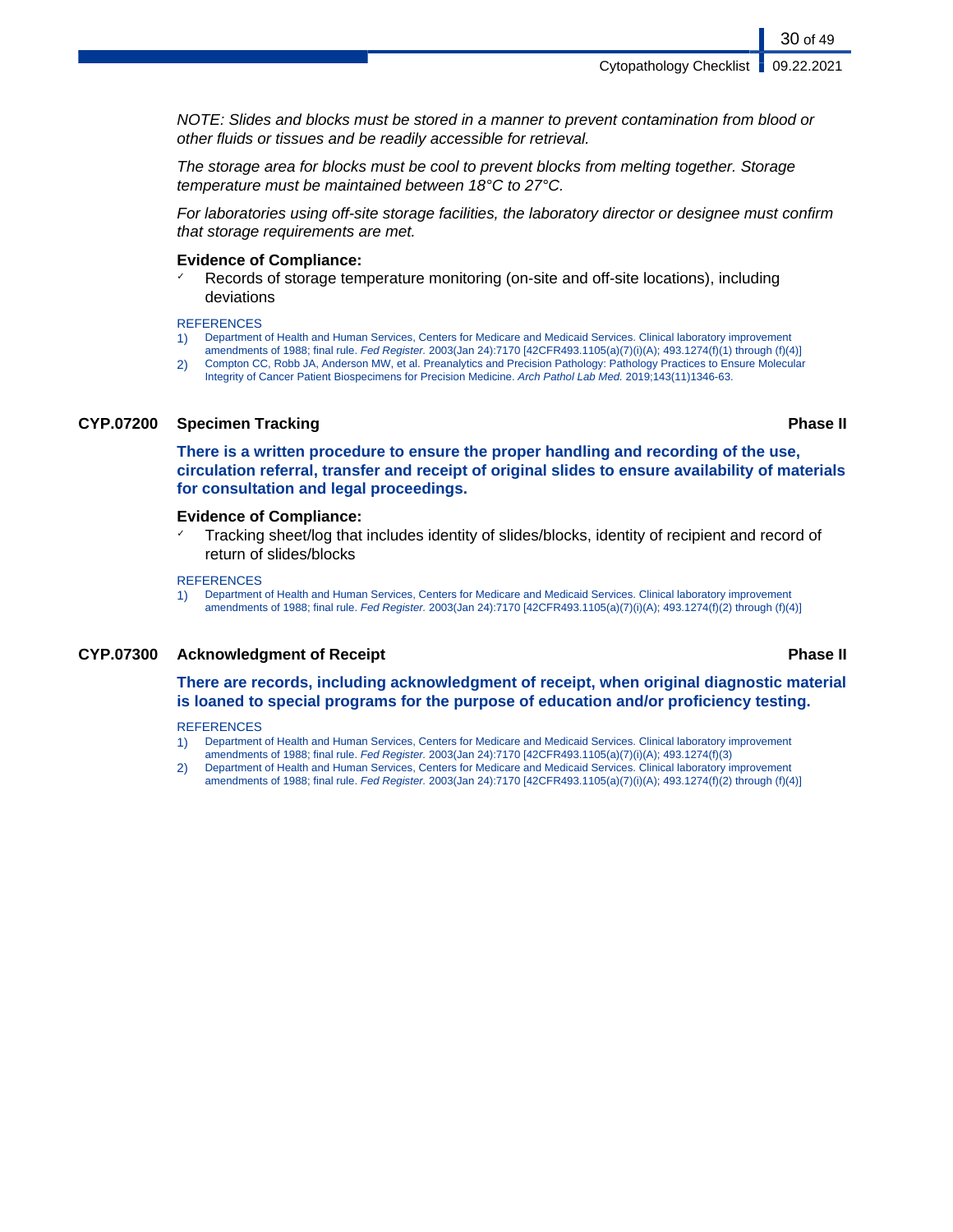# **GYNECOLOGIC CYTOPATHOLOGY**

## **Inspector Instructions:**

| <b>READ</b>     | Sampling of gynecologic cytopathology policies and procedures<br>Written criteria for unsatisfactory specimens<br>Sampling of patient reports for pathologist review and interpretation of specific<br>screening diagnoses<br>Sampling of 10% rescreening records<br>Sampling of records of retrospective review and evidence of amended reports, if<br>applicable<br>٠<br>Statistical records including evidence of annual review and investigation when the<br>laboratory falls outside the 5th or 95th percentiles<br>Records of employee performance monitoring including individual's discrepancies<br>٠<br>and corrective action |
|-----------------|----------------------------------------------------------------------------------------------------------------------------------------------------------------------------------------------------------------------------------------------------------------------------------------------------------------------------------------------------------------------------------------------------------------------------------------------------------------------------------------------------------------------------------------------------------------------------------------------------------------------------------------|
| <b>OBSERVE</b>  | Use of Papanicolaou stain                                                                                                                                                                                                                                                                                                                                                                                                                                                                                                                                                                                                              |
|                 | What criteria are used to identify rejected or unsatisfactory specimens?<br>What is the laboratory's process for follow-up or investigation of significant results?<br>What is your course of action when you are unable to obtain histological reports or<br>material when reporting gynecologic cases with HSIL?<br>What is your process for correlating gynecologic cytopathology findings with clinical<br>information?<br>How do you educate providers that the Pap test is a screening test with false negative<br>results?<br>What is the process for performance monitoring of cytotechnologists?                              |
| <b>DISCOVER</b> | Follow a slide through automated staining, cover-slipping and automated screening.<br>Determine if practice matches procedure.<br>Review records or specimen log for unsatisfactory specimens. Determine if the<br>quality of the specimens follows defined criteria.<br>Review a sampling of rescreening records. Determine if the rescreening was<br>٠<br>performed by a qualified individual, results are not reported until the rescreen is<br>complete and a minimum of 10% of cases for each screener are rescreened.                                                                                                            |

### **CYP.07439 Papanicolaou Stain Phase II**

**The Papanicolaou stain is used for gynecologic specimens.**

REFERENCES

1) Department of Health and Human Services, Centers for Medicare and Medicaid Services. Clinical laboratory improvement amendments of 1988; final rule. Fed Register. 2003(Jan 24):7169 [42CFR493.1274(b)(1)]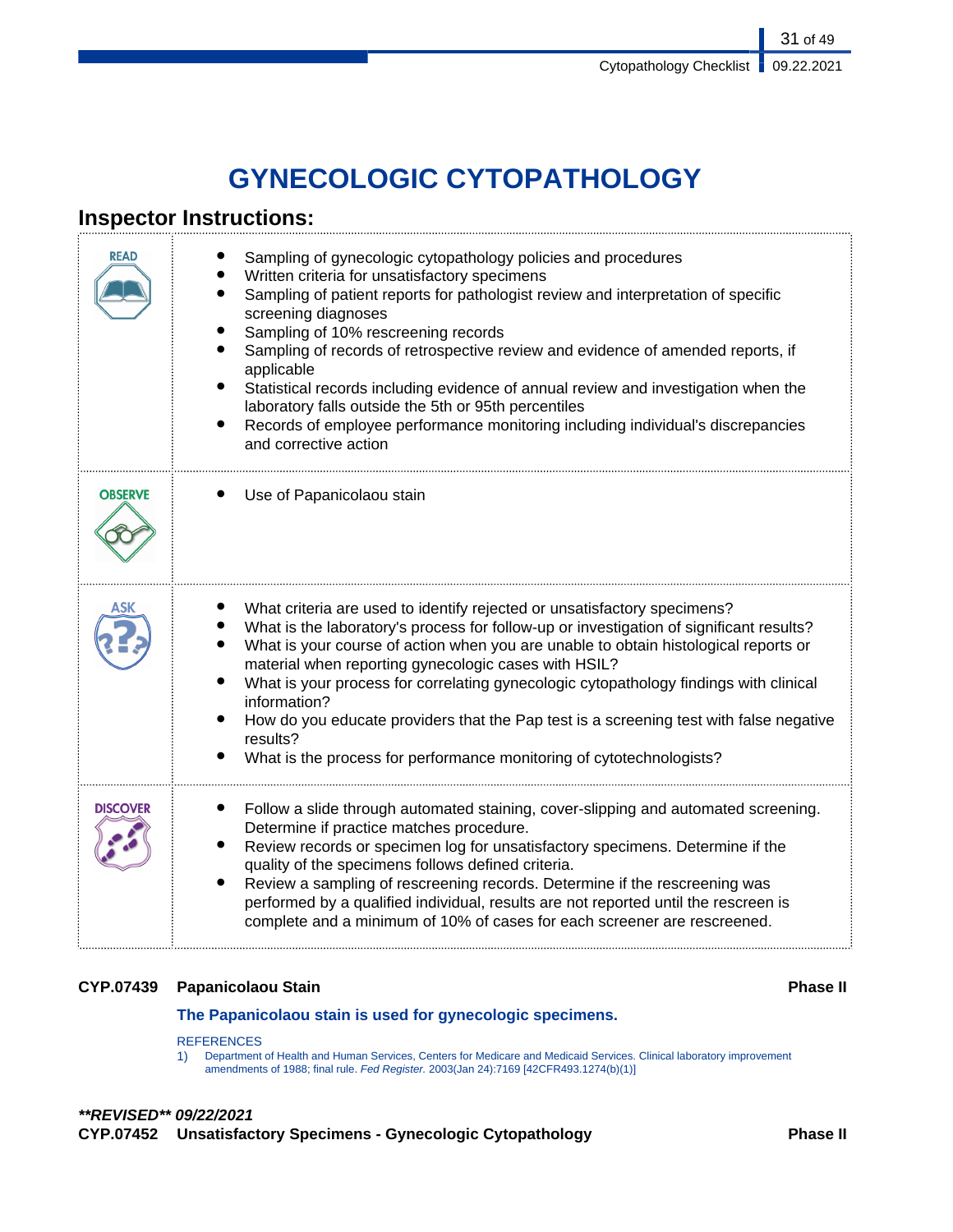### **There are written criteria for identification and reporting of unsatisfactory gynecologic specimens and slide preparations.**

NOTE: Cytopathology reports must clearly specify when a specimen and/or slide preparation is unsatisfactory for evaluation and state the reason in the cytopathology report. The criteria for categorizing a specimen and/or slide preparation as unsatisfactory (eg, scant cellularity, obscuring blood, obscuring inflammation) must be defined by the laboratory. Unsatisfactory cases must not be reported as negative or normal. Gynecologic specimens with atypical cells are always "satisfactory," although the report may include comments on the quality of the preparation.

#### **REFERENCES**

- 1) Department of Health and Human Services, Centers for Medicare and Medicaid Services. Clinical laboratory improvement amendments of 1988; final rule. Fed Register. 2003(Jan 24):7169 [42CFR493.1274(e)(4)]
- 2) Davey DD, et al. Terminology and specimen adequacy in cervicovaginal cytology. Arch Pathol Lab Med. 1992;116:903-907
- 3) Ransdell JS, et al. Clinicopathologic correlation of the unsatisfactory Papanicolaou smear. Cancer Cytopathol. 1997;81:139-143
- 4) Renshaw AA, et al. Accuracy and reproducibility of estimating the adequacy of the squamous component of cervicovaginal smears. Am J Clin Pathol. 1999:11:38-42
- 5) Selvaggi SM. Is it time to revisit the classification system for cervicovaginal cytology? Arch Pathol Lab Med. 1999;123:993-994
- 6) Davey DD, et al. Atypical cells and specimen adequacy. Current laboratory practices of participants in the College of American Pathologists interlaboratory comparison program in cervicovaginal cytology. Arch Pathol Lab Med. 2000;124:203-211
- 7) Nakhleh RE, Fitzgibbons PL, eds. Quality management in anatomic pathology. Promoting patient safety through systems improvement and error reduction. Northfield, IL: College of American Pathologists, 2005
- 8) Solomon D, et al. The 2001 Bethesda system. Terminology for reporting results of cervical cytology. JAMA. 2002;287:2114-2119 9) Solomon D, Nayar, R, eds. The Bethesda system for reporting cervical/vaginal cytologic diagnoses: Definitions, criteria, and
- explanatory notes for terminology and specimen adequacy. New York, NY: Springer-Verlag; 2nd edition, 2004 10) Clinical and Laboratory Standards Institute. Cervicovaginal Cytology Based on the Papanicolaou Technique; Approved Guideline; 3rd
- ed. CLSI document GP15-A3. Clinical and Laboratory Standards Institute, Wayne, PA, 2008.

#### **CYP.07465 Pathologist Interpretation Phase II**

#### **All gynecologic slides in the following categories are interpreted by the pathologist.**

- **1. Malignant or suspicious for malignancy**
- **2. Low and high-grade squamous intraepithelial lesions**
- **3. Atypical squamous cells**
- **4. Atypical glandular cells**
- **5. Reactive or repair**

#### **REFERENCES**

- 1) Department of Health and Human Services, Centers for Medicare and Medicaid Services. Clinical laboratory improvement amendments of 1988; final rule. Fed Register. 2003(Jan 24):7169 [42CFR493. 1274(e)(1)(i) through (e)(1)(v), and (e)(2)]
- 2) Raab SS, et al. Interobserver variability of a Papanicolaou smear diagnosis of atypical glandular cells of undetermined significance. Am J Clin Pathol. 1998;110:653-659
- 3) Selvaggi SM. Is it time to revisit the classification system for cervicovaginal cytology? Arch Pathol Lab Med. 1999;123:993-994

#### **CYP.07478 10% Rescreen Phase II**

#### **At least 10% of each cytotechnologist's gynecologic cases that have been interpreted to be negative are rescreened.**

NOTE: The 10% rescreening is a CLIA requirement, and only applicable to US laboratories and other laboratories subject to those regulations. An individual who qualifies as a cytotechnologist supervisor and who performs initial screening must also have a minimum of 10% of his or her cases that are initially interpreted as negative subjected to rescreening. This rescreening must include some cases from high-risk patients, based upon criteria established by the laboratory director, as well as random negative cases. Cases screened by MDs or DOs who are certified in Anatomic Pathology by the American Board of Pathology or the American Osteopathic Board of Pathology, or who possess qualifications that are equivalent to those required for the above certifications are not subject to this rescreening requirement. If FDA-approved automated instruments are used for quality control rescreening case selection, the laboratory must ensure that the methods used meet the requirements of CLIA, and that manufacturer and FDA recommendations for quality control are followed.

32 of 49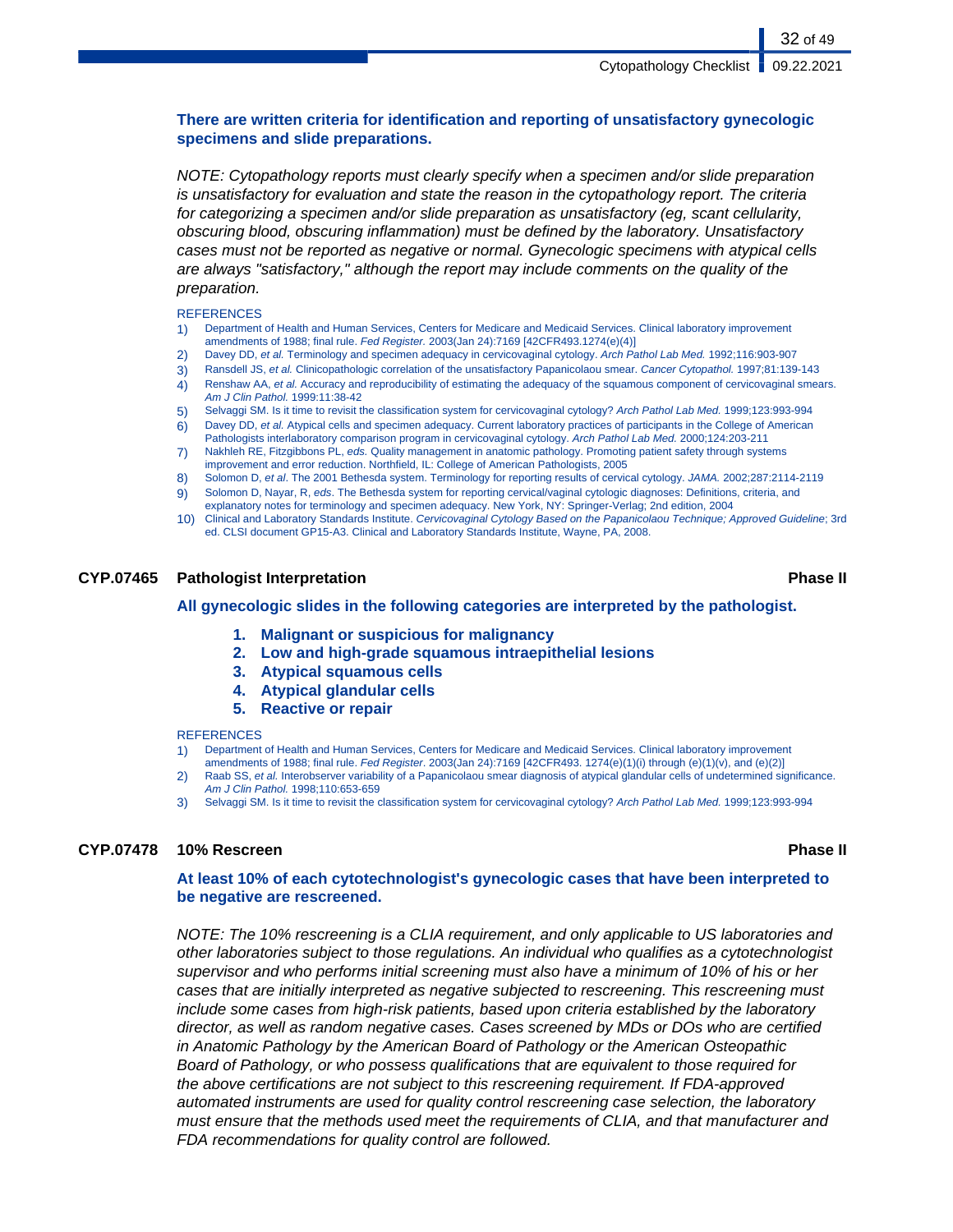Slides must be rescreened in their entirety, including slides processed by imaging instruments that select a limited number of microscopic fields for examination by the cytotechnologist.

#### **Evidence of Compliance:**

- ✓ Written rescreening policy defining the qualifications of the individual to perform rescreening and the criteria for case selection **AND**
- Records of rescreened cases with comparison to original screening results

#### **REFERENCES**

- 1) Department of Health and Human Services, Centers for Medicare and Medicaid Services. Clinical laboratory improvement amendments of 1988; final rule. Fed Register. 2003(Jan 24):7169 [42CFR493.1274(c)(1)]
- 2) Krieger P, et al. Guest editorial: random rescreening of cytology smears: a practical and effective component of quality assurance programs in both large and small cytology laboratories. Acta Cytol. 1994;38:291-298
- 3) Krieger P, et al. A practical guide to Papanicolaou smear rescreens. How many slides must be reevaluated to make a statistically valid assessment of screening performance? Cancer Cytopathol. 1998;84:130-137
- 4) Renshaw AA, et al. Performance characteristics of rapid (30-second) prescreening. Implications for calculating the false-negative rate and comparison with other quality assurance techniques. Am J Clin Pathol. 1999;111:517-522
- 5) Intersociety Working Group for Cytology Technologies. Proposed method for evaluating secondary screening (rescreening) instruments for gynecologic cytology. Am J Clin Pathol. 1999;111:590-593
- 6) Raab SS, et al. Cost effectiveness of rescreening cervicovaginal smears. Am J Clin Pathol. 1999;111:601-609

#### **CYP.07480 Rescreening or Prescreening Negative Cases Phase II**

**For laboratories not subject to US regulations, the competency of each screener of gynecologic cytopathology specimens is assessed by either a pre-screening or rescreening process.**

NOTE: Laboratories not subject to US regulations may follow the US requirement or may use an alternative procedure. Laboratories subject to US regulations are required to rescreen 10% of each cytotechnologist's gynecologic cases that have been interpreted to be negative, including some cases from high-risk patients, based upon criteria established by the laboratory director, as well as random negative cases. Alternative procedures for 10% rescreening could include, but are not limited to a rapid rescreening of all cases or rapid prescreening of all cases with targeted rescreening of discrepant cases. Slides must be rescreened or prescreened in their entirety, including slides processed by imaging instruments that select a limited number of microscopic fields for examination.

#### **Evidence of Compliance:**

- Written rescreening or prescreening policy defining the method to be used for rescreening or prescreening and the criteria for case selection **AND**
- Records of rescreened or prescreened cases with comparison to final comprehensive screening results

#### **CYP.07491 Result Reporting Phase II**

#### **The results of gynecologic cases selected for rescreening are not reported until the rescreen is complete.**

#### **Evidence of Compliance:**

Written policy prohibiting reporting of patient results prior to rescreen

#### **REFERENCES**

1) Department of Health and Human Services, Centers for Medicare and Medicaid Services. Clinical laboratory improvement amendments of 1988; final rule. Fed Register. 2003(Jan 24): [42CFR493.1274(c)(1)]

#### **CYP.07504 Rescreener Qualifications Phase II**

**The rescreening of negative gynecologic cases is performed by an individual qualified as a cytopathology supervisor (see CYP.08100).**

#### 33 of 49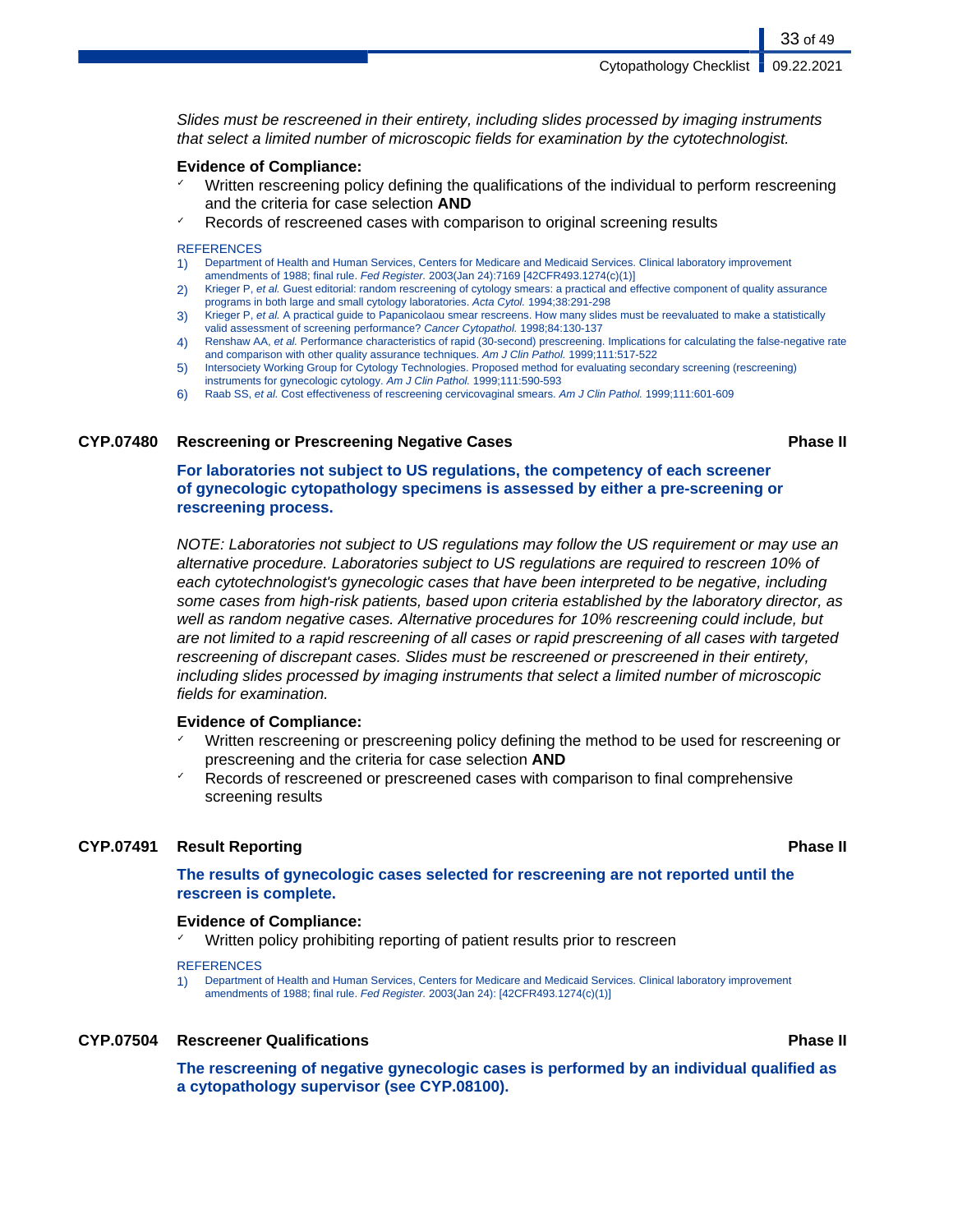#### **Evidence of Compliance:**

Records of section director/technical supervisor or supervisor/general supervisor qualifications including degree or transcript, certification/registration, current license (if required) and work history in related field for each individual performing rescreening

#### **REFERENCES**

1) Department of Health and Human Services, Centers for Medicare and Medicaid Services. Clinical laboratory improvement amendments of 1988; final rule. Fed Register. 2003(Jan 24):7169 [42CFR493.1274(c)(1)]

#### **CYP.07517 Retrospective Review Phase II**

34 of 49

**All available (either on-site or in storage) previously negative slides received within the past five years are reviewed whenever a new high-grade squamous intraepithelial lesion (moderate or severe dysplasia, carcinoma in situ, CIN II or III) or malignant cervical/vaginal cytology is reported.**

NOTE: Previously negative slides (read manually or automated) from the index patient must be rescreened or reviewed by an individual qualified as a cytology supervisor (see CYP.08100). Laboratory policy should specify which cases require pathologist review.

#### **REFERENCES**

- 1) Department of Health and Human Services, Centers for Medicare and Medicaid Services. Medicare, Medicaid and CLIA programs; CLIA fee collection; correction and final rule. Fed Register. 2003(Jan 24):5232 [42CFR493.1274(c)(3)]
- 2) Jones BA. Rescreening in gynecologic cytology. Rescreening of 3762 previous cases for current high-grade squamous intraepithelial lesions and carcinoma - a College of American Pathologists Q-Probes study of 312 institutions. Arch Pathol Lab Med. 1995;119:1097-1103
- 3) Jones BA. Rescreening in gynecologic cytology. Rescreening of 8096 previous cases for current low-grade and indeterminate-grade squamous intraepithelial lesion diagnoses - a College of American Pathologists Q-Probes study of 323 laboratories. Arch Pathol Lab Med. 1996;120:519-522
- 4) Davey DD. Papanicolaou smear five year retrospective review: what's required by the Clinical Laboratory Improvement Amendments of 1988? Arch Pathol Lab Med. 1997;121:296-298
- 5) Clary KM, et al. Cytohistologic discrepancies. A means to improve pathology practice and patient outcomes. Am J Clin Pathol. 2002;117:567-573

#### **CYP.07530 Retrospective Review Requiring Amendment Phase II**

**If a significant discrepancy, which would affect current patient care, is found during the retrospective review, an amended report is issued.**

#### **Evidence of Compliance:**

Written policy defining conditions under which an amended report must be issued following retrospective review

#### **REFERENCES**

- 1) Davey DD. Papanicolaou 5-year retrospective review. Arch Pathol Lab Med. 1997;121:296-298
- 2) Freedman LF. Implications of mandating amended reports following retrospective review of Papanicolaou smears. Arch Pathol Lab Med. 1997;121:299-300
- 3) Department of Health and Human Services, Centers for Medicare and Medicaid Services. Clinical laboratory improvement amendments of 1988; final rule. Fed Register. 2003(Jan 24): [42CFR493.1274(c)(3)]

#### **CYP.07543 Result Correlation Phase II**

**Records of attempts to obtain and review follow-up histological reports or material are available within the laboratory when gynecologic cases with high-grade squamous intraepithelial lesion (HSIL) or malignant cytological findings are reported.**

NOTE: When the histologic diagnosis is available, correlation to the cytologic findings must be recorded. The number of cases that have histologic correlation should be recorded.

**REFERENCES** 

- 1) Joste NE, et al. Cytologic/histologic correlation for quality control in cervicovaginal cytology: experience with 1,582 paired cases. Am J Clin Pathol. 1995:103:32-34
- 2) Tritz DM, et al. Etiologies for non-correlating cervical cytologies and biopsies. Am J Clin Pathol. 1995;103:594-597
- 3) Jones BA, et al. Q-Probes cervical biopsy-cytology correlation: a College of American Pathologists Q-Probes study of 22439 correlations in 348 laboratories. Arch Pathol Lab Med. 1996;120:523-531
- 4) Nakhleh RE, Fitzgibbons PL, eds. Quality management in anatomic pathology. Promoting patient safety through systems improvement and error reduction. Northfield, IL: College of American Pathologists, 2005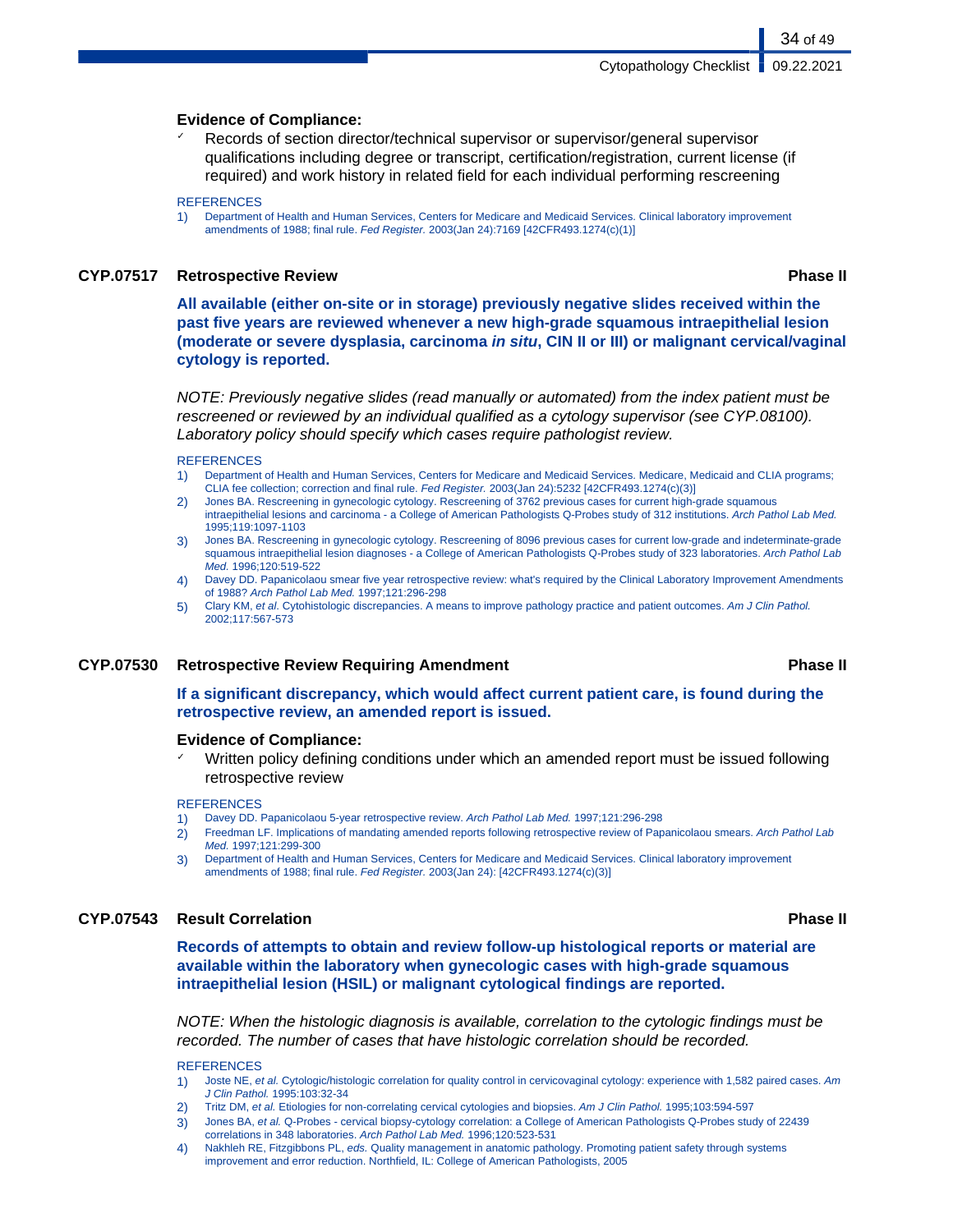- 5) Wright, DC, et al. 2001 Consensus guidelines for the management of women with cervical cytological abnormalities. JAMA. 2002;287:2120-2129
- 6) Clary KM, et al. Cytohistologic discrepancies. A means to improve pathology practice and patient outcomes. Am J Clin Pathol. 2002;117:567-573
- 7) Renshaw A, Granter SR. Appropriate follow-up interval for biopsy confirmation of squamous intraepithelial lesions diagnosed on cervical smear cytology. Am J Clin Pathol. 1997;108:275-279
- 8) Department of Health and Human Services, Centers for Medicare and Medicaid Services. Clinical laboratory improvement amendments of 1988; final rule. Fed Register. 2003(Jan 24): [42CFR493.1274(c)(2)]

#### **CYP.07556 Additional Reports/Material Unavailable Phase II**

**When a follow-up histological report or material is not available within the laboratory, there are records of attempts to obtain follow-up histological information for correlative review when gynecologic cases with significantly abnormal (high-grade SIL) or malignant cytological findings are reported.**

#### **Evidence of Compliance:**

Records of attempts to obtain the information (eg, follow-up correspondence, telephone calls, or requests included in the report)

#### **REFERENCES**

- 1) Jones BA, et al. Q-Probes cervical biopsy-cytology correlation: a College of American Pathologists Q-Probes study of 22439 correlations in 348 laboratories. Arch Pathol Lab Med. 1996;120:523-531
- 2) Clary KM, et al. Cytohistologic discrepancies. A means to improve pathology practice and patient outcomes. Am J Clin Pathol. 2002;117:567-573
- 3) Wright, DC, et al. 2001 Consensus guidelines for the management of women with cervical cytological abnormalities. JAMA. 2002;287:2120-2129

#### **CYP.07569 Correlation of Results - Gynecologic Cytopathology Phase II**

#### **Gynecologic cytopathology findings are correlated with clinical information, when available.**

NOTE: Methods of clinical correlation should be written in the laboratory procedure manual, and selected reports can be reviewed to confirm practice. Possible mechanisms may include: focused rescreening of cases based on clinical history, history of bleeding, or previous abnormality; correlation of glandular cells with hysterectomy status, age of patient, and last menstrual period; review of previous or current biopsy material.

#### **Evidence of Compliance:**

Records of clinical correlation (eg, policies, problem logs with resolution, or notes in reports)

#### **REFERENCES**

- 1) Department of Health and Human Services, Centers for Medicare and Medicaid Services. Clinical laboratory improvement amendments of 1988; final rule. Fed Register. 2003(Jan 24):7169 [42CFR493.1274(c)(2)]
- 2) Joste NE, et al. Cytologic/histologic correlation for quality control in cervicovaginal cytology. Experience with 1,582 paired cases. Am J Clin Pathol. 1995;103:32-34
- 3) Jones BA, Novis DA. Follow-up of abnormal gynecologic cytology. A College of American Pathologists Q-Probes study of 16 132 cases from 306 laboratories. Arch Pathol Lab Med. 2000;124:665-671
- 4) Wright, DC, et al. 2001 Consensus guidelines for the management of women with cervical cytological abnormalities. JAMA. 2002;287:2120-2129
- 5) Clary KM, et al. Cytohistologic discrepancies. A means to improve pathology practice and patient outcomes. Am J Clin Pathol. 2002;117:567-573

### **CYP.07582 Pap Test - False Negative Notification Phase I**

**There is a mechanism to educate providers of cervicovaginal specimens that the Pap test is a screening test for cervical cancer with inherent false negative results.**

NOTE: The preferred mechanism is an educational note on all negative Pap test reports. Other mechanisms include sending periodic educational information to providers, conference presentations, specimen collection manual, etc.

#### **REFERENCES**

- 1) Robb JA. The Pap smear is a cancer screening test: why not put the screening error rate in the report? Diagn Cytopathol. 1993;9:485-486
- 2) Mitchell, H. Report disclaimers and informed expectations about Papanicolaou smears; an Australian view. Arch Pathol Lab Med. 1997;121:327-330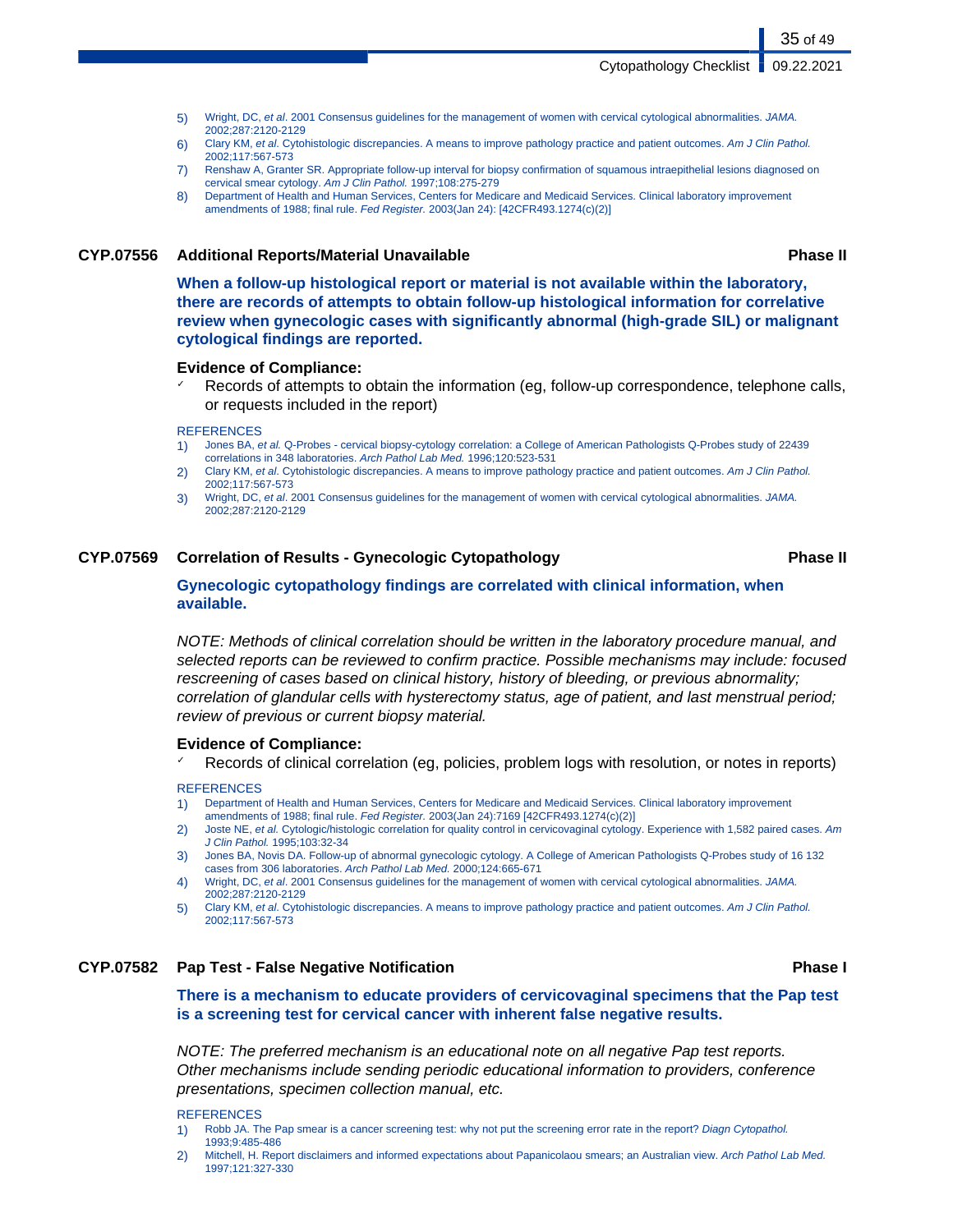#### **\*\*REVISED\*\* 09/22/2021**

**CYP.07600 Statistical Records - Gynecologic Cytopathology Phase II**

**For gynecologic cytopathology cases, statistical records are maintained and evaluated at least annually, and include the following:**

- **Total number of gynecologic cytology cases examined**
- Number of cases reported by diagnosis for each specimen type (including the **number reported as unsatisfactory for diagnostic interpretation)**
- **Number of cases with a diagnosis of HSIL, adenocarcinoma, or other malignant neoplasm for which histology results were available for comparison**
- **Number of cases where cytology and histology are discrepant**
- **Number of cases where any rescreen of a normal or negative specimen results in reclassification as low-grade squamous intraepithelial (LSIL), HSIL, adenocarcinoma, or other malignant neoplasms**
- **Number of negative cases rescreened before sign-out.**

NOTE: The data must be evaluated by the laboratory and included in the annual cytopathology statistical report. Inclusion of AGC data is optional. Separate statistics for conventional and each type of liquid-based preparations are required.

The benchmarking data listed below are based on 2019 case volumes. In evaluating its statistics, the laboratory's patient population should be taken into consideration. Percentile-reporting rates refer to the distribution of individual laboratory responses from reporting rates in various categories. Responses are ranked from lowest to highest, and the 50th percentile-reporting rate refers to the median response. A 25th percentile-reporting rate (which corresponds to 1.7% in the table) for the ThinPrep LSIL category means that a quarter of laboratories have LSIL rates of 1.7% or less. A 90th percentile-reporting rate (which corresponds to 15.2% in the table) for ASC-US in ThinPrep preparations means that 9 of 10 laboratories have an ASC-US rate of 15.2% or less.

The reporting rates for ASC-US, ASC-H, AGC, LSIL, HSIL, and UNSATISFACTORY are given as percentages of total case volume. An ASC-US rate of 2.0% means 2/100 cases in the lab are designated ASC-US. The ASC/SIL figure is a calculated ratio: the percentage or number of a laboratory's ASC-US and ASC-H cases divided by the percentage or number of LSIL, HSIL, and malignant cases. A laboratory with 4% ASC cases and 3% SIL cases has an ASC/SIL ratio of 1.3, as compared to the median ASC/SIL ratio of 1.6 for conventional Paps, 1.9 for ThinPrep® and 2.0 for SurePath.

| <b>CONVENTIONAL*</b><br><b>Laboratory Percentile-Reporting Rate</b> |     |      |      |        |      |      |      |
|---------------------------------------------------------------------|-----|------|------|--------|------|------|------|
| <b>CATEGORY</b>                                                     | 5th | 10th | 25th | Median | 75th | 90th | 95th |
| Unsatisfactory (%)                                                  | 0.0 | 0.1  | 0.2  | 1.1    | 2.9  | 4.4  | 5.0  |
| LSIL $(%)$                                                          | 0.0 | 0.0  | 0.2  | 0.8    | 1.5  | 2.4  | 3.7  |
| HSIL(%)                                                             | 0.0 | 0.0  | 0.0  | 0.2    | 0.5  | 1.0  | 1.2  |
| ASC-US $(\%)$                                                       | 0.2 | 0.4  | 1.0  | 1.7    | 3.7  | 6.7  | 8.2  |
| $ASC-H (%)$                                                         | 0.0 | 0.0  | 0.0  | 0.1    | 0.4  | 1.0  | 1.5  |
| AGC(%)                                                              | 0.0 | 0.0  | 0.0  | 0.1    | 0.2  | 0.3  | 0.9  |
| ASC/SIL                                                             | 0.5 | 0.9  | 1.2  | 1.6    | 2.9  | 3.5  | 4.8  |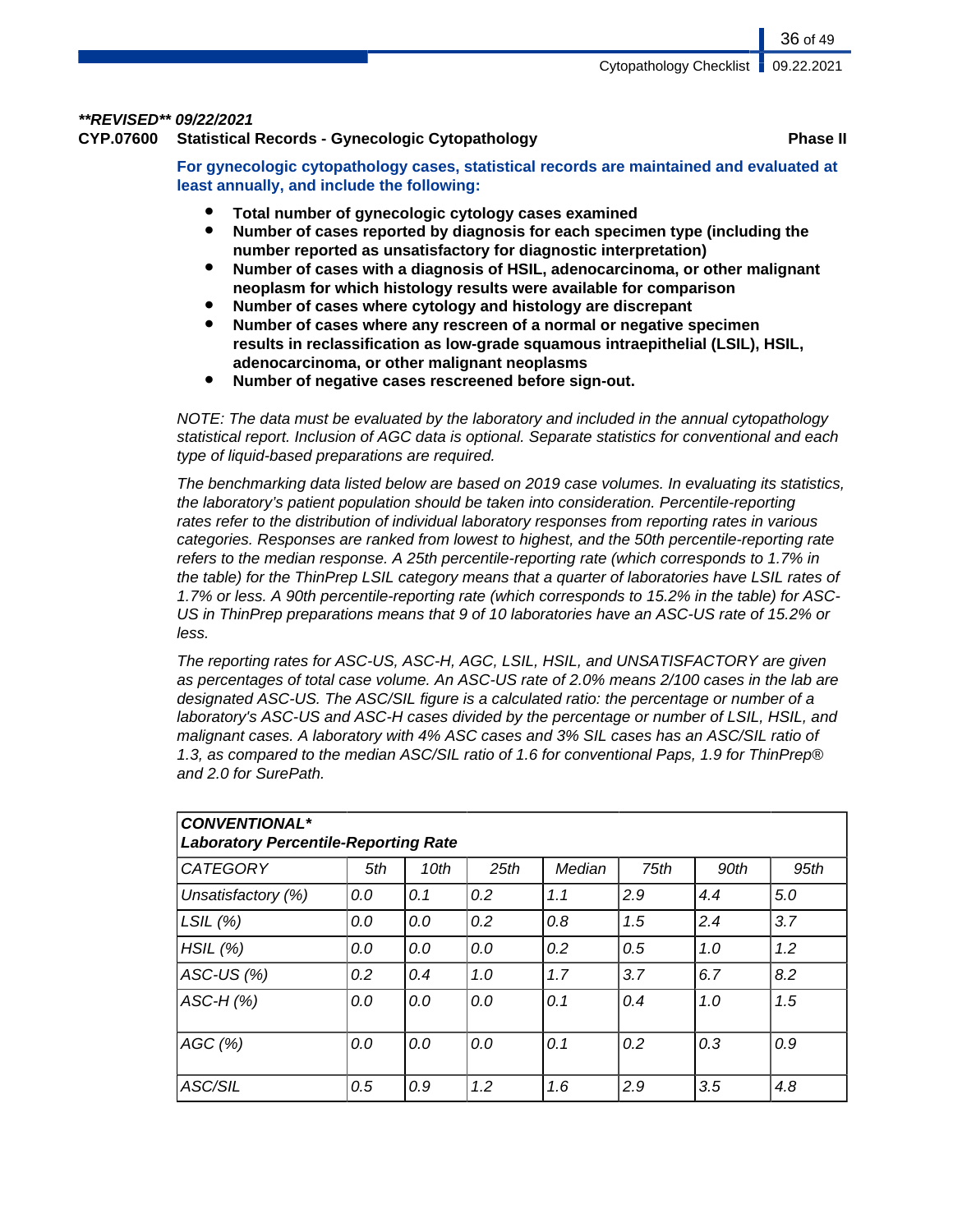| <b>ThinPrep**</b><br><b>Laboratory Percentile-Reporting Rate</b> |     |      |      |        |      |      |      |
|------------------------------------------------------------------|-----|------|------|--------|------|------|------|
| <b>CATEGORY</b>                                                  | 5th | 10th | 25th | Median | 75th | 90th | 95th |
| Unsatisfactory (%)                                               | 0.3 | 0.4  | 0.9  | 1.6    | 2.7  | 4.7  | 6.3  |
| LSIL(%)                                                          | 0.5 | 0.9  | 1.7  | 2.4    | 3.4  | 4.5  | 6.0  |
| HSIL(%)                                                          | 0.1 | 0.1  | 0.2  | 0.4    | 0.7  | 1.1  | 1.5  |
| ASC-US $(\%)$                                                    | 1.0 | 2.1  | 3.6  | 5.4    | 7.7  | 10.7 | 15.2 |
| $ASC-H (%)$                                                      | 0.0 | 0.1  | 0.2  | 0.4    | 0.6  | 1.0  | 1.4  |
| AGC(%)                                                           | 0.0 | 0.0  | 0.1  | 0.2    | 0.4  | 0.7  | 1.0  |
| ASC/SIL                                                          | 0.8 | 1.1  | 1.4  | 1.9    | 2.6  | 3.4  | 4.5  |

| SurePath**<br><b>Laboratory Percentile-Reporting Rate</b> |     |      |      |        |      |      |      |
|-----------------------------------------------------------|-----|------|------|--------|------|------|------|
| <b>CATEGORY</b>                                           | 5th | 10th | 25th | Median | 75th | 90th | 95th |
| Unsatisfactory (%)                                        | 0.0 | 0.0  | 0.1  | 0.3    | 0.7  | 1.2  | 1.6  |
| LSIL(%)                                                   | 0.5 | 0.7  | 1.4  | 2.2    | 3.4  | 5.0  | 6.9  |
| HSIL(%)                                                   | 0.0 | 0.1  | 0.2  | 0.3    | 0.5  | 0.8  | 1,3  |
| ASC-US $(%)$                                              | 0.8 | 1.5  | 3.2  | 4.7    | 7.1  | 10.6 | 15.2 |
| $ASC-H (%)$                                               | 0.0 | 0.0  | 0.1  | 0.3    | 0.5  | 0.9  | 1.4  |
| AGC(%)                                                    | 0.0 | 0.1  | 0.1  | 0.2    | 0.4  | 0.8  | 1.6  |
| ASC/SIL                                                   | 0.5 | 1.0  | 1,3  | 2.0    | 2.6  | 3.5  | 4.5  |

\*Includes conventional annual test volume of >60.

\*\*Includes SurePath and ThinPrep annual test volume of >300.

#### **Evidence of Compliance:**

- ✓ Records of statistical data for defined categories **AND**
- Records of data review and evaluation against benchmark data by the laboratory director or designee

#### **REFERENCES**

- 1) Department of Health and Human Services, Centers for Medicare and Medicaid Services. Clinical laboratory improvement amendments of 1988; final rule. Fed Register. 2003(Jan 24):7169 [42CFR493.1274(c)(5)(i) through (c)(5)(vi)]
- 2) Davey DD, Souers RJ, Goodrich K, Mody DR, Tabbara SO, Booth CN. Bethesda 2014 implementation and human papillomavirus primary screening: practices of laboratories participating in the College of American Pathologists PAP Education Program. Arch Pathol Lab Med. 2019;143:1196-1202
- 3) Genest DR, et al. Qualifying the cytologic diagnosis of "atypical squamous cells of undetermined significance" affects the predictive value of a squamous intraepithelial lesion on subsequent biopsy. Arch Pathol Lab Med. 1998;122:338-341
- 4) Raab SS, et al. Interobserver variability of a Papanicolaou smear diagnosis of atypical glandular cells of undetermined significance. Am J Clin Pathol. 1998;110:653-659
- 5) Schiffman M, et al. HPV DNA testing in cervical cancer screening results for women in a high risk province in Costa Rica. JAMA. 2000;283:87-93
- 6) Solomon D, et al. Comparison of three management strategies for patients with ASCUS. J Natl Cancer Inst. 2000;93:293-299
- 7) Juskevicius R, et al. An analysis of factors that influence the ASCUS/SIL ratio of pathologists. Am J Clin Pathol. 2001;116:331-335

#### **CYP.07650 Statistical Records - Outliers Phase I**

**If the laboratory's annual ASC/SIL ratio for gynecologic cases falls outside of the 5th or 95th percentiles, the laboratory determines and records the reason(s).**

NOTE: The ASC/SIL ratio is useful for interlaboratory comparisons, because the number of ASC and SIL cases varies greatly between laboratories (eg, a private practice with very few HPV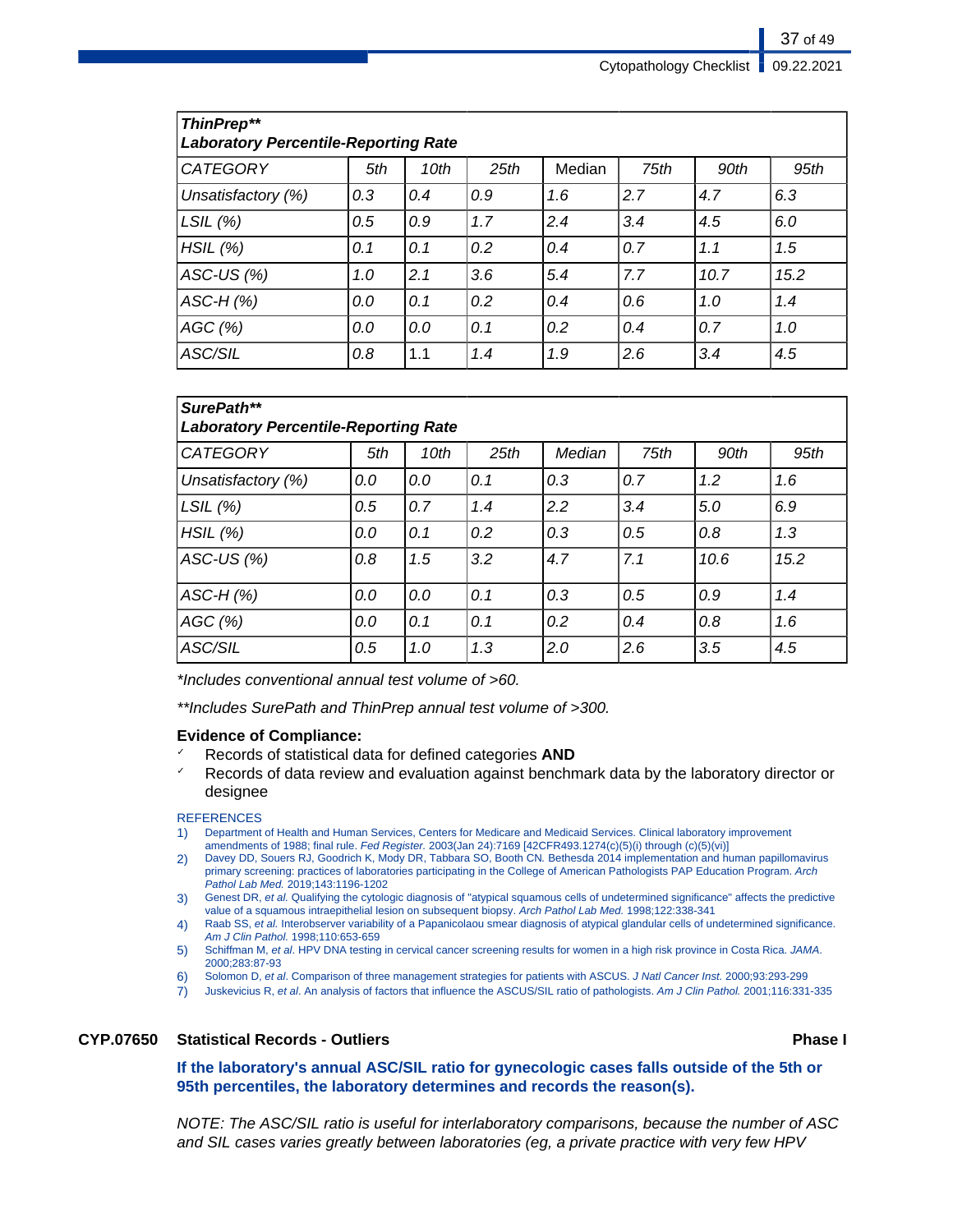infections, a sexually transmitted disease clinic, and a dysplasia clinic). This ratio is one good indicator for the under- or over-interpretation of ASC.

For example, a laboratory with 9% ASC cases might appear to be over diagnosing ASC, since this is higher than the 75% percentile-reporting rate. However, if this same laboratory also has a SIL rate of 6.0%, the ASC/SIL ratio of 1.5 is close to the national median, and it can be concluded that this laboratory serves a high-risk population. A laboratory with 3.0% ASC cases and 0.75% SIL appears to show average ASC rates, but the ASC/SIL ratio of 4.0 is higher than the average laboratory.

#### **CYP.07653 HR-HPV Records Phase I**

38 of 49

**If available, records are maintained for high-risk human papillomavirus (HR-HPV) tests performed on ASC-US including:**

- **1. Total number of HR-HPV tests performed on ASC-US cases**
- **2. Total number of positive HR-HPV ASC-US cases**

NOTE: The percentage of ASC-US cases with a positive HR-HPV result may be a helpful quality metric for both overall laboratory performance and individual performance of pathologists, especially when combined with an individual's ASC-SIL ratio. Data for other HR-HPV testing results (eg, co-testing with a Pap test in women > 30 years of age) may also be helpful quality metrics but should be kept separately.

#### **REFERENCES**

- 1) Wright TC, Massad LS, Dunton CJ, et al for the 2006 American Society for Colposcopy and Cervical Pathology-sponsored Consensus Conference. Am J Ob Gyn 2007; 346-355
- 2) Moriarty AT, Schwartz MR, Eversole G, et al. Human Papillomavirus (HPV) Testing and Reporting Rates: Practices of Participants in the College of American Pathologists' Interlaboratory Comparison Program in Gynecologic Cytology in 2006. Arch Pathol Lab Med. 2008 132: 12901294
- 3) Ko V, Shabin N, Tambouret RH, et al. Testing for HPV as an Objective Measure for Quality Assurance in Gynecologic Cytology: Positive rates in equivocal and abnormal specimens and comparison with the ASCUS to SIL ratio. Cancer (Cancer Cytopathol) 2007;111:67-73
- Khan MJ, Castle PE, Lorincz AT, et al. The elevated 10 year risk of cervical precancer and cancer in women with human papillomavirus (HPV) type 16 or 18 and the possible utility of type specific HPV testing in clinical practice. J Natl Cancer Inst 2005;97:1072-9
- 5) Cibas ES, Zou KH, Crum CP, et al. Using the rate of positive high-risk HPV test results for ASC-US together with the ASC-US/SIL ratio in evaluating the performance of cytopathologists. Am J Clin Pathol. 2008;129:97-101

#### **CYP.07655 Screening Performance Phase II**

**The laboratory has a written system to evaluate and record the ongoing performance of individuals who do cervicovaginal cytology screening against the overall statistics for the laboratory as a whole.**

NOTE: Mechanisms can include evaluation of rescreening and interpretive discrepancies and detection rates for abnormalities.

#### **REFERENCES**

- 1) Department of Health and Human Services, Centers for Medicare and Medicaid Services. Clinical laboratory improvement amendments of 1988; final rule. Fed Register. 2003(Jan 24):7169 [42CFR493.1274(d)(1)(i)(B)]
- 2) Jones BA, Davey DD. Quality management in gynecologic cytology using interlaboratory comparison. Arch Pathol Lab Med. 2000;124:672-681
- 3) Cibas, ES, et al. Quality assurance in gynecologic cytology: the value of cytotechnologist-cytopathologist discrepancy logs. Am J Clin Pathol. 2001;115:512-516
- 4) Department of Health and Human Services, Centers for Medicare and Medicaid Services. Clinical laboratory improvement amendments of 1988; final rule. Fed Register. 2003(Jan 24): [42CFR493.1274(c)(6)]
- 5) Nakhleh RE, Fitzgibbons PL, eds. College of American Pathologists. Quality improvement manual in anatomic pathology, second edition. Northfield, IL: CAP, 2002

#### **CYP.07660 Diagnostic Discrepancies/Corrective Action Phase II**

**There are records of each individual's diagnostic discrepancies, and corrective action taken.**

**REFERENCES**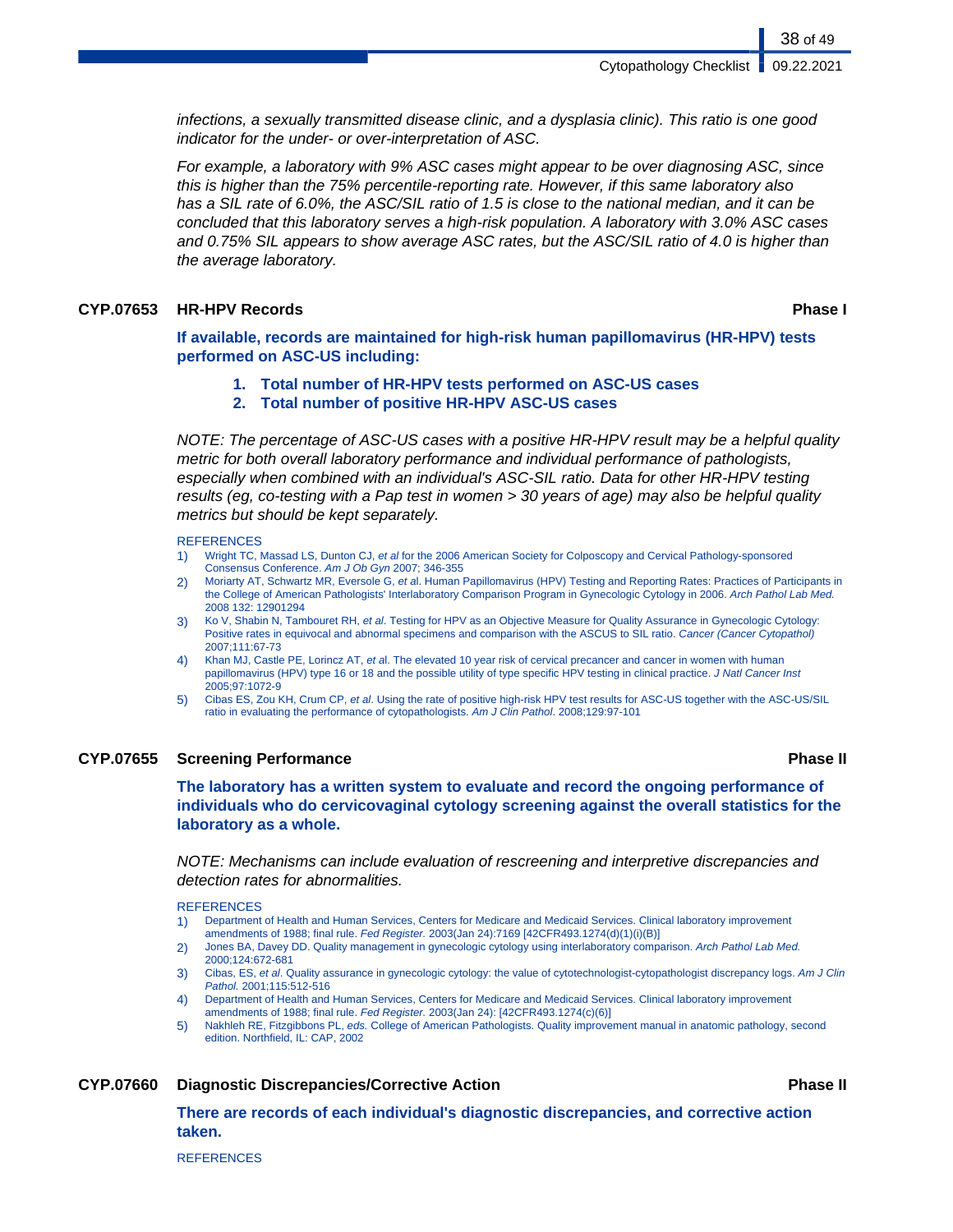39 of 49

- 1) Cibas, ES, et al. Quality assurance in gynecologic cytology: the value of cytotechnologist-cytopathologist discrepancy logs. Am J Clin Pathol. 2001;115:512-516
- 2) Nakhleh RE, Fitzgibbons PL, eds. College of American Pathologists. Quality improvement manual in anatomic pathology, second edition. Northfield, IL: CAP, 2002

# **NON-GYNECOLOGIC CYTOPATHOLOGY**

## **Inspector Instructions:**

| <b>READ</b> | Sampling of non-gynecologic cytopathology policies and procedures<br>Sampling of patient reports for pathologist review and signature<br>Statistical reporting policy<br>Statistical records and annual summary |
|-------------|-----------------------------------------------------------------------------------------------------------------------------------------------------------------------------------------------------------------|
| ASK         | What procedures are in place to prevent cross-contamination during staining?<br>What is your process for correlating non-gynecologic cytopathology findings with<br>histological and clinical information?      |

### **\*\*NEW\*\* 09/22/2021**

#### **CYP.07666 Unsatisfactory Specimens - Non-gynecologic Cytopathology Phase II**

**There are written criteria for identification and reporting of unsatisfactory nongynecologic specimens, as applicable.**

NOTE: The cytopathology report must state the reason for an unsatisfactory specimen.

#### **REFERENCES**

1) Department of Health and Human Services, Centers for Medicare and Medicaid Services. Clinical laboratory improvement amendments of 1988; final rule. Fed Register. 2003(Jan 24):7169 [42CFR493.1274(e)(4)]

#### **\*\*REVISED\*\* 09/22/2021**

#### **CYP.07670 Pathologist Slide and Report Review - Non-gynecologic Cytopathology Phase II**

#### **All non-gynecologic slides are reviewed and the reports are signed by a qualified pathologist.**

**REFERENCES** 

- 1) Nakhleh RE, Fitzgibbons PL, eds. College of American Pathologists. Quality improvement manual in anatomic pathology, second edition. Northfield, IL: CAP, 2002
- 2) Department of Health and Human Services, Centers for Medicare and Medicaid Services. Clinical laboratory improvement amendments of 1988; final rule. Fed Register. 2003(Jan 24): [42CFR493.1274(e)(3)]

#### **CYP.07675 Correlation of Results - Non-Gynecologic Cytopathology Phase II**

**An effort is made to correlate non-gynecologic cytopathology findings with histological and clinical findings.**

NOTE: Correlation of all, or a subset of, non-gynecologic cytology specimens should be performed. Methods of correlation should be recorded in the laboratory procedure manual and selected reports can be reviewed to confirm practice. Possible mechanisms for correlation of histology include correlation of current specimens, focused review of specific specimen/ organ types, and/or follow-up of suspicious/positive specimens. Possible clinical correlation mechanisms include additional review or testing based on clinical history or physical findings, review of radiologic findings, microbiology, flow cytometry, or other test results. Clinical correlation may be recorded in quality management records, problem logs, or in patient reports.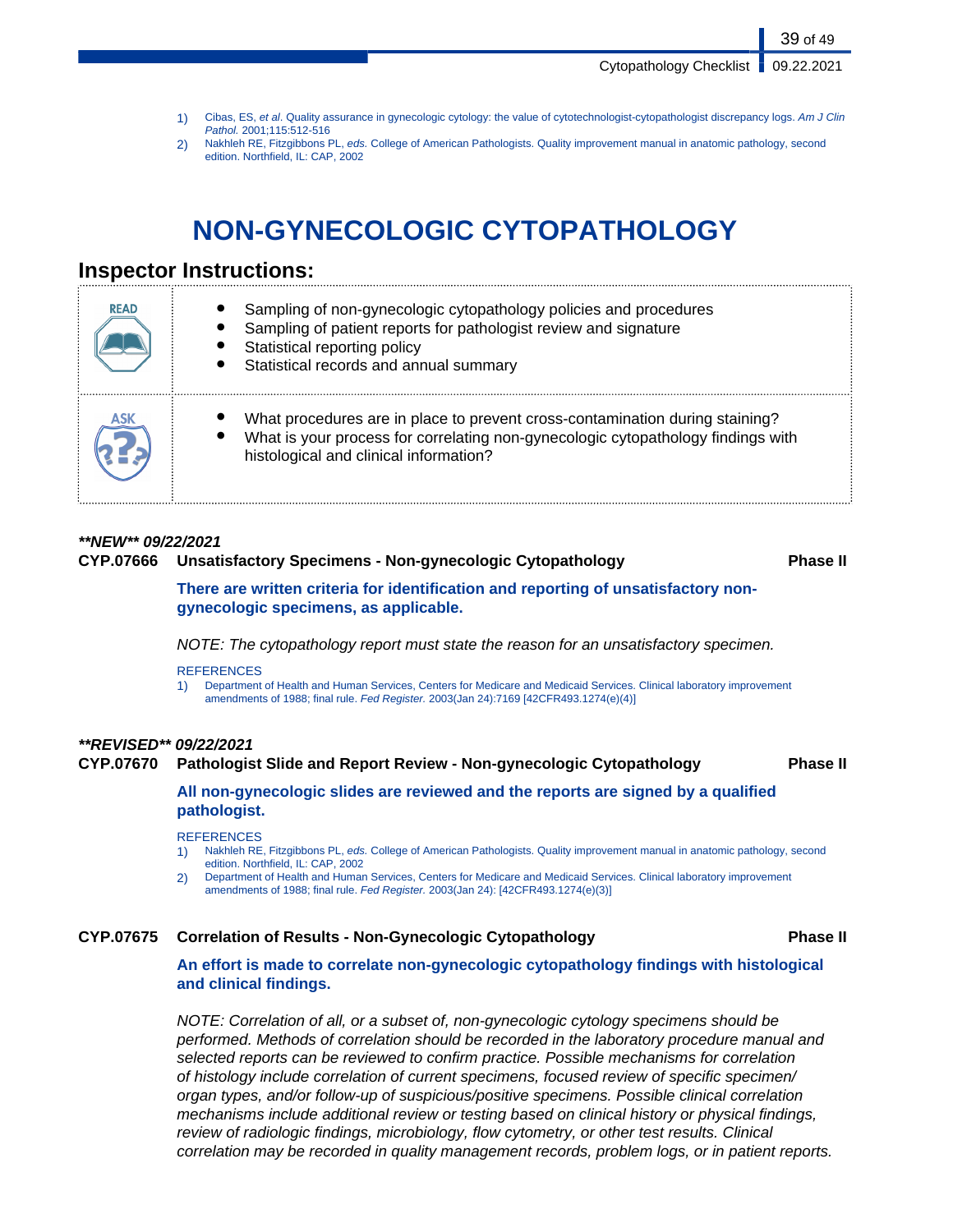40 of 49

#### **Evidence of Compliance:**

Records of clinical correlation (eg, quality management records, problem logs, or in patient reports)

#### **REFERENCES**

1) Nakhleh RE, Fitzgibbons PL, eds. College of American Pathologists. Quality improvement manual in anatomic pathology, second edition. Northfield, IL: CAP, 2002

#### **CYP.07685 Stains - Non-gynecologic Cytopathology Phase II**

**The Papanicolaou stain or another appropriate permanent stain is used for nongynecologic specimens.**

**REFERENCES** 

1) Clinical and Laboratory Standards Institute. Nongynecological Cytology Specimens; Preexamination, Examination, and Postexamination Processes; Approved Guideline. 2nd ed. CLSI document GP23-A2. Clinical and Laboratory Standards Institute, Wayne, PA; 2014.

#### **\*\*REVISED\*\* 09/22/2021**

### **CYP.07692 Statistical Records - Non-gynecologic Cytopathology Phase II**

**For non-gynecologic cytopathology cases, statistical records are maintained and evaluated at least annually, and include the following:**

- **Total number of non-gynecologic cases examined**
- **Number of cases by diagnostic category**
- **Number of unsatisfactory/nondiagnostic cases, as applicable**

NOTE: Sub-categorization of non-gynecologic specimen types (eg, urine, pleural fluid, peritoneal fluid, FNA) is at the discretion of the laboratory.

The definition of "unsatisfactory/nondiagnostic" for non-gynecologic cases must be defined by the laboratory. The specific diagnostic categories (eg, benign, atypical, malignant) are at the discretion of the laboratory. The CAP recommends following established guidelines, where available (eg, The Bethesda System for Reporting Thyroid Cytopathology).

#### **Evidence of Compliance:**

- Written policy for statistical record keeping **AND**
- ✓ Annual statistical records

#### **REFERENCES**

1) Department of Health and Human Services, Centers for Medicare and Medicaid Services. Clinical laboratory improvement amendments of 1988; final rule. Fed Register. 2003(Jan 24):3710 [42CFR493.1274(c)(5)]

# **PERSONNEL**

For laboratories not subject to US regulations, national, state or provincial, and local personnel laws and regulations apply.

## **Inspector Instructions:**



- Section director's/technical supervisor's qualifications and job description
- General supervisor's qualifications and job description
- Cytotechnologist's qualifications and job description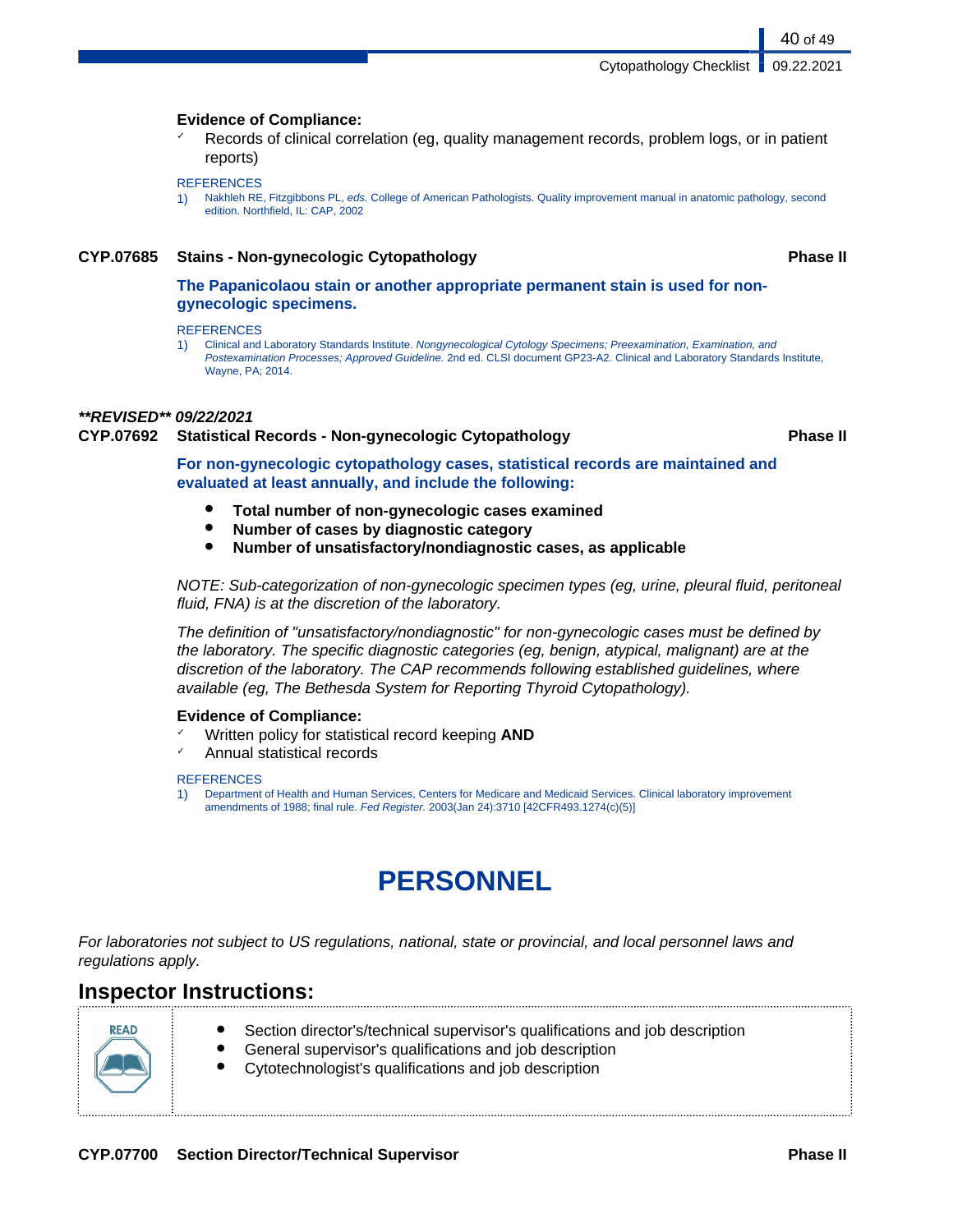#### **The section director/technical supervisor of the cytopathology laboratory is a pathologist board certified in anatomic pathology or possesses qualifications equivalent to those required for board certification.**

#### **Evidence of Compliance:**

Records of section director/technical supervisor qualifications including degree or transcript, certification/registration, current license (if required) and work history in related field

#### **REFERENCES**

1) Department of Health and Human Services, Centers for Medicare and Medicaid Services. Clinical laboratory improvement amendments of 1988; final rule. Fed Register. 1992(Feb 28):7179 [42CFR493.1449(k)(1)]

#### **CYP.07800 Non-Supervisory Personnel Phase II**

41 of 49

**All non-supervisory cytotechnologists meet at least one of the following qualifications.**

- **1. Graduated from a school of cytotechnology accredited by the Commission on Accreditation of Allied Health Education Programs or other organization approved by Health and Human Services (HHS); or**
- **2. Certified in cytotechnology by a certification agency approved by HHS (eg, American Society of Clinical Pathology); or**
- **3. Before September 1, 1992, have successfully completed two years in an accredited institution (12 semester hours in science, eight of which are in biology) and have 12 months training in an approved school of cytotechnology; or have received six months formal training in an approved school and six months full-time experience; or**
- **4. Before September 1, 1992, have achieved a satisfactory grade in an HHS proficiency test for cytotechnologists**
- **5. Before September 1, 1994, have two years full-time experience or equivalent within the preceding five years examining slides under the supervision of a physician certified in pathology and before January 1, 1969, be a high school graduate with six months cytotechnology training in a laboratory directed by a physician and completed two years fulltime supervised experience in cytotechnology before 1/1/69; or**
- **6. On or before September 1, 1994, have two years full-time experience or equivalent within preceding five years in the US and on or before September 1, 1995, have either graduated from a CAHEA-approved school or be certified as a cytotechnologist**

NOTE: If more stringent state or local regulations are in place for cytotechnologist qualifications, including requirements for state licensure, they must be followed.

For laboratories not subject to US regulations, education, experience, and/or certification qualifications must meet or be equivalent to US qualifications or meet national, state or provincial, or local laws and regulations.

#### **Evidence of Compliance:**

Records of qualifications including degree or transcript, certification/registration, current license (if required) and work history in related field

#### **REFERENCES**

- 1) Department of Health and Human Services, Centers for Medicare and Medicaid Services. Clinical laboratory improvement amendments of 1988; final rule. Fed Register. 1992(Feb 28):7182 [42CFR493.1483]
- 2) Department of Health and Human Services, Centers for Medicare and Medicaid Services. Extension of certain effective dates for clinical laboratory requirements and personnel requirements for cytologists. Fed Register. 1994(Dec 6):62608

#### **CYP.07900 Screening Personnel Phase II**

- **All screening personnel satisfy one or more of the following three criteria.**
	- **1. Pathologist or physician qualified as section director or technical supervisor**
	- **2. Supervisory level cytotechnologist**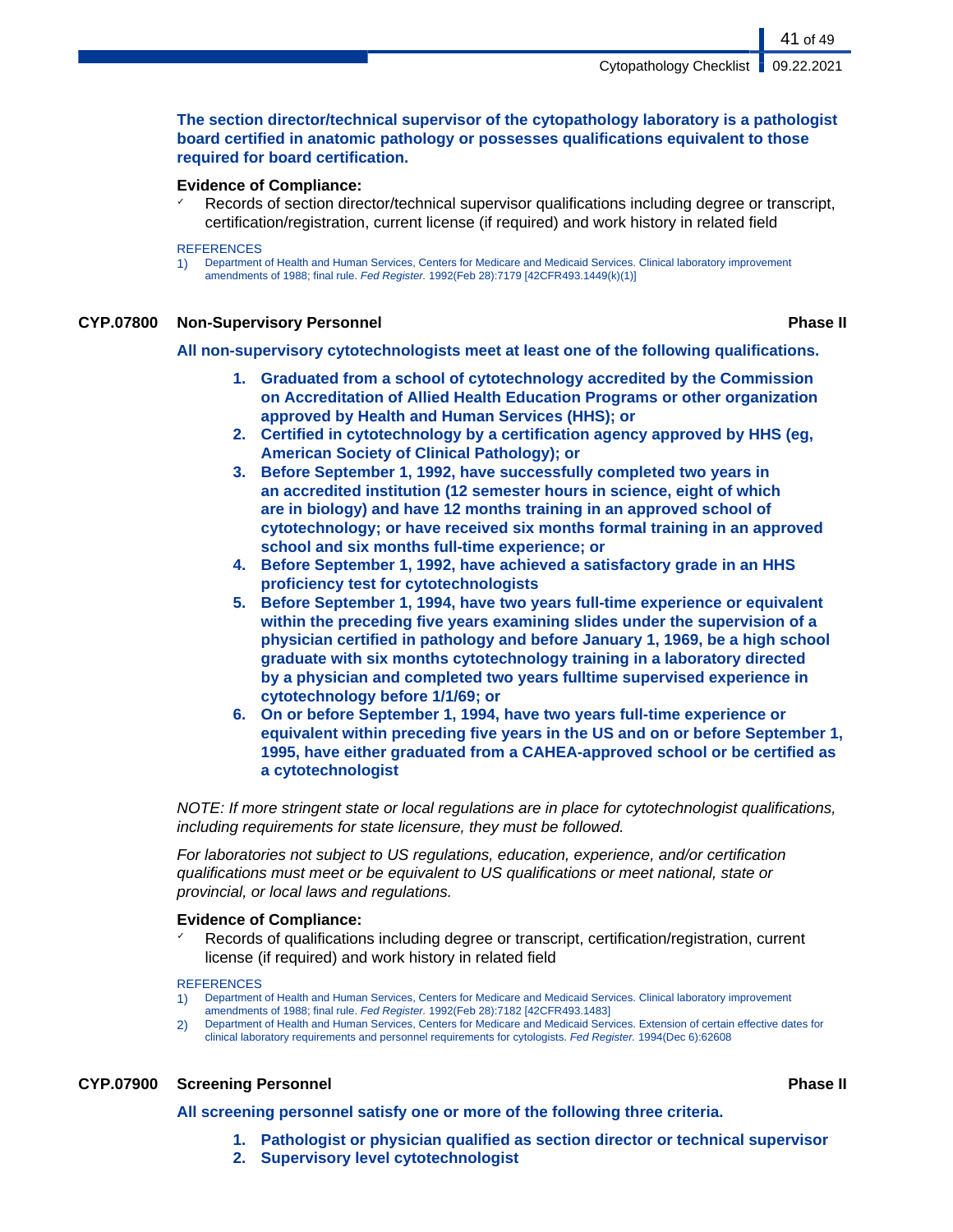#### **3. Qualified cytotechnologist**

#### **Evidence of Compliance:**

Records of qualifications including degree or transcript, certification/registration, current license (if required) and work history in related field

#### **REFERENCES**

1) Department of Health and Human Services, Centers for Medicare and Medicaid Services. Clinical laboratory improvement amendments of 1988; final rule. Fed Register. 1992(Feb 28):7179 [42 CFR493.1449(k)(1)], 7182 [42CFR493.1469, 1483]

#### **CYP.08100 General Supervisor Phase II**

42 of 49

**The cytopathology laboratory has a general supervisor who meets the qualifications defined by CLIA (for laboratories subject to US regulations) and other applicable national, federal, state (or provincial), or local laws and regulations.**

NOTE: The supervisor can be a pathologist boarded in anatomic pathology. Alternatively, the supervisor can be qualified as a cytotechnologist, with at least three years of full-time experience as a cytotechnologist within the preceding 10 years. The section director/technical supervisor may also serve as the general supervisor

For laboratories not subject to US regulations, appropriate national, state or provincial, or local laws and regulations also apply.

#### **Evidence of Compliance:**

Records of qualifications including degree or transcript, certification/registration, current license (if required) and work history in related field

#### REFERENCES

1) Department of Health and Human Services, Centers for Medicare and Medicaid Services. Clinical laboratory improvement amendments of 1988; final rule. Fed Register. 1992(Feb 28):7182 [42CFR493.1469], [42CFR493.1467]

#### **CYP.08200 General Supervisor Responsibilities Phase II**

#### **The cytopathology general supervisor fulfills defined responsibilities.**

NOTE: The general supervisor, as designated by the laboratory/section director, is responsible for day-to-day supervision or oversight of the laboratory operation and personnel performing testing and reporting test results. This individual must also:

- 1. Be accessible to provide consultation to resolve technical problems
- 2. Record the slide interpretation results of each case he or she examined or reviewed
- 3. For each 24-hour period, record the total number of slides he/she examined (screened/rescreened) or reviewed, as well as ensuring the recording of the total number of slides evaluated by others
- 4. Record the number of hours he/she spent examining slides in each 24-hour period

For laboratories not subject to US regulations, appropriate national, state or provincial, or local laws and regulations also apply.

#### **Evidence of Compliance:**

Written job description stating the duties of the general supervisor

#### **REFERENCES**

1) Department of Health and Human Services, Centers for Medicare and Medicaid Services. Clinical laboratory improvement amendments of 1988; final rule. Fed Register. 1992(Feb 28):7182 [42CFR493.1471]

**CYP.08300 Cytotechnologist Responsibilities Phase II**

#### **The cytotechnologist fulfills defined responsibilities.**

NOTE: The cytotechnologist is responsible for recording: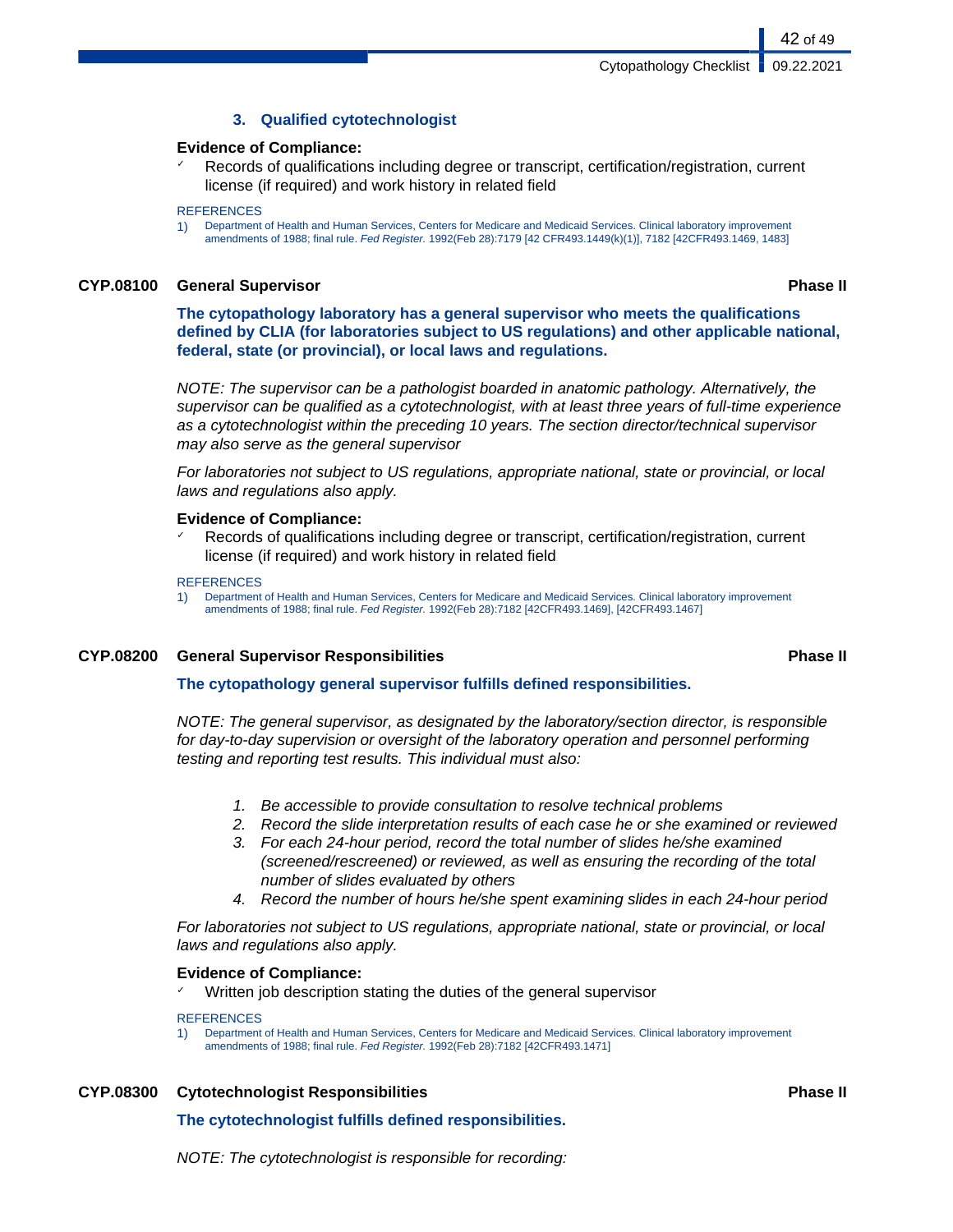- 1. The slide interpretation results of each case examined or reviewed
- 2. For each 24-hour period, the total number of slides examined or reviewed in all laboratories
- 3. The number of hours spent examining slides in each 24-hour period

For laboratories not subject to US regulations, appropriate national, state or provincial, or local laws and regulations also apply.

#### **Evidence of Compliance:**

✓ Written job description stating the duties of the cytotechnologist

REFERENCES

1) Department of Health and Human Services, Centers for Medicare and Medicaid Services. Clinical laboratory improvement amendments of 1988; final rule. Fed Register. 1992(Feb 28):7182 [42CFR493.1485]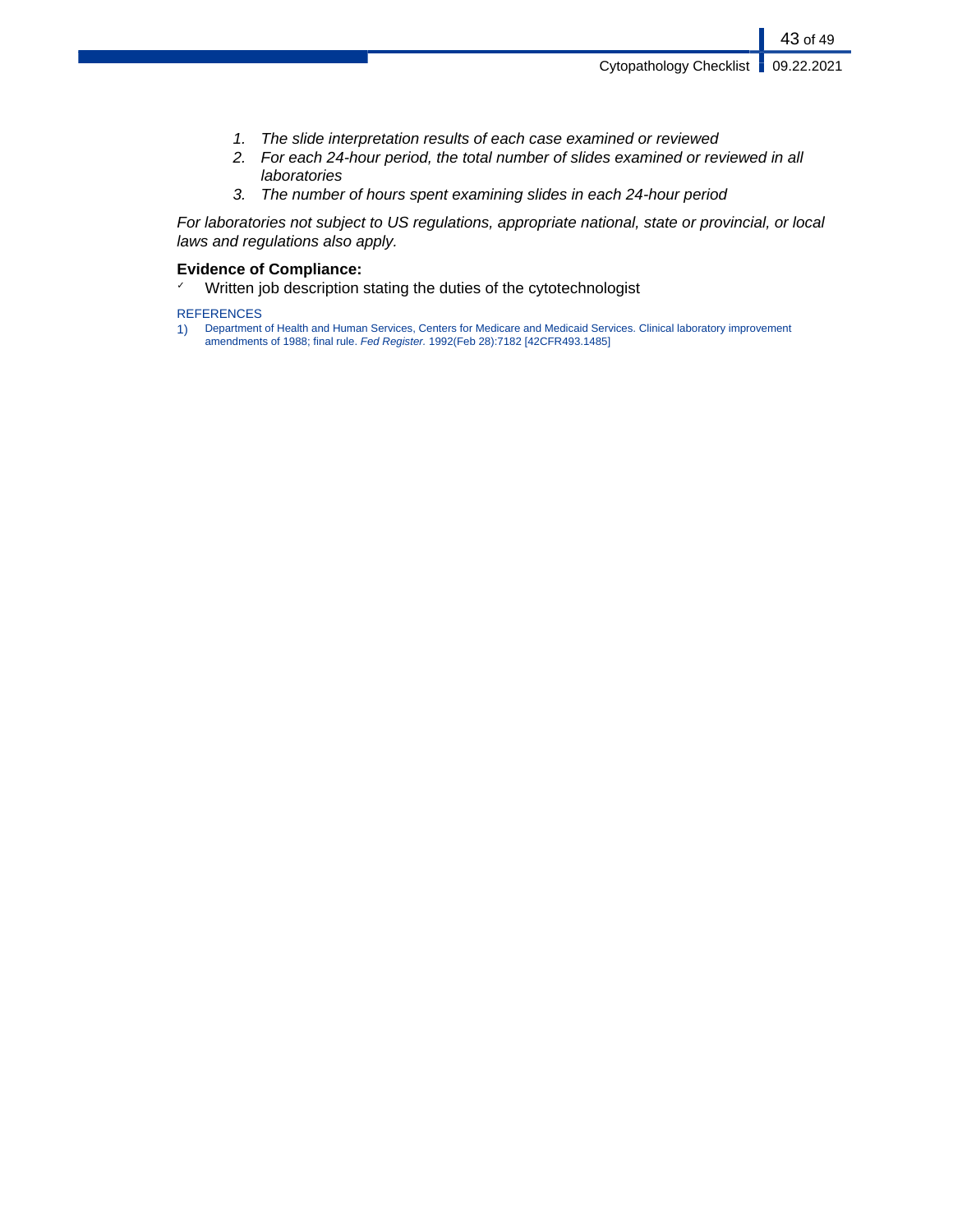| <b>CYTOLOGY WORKLOAD</b> |  |  |
|--------------------------|--|--|
|                          |  |  |

## **Inspector Instructions:**

| READ            | Workload reporting policies and procedures<br>Policy for setting individual workload limits<br>Sampling of workload recording records for all individuals (cytotechnologists and<br>pathologists) performing primary screening and for automated screening instruments<br>Sampling of personnel assessments for the setting of workload limits                                                                                                                                                                                                                                                                                                                                                                                                                                                                                                                                                                                                                                                                                           |
|-----------------|------------------------------------------------------------------------------------------------------------------------------------------------------------------------------------------------------------------------------------------------------------------------------------------------------------------------------------------------------------------------------------------------------------------------------------------------------------------------------------------------------------------------------------------------------------------------------------------------------------------------------------------------------------------------------------------------------------------------------------------------------------------------------------------------------------------------------------------------------------------------------------------------------------------------------------------------------------------------------------------------------------------------------------------|
| <b>OBSERVE</b>  | Workload recording practices in screening area, including computerized and manual<br>recording systems                                                                                                                                                                                                                                                                                                                                                                                                                                                                                                                                                                                                                                                                                                                                                                                                                                                                                                                                   |
|                 | What criteria does your laboratory use when evaluating individual cytology workload<br>limits?<br>Describe your workload recording process<br>How often are workload recording limits exceeded?<br>If employees screen slides at other laboratories on days when screening is<br>performed, how is it captured in the laboratory's workload recording?<br>What type of action is taken when there is a workload violation?                                                                                                                                                                                                                                                                                                                                                                                                                                                                                                                                                                                                               |
| <b>DISCOVER</b> | Select random examples of workload recording logs for each primary screener (pathologists<br>and cytotechnologists) over the previous two-year period<br>Determine if the records include the number of slides screened and the amount of<br>time spent screening, including slides screened at other laboratories<br>Confirm that daily workload is counted and calculated correctly<br>Identify if workload is within the established workload limits for each screener (not to<br>exceed 100 slides/day<br>For cytotechnologists, confirm that gynecologic (including 10% rescreen and five year<br>look-back cases) and non-gynecologic slides are included<br>If problems are identified with workload violations, further evaluate the laboratory's records to<br>determine if actions taken were effective and consistent with laboratory policy.<br>Select a sampling of automated screening records over the previous two-year period and<br>follow examples requiring a full manual review to evaluate the workload recording. |

#### **CYP.08400 Screening Workload - Laboratories Subject to US Regulations Phase II**

### **There are sufficient qualified personnel available to handle the volume and variety of cytopathology cases submitted to the laboratory.**

NOTE: While federal and state regulations on slide workload limits must never be exceeded, the CAP does not rely solely upon those specific workload limits because: a) the type of case material varies among laboratories; b) the number of cases that may be accurately reviewed by individual screening personnel differs; and c) such personnel may perform other duties. The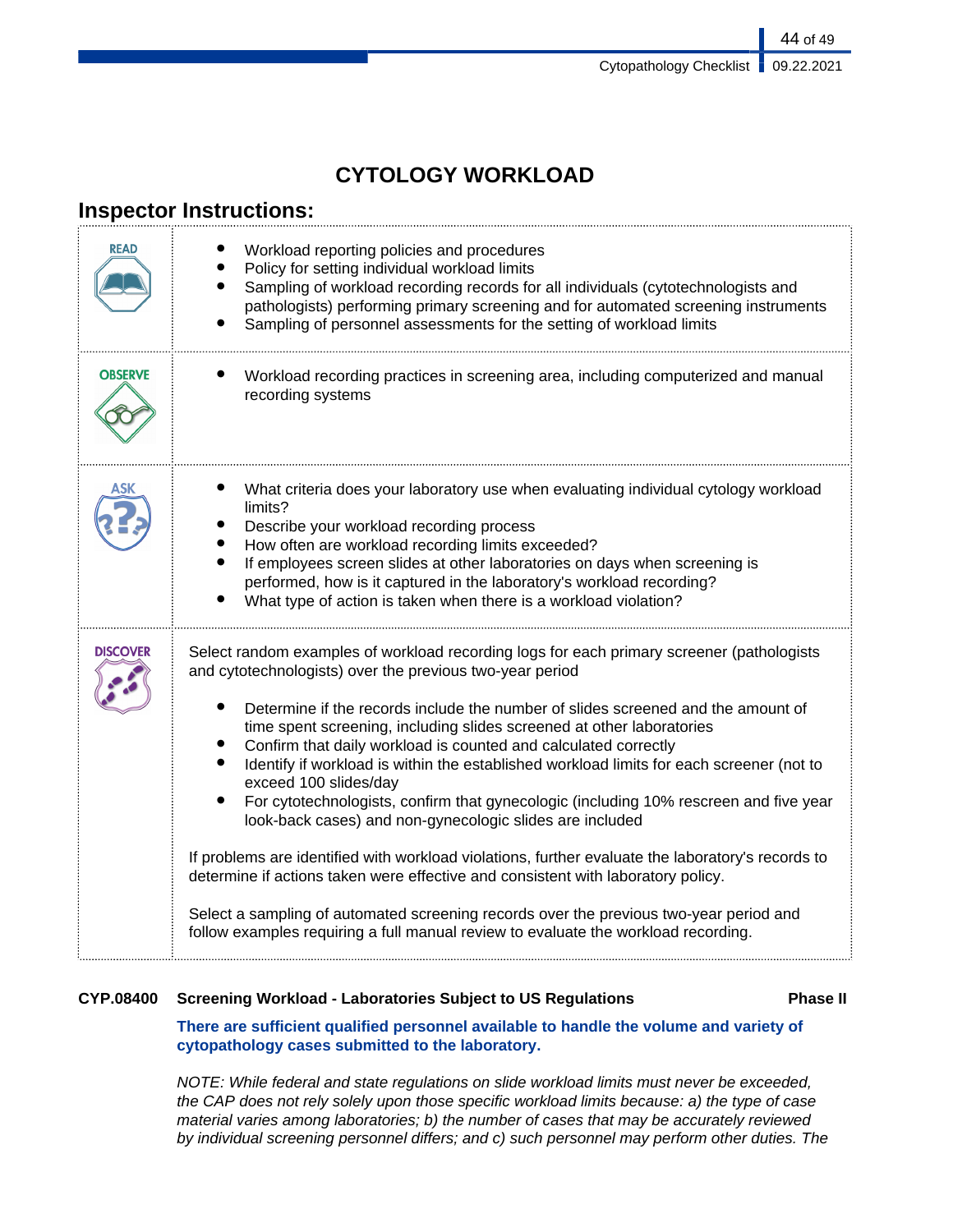Inspector should carefully evaluate these factors together with applicable quality control and quality management data when judging the adequacy of cytopathology laboratory staffing.

#### **Evidence of Compliance:**

Records of workload screening for each individual

**REFERENCES** 

- 1) Department of Health and Human Services, Centers for Medicare and Medicaid Services. Medicare, Medicaid and CLIA programs; CLIA fee collection; correction and final rule. Fed Register. 2003(Jan 24):5232 [42CFR493.1274(d)]
- 2) Kline TS. The challenge of quality improvement with the Papanicolaou smear. Arch Pathol Lab Med. 1997;121:253-255
- 3) Mody DR, et al. Guest editorial "workload limits" and CLIA '88 in the 1990's: how much is too much? Or too little? Diagn Cytopathol. 1997;16:VII-VIII
- 4) Cibas, ES, et al. Quality assurance in gynecologic cytology: the value of cytotechnologist-cytopathologist discrepancy logs. Am J Clin Pathol. 2001;115:512-516
- 5) Moriarty AT. Cytology workload calculation—Has anything really changed? Cancer Cytopath. 2001;119(2):77-79.

#### **CYP.08450 Screening Workload - Laboratories Not Subject to US Regulations Phase II**

**Each individual screening cytology slides by manual microscopic technique examines no more than 100 gynecologic slides per 24 hours.**

NOTE: This checklist requirement applies only to laboratories NOT subject to US regulations. The laboratory must comply with local regulations or laws if more stringent than this requirement.

This maximum workload may be completed in no less than eight hours.

When automated screening instruments are used, laboratories should follow manufacturer's instructions to establish the maximum daily workload. In any case, the total daily workload may not exceed the equivalent of 100 slides undergoing full manual review (or the daily workload limit in the jurisdiction where the laboratory is located, if such limit is fewer than 100 slides).

For purposes of workload limits, gynecologic liquid-based slides must be counted as one slide.

#### **\*\*REVISED\*\* 09/22/2021**

#### **CYP.08500 Manual Screening - Laboratories Subject to US Regulations Phase II**

**There is a written workload policy for the manual screening of cytology slides, with evidence of data recording for cytotechnologists and pathologists who screen previously unscreened gynecologic and non-gynecologic (including FNA) slides.**

NOTE: This checklist requirement applies only to laboratories subject to US regulations. The final rule implementing CLIA requires that each individual evaluating cytology preparations by manual microscopic technique must examine no more than 100 slides (gynecologic and nongynecologic or both) in 24-hours. In addition, if there are different state regulations for cytology workload, the most stringent regulation must be followed (eg, workload for cytotechnologists manually screening gynecologic smears under a California state laboratory license is limited to 80 gynecologic slides in a 24-hour period, and reduced proportionately based on other duties performed).

Gynecologic slides include new routine slides, 10% rescreen slides, and five-year look-back negative slides. Records must be maintained showing the total number of slides examined by each individual during each 24-hours.

For primary manual screening of non-gynecologic liquid-based slide preparations, each slide may be counted as one-half slide for the purpose of workload recording, provided that cells are dispersed over one-half or less of the total available slide area.

For primary manual screening of all other slide types (including gynecologic liquid-based preparations), each slide must be counted as a single slide for the purpose of workload recording.

The maximum workload can be completed in no less than an eight-hour workday. These total limits apply regardless of the number of laboratories in which an individual works on a given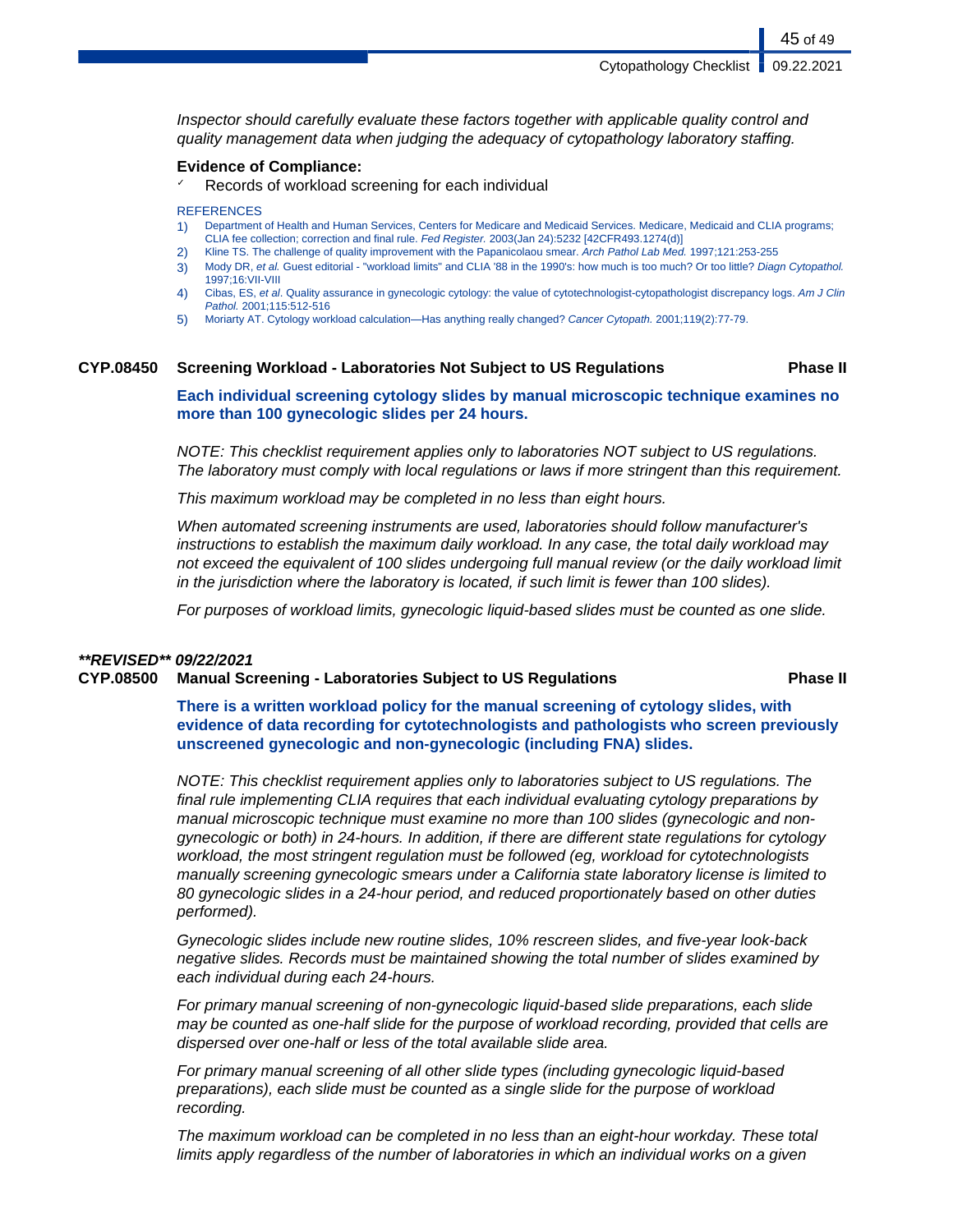day. For employees screening less than eight hours at an individual laboratory, this workload maximum must be prorated according to the formula: number of hours spent screening X 100/8.

Pathologists who screen previously unscreened gynecologic slides and previously unscreened non-gynecologic slides (including FNA slides) must adhere to the above workload limit and retain records of compliance.

For all screening personnel, adequacy assessment of fine needle aspiration (FNA) smears or rapid on-site evaluation (ROSE) is not considered primary cytology screening; however, the time spent performing adequacy assessments must be used to prorate the maximum number of slides the individual can screen in a 24-hour period.

The following are not subject to the workload limit for pathologists:

- 1. Previously screened reactive/repair, atypical, premalignant and malignant gynecologic slides
- 2. Rescreened five-year look-back slides
- 3. 10% rescreen of negative gynecologic slides
- 4. Previously screened non-gynecologic slides
- 5. Previously screened FNA slides

#### **Evidence of Compliance:**

Records of workload recording for each individual

#### **REFERENCES**

- 1) Department of Health and Human Services, Centers for Medicare and Medicaid Services. Medicare, Medicaid and CLIA programs; CLIA fee collection; correction and final rule. Fed Register. 2003(Jan 24):5232 [42CFR493.1274(d)]
- 2) Kline TS. The challenge of quality improvement with the Papanicolaou smear. Arch Pathol Lab Med. 1997;121:253-255
- 3) Nakhleh RE, Fitzgibbons PL, eds. College of American Pathologists. Quality improvement manual in anatomic pathology, second edition. Northfield, IL: CAP, 2002
- 4) Moriarty AT. Cytology workload calculation—Has anything really changed? Cancer Cytopath. 2001;119(2):77-79.
- 5) Centers for Medicare and Medicaid Services. Clarification Regarding Fine Needle Aspiration (FNA) Specimen Adequacy Assessment, Rapid On-Site Evaluation (ROSE) and Workload Limits. March 16, 2018. Baltimore, M: Department of Health and Human Services; Ref: QSO18-14-CLIA.

#### **CYP.08550 Automated Screening - Laboratories Subject to US Regulations Phase II**

#### **If applicable, there is a written workload policy for the automated screening of cytology slides, with evidence of data recording.**

NOTE: This checklist requirement applies only to laboratories subject to US regulations. Workload calculations may vary with the use of automated screening instruments. Laboratories must assure that CLIA requirements are fulfilled. The following includes information on calculating workload using semi-automated gynecologic cytology screening devices:

- All slides with full manual review (FMR) count as one slide equivalent (as mandated by CLIA for manual screening)
- All slides with field of view (FOV) only review count as 0.5 or  $1/2$  slide equivalents
- Slides with **both** FOV and FMR count as 1.5 or 1-1/2 slide equivalents
- These values should be used to count workload, not exceeding the CLIA maximum limit of 100 slides in no less than an eight-hour day

In addition, if there are different state regulations for cytology workload, the most stringent regulation must be followed (eg, workload for cytotechnologists performing automated and semi-automated gynecologic smears under a California state laboratory license is limited to 100 gynecologic slides in a 24-hour period).

#### **REFERENCES**

- 1) 07/27/10 FDA Alert How Laboratorians Can Safely Calculate Workload for FDA-Approved Semi-Automated Gynecologic Cytology Screening Devices
- 2) Crothers BA, Darragh TM, Tambouret RH, et al. Trends in Cervical Cytology Screening and Reporting Practices: Results from the College of American Pathologists 2011 PAP Educational Supplemental Questionnaire. Arch Pathol Lab Med. 2016; 140(1):13-21.
- 3) Department of Health and Human Services, Centers for Medicare and Medicaid Services. Medicare, Medicaid and CLIA programs; CLIA fee collection; correction and final rule. Fed Register. 2003(Jan 24):5232 [42CFR493.1274(d),(g)].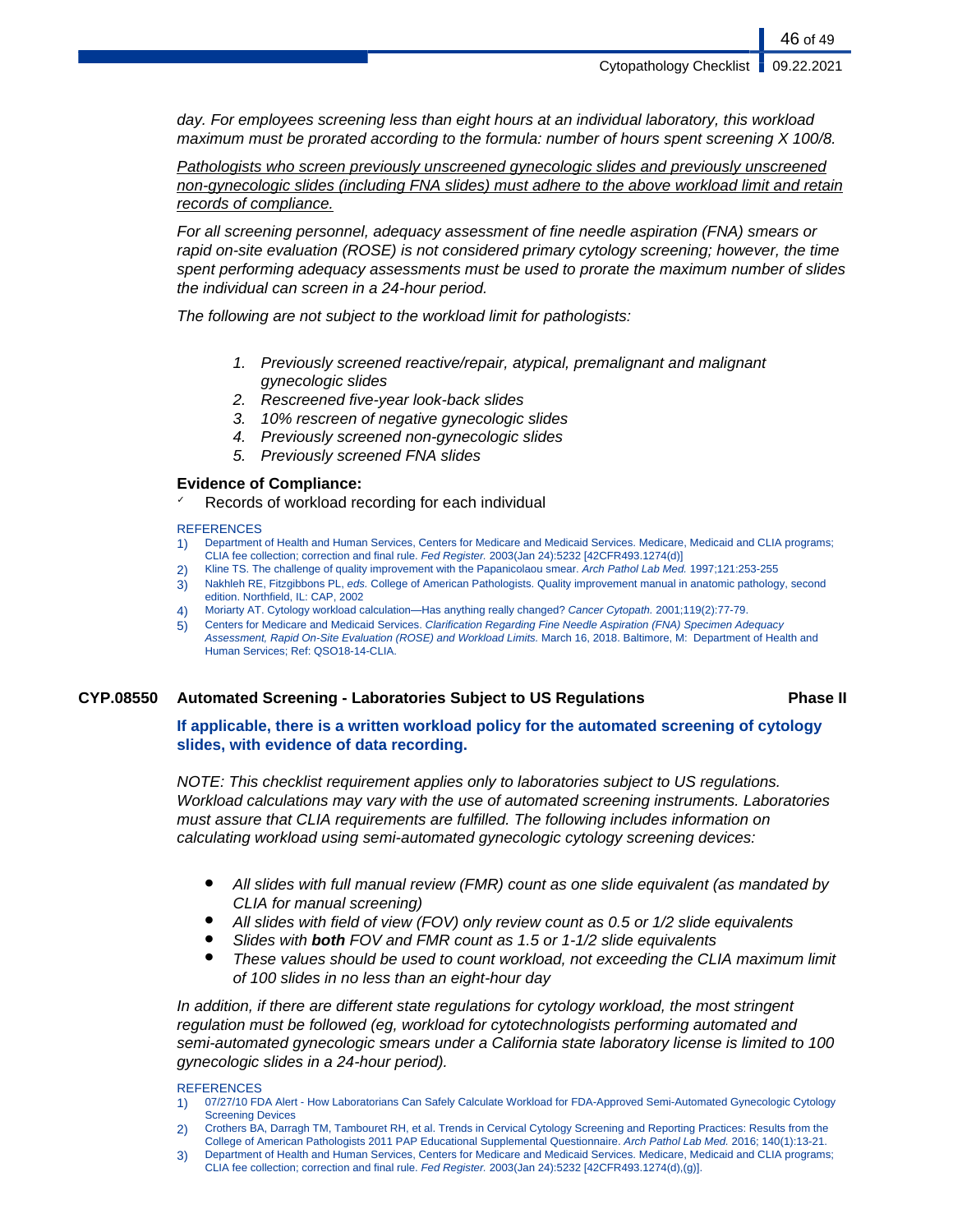#### **\*\*REVISED\*\* 09/22/2021**

#### **CYP.08575 Individual Maximum Workload - Laboratories Subject to US Regulations Phase II**

**There is a policy for the establishment of an individual maximum workload for cytology slide screening, including processes for reassessment at least every six months and adjustment when necessary.**

NOTE: This checklist requirement applies only to laboratories subject to US regulations. The section director (technical supervisor) must establish the maximum workload limit (based on capability/recorded performance evaluation) for each individual who screens slides (including pathologists who screen slides); this maximum workload limit must conform to applicable federal and state regulations.

Performance must be reassessed using the following:

- Re-evaluation of 10 percent of the cases interpreted to be negative by cytotechnologists
- Comparing the cytotechnologist's interpretation in gynecologic specimens with the final cytologic diagnosis
- Comparing, in a manner determined by the laboratory, the cytotechnologist's interpretation in non-gynecologic specimens with the final cytologic diagnosis.

These are minimal requirements and the laboratory may use additional methods of evaluating performance such as retrospective reviews, comparison of individual statistic with overall lab statistics, and competency assessment.

#### **REFERENCES**

1) Department of Health and Human Services, Centers for Medicare and Medicaid Services. Clinical laboratory improvement amendments of 1988; final rule. Fed Register. 2003(Jan 24): [42CFR493.1274(d)(1)]

#### **CYP.08900 Screening Facility Phase II**

#### **All cytopathology screening is performed within the laboratory facility or an approved referral laboratory.**

NOTE: Cytopathology screening must be performed within the laboratory facility or an approved referral laboratory to provide proper access to technical and professional supervision, pathologist consultation and a controlled working environment. For laboratories subject to US regulations, all cytopathology screening must be performed within a CLIA certified facility or equivalent.

#### **REFERENCES**

1) Department of Health and Human Services, Centers for Medicare and Medicaid Services. Clinical laboratory improvement amendments of 1988; final rule. Fed Register. 2003(Jan 24): [42CFR493.1274(a)]

# **PHYSICAL FACILITIES**

### **Inspector Instructions:**



Space and utilities are sufficient

#### **CYP.09000 Adequate Space and Utilities Phase I**

**There are sufficient space and utilities (water, electrical) for processing cytologic material and for microscopic screening of slides.**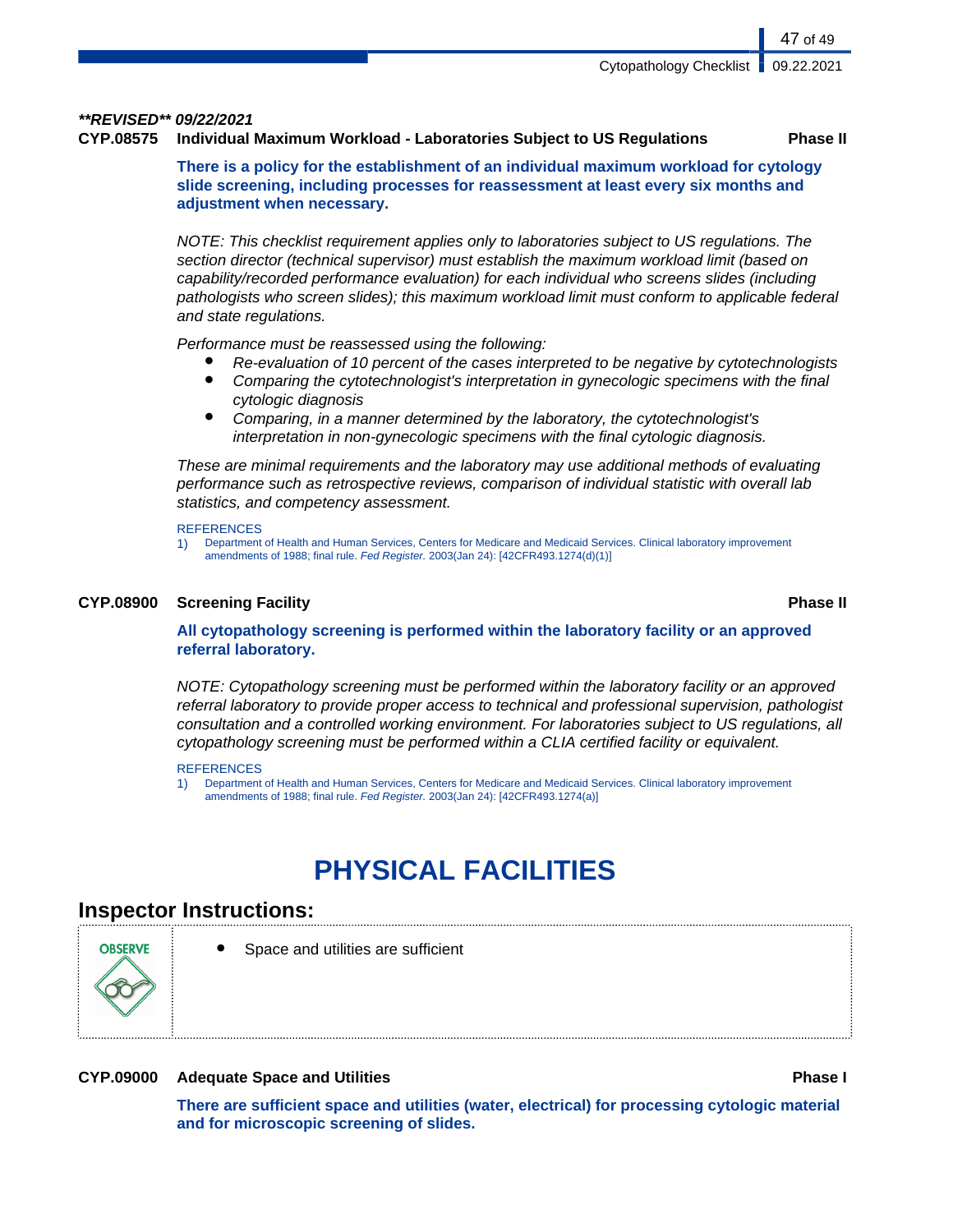# **LABORATORY SAFETY**

The inspector should review relevant requirements from the Safety section of the Laboratory General Checklist to assure that the Cytopathology laboratory is in compliance. Please elaborate upon the location and the details of each deficiency in the Inspector's Summation Report.

## **Inspector Instructions:**

| <b>READ</b> | Hazardous waste disposal policy<br>Sampling of microwave reproducibility and ventilation checks |
|-------------|-------------------------------------------------------------------------------------------------|
| ASK         | How does your laboratory dispose of infectious specimens and contaminated<br>material?          |

### **CYP.09700 Infectious Waste Disposal Phase II**

#### **There are procedures for disposal of infectious specimens and contaminated material.**

#### **Evidence of Compliance:**

Written procedure for the handling and disposal of infectious waste

#### **REFERENCES**

1) Clinical and Laboratory Standards Institute (CLSI). Clinical Laboratory Waste Management; Approved Guideline—Third Edition. CLSI document GP05-A3 (ISBN 1-56238-744-8). Clinical and Laboratory Standards Institute, 940 West Valley Road, Suite 1400, Wayne, Pennsylvania 19087-1898, USA 2011.

#### **CYP.09910 Microwave Usage Phase I**

**Microwave devices are used in accordance with manufacturer's instructions.**

NOTE: Microwave devices should be used in accordance with manufacturer's instructions, unless CAP requirements are more stringent.

#### **Evidence of Compliance:**

Written procedure for microwave usage

#### **CYP.09920 Microwave Monitoring Phase I**

#### **Microwave devices are at least annually monitored for reproducibility.**

NOTE: Reproducibility is defined as consistency in diagnostic quality obtained from microwave equipment and procedures. For some devices, reproducibility may be evaluated by monitoring the temperatures of identical samples after microwave processing. For those microwave devices (particularly those incorporated into histology processing equipment) that use temperatureindependent methods to evaluate reproducibility, the laboratory should have a written procedure for monitoring reproducibility that follows instrument manufacturer's instructions. Information on such procedures is given in the reference to this checklist requirement (see below).